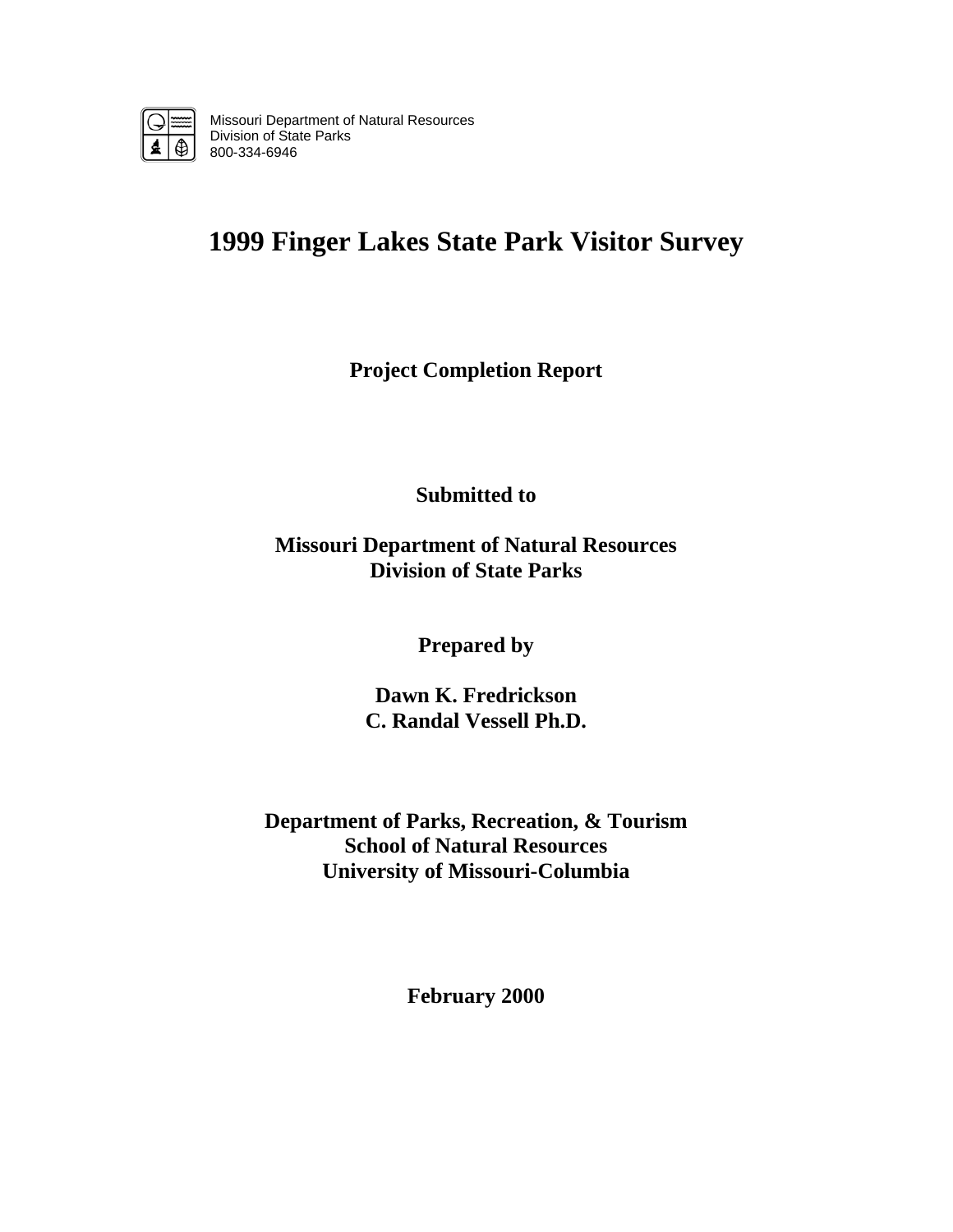# **Executive Summary**

The purpose of this study was to describe visitors' socio-demographic characteristics, patterns of use, and satisfaction with park facilities, programs and services at Finger Lakes State Park (FLSP).

An on-site exit survey of adult visitors to FLSP was conducted June, July, August, and September 1999. Two hundred four (204) surveys were collected, with an overall response rate of 68%. Results of the survey have a margin of error of plus or minus 7%. The following information summarizes the results of the study.

#### **Socio-demographic Characteristics**

- FLSP visitors were comprised of more males (68%) than females (32%), and the average age of the adult visitor to FLSP was 37.
- Almost half (48%) of the visitors reported a household income of between \$25,000 and \$50,000, and two-fifths (40%) reported having vocational school or some college as the highest level of education completed.
- The majority (88%) of visitors were Caucasian. Three percent (3%) were African American and 6% were Native American. One percent (1%) of visitors reported being Hispanic and 1% reported being of Asian ethnic origin.
- Six percent  $(6%)$  of the visitors reported having a disability.
- Eighty-nine percent (89%) of the visitors were from Missouri, 3% were from Illinois, and 3% were from Texas.
- Two-thirds (66%) of the visitors lived within 50 miles of FLSP.

#### **Use-Patterns**

- The majority (88%) of visitors drove less than a day's drive (less than 150 miles) to visit FLSP. Of those driving 150 miles or less, over half lived within the immediate vicinity  $(15$ miles) of FLSP. Within Missouri, over half (54%) of the visitors came from Columbia.
- Four-fifths (82%) of FLSP visitors had visited the park before.
- FLSP visitors had visited the park an average of 13 times in the past year.
- Almost three-fourths of the visitors were day-users. Of the visitors staying overnight, 95% stayed in the campground at FLSP. The average number of nights overnight visitors stayed was 2.7 nights.
- The majority of FLSP visitors visited the park with family and/or friends.
- The most frequent recreation activities in which visitors participated were swimming, fishing, camping, viewing wildlife, walking, picnicking, riding ATVs, watching races at the motocross track, and studying nature.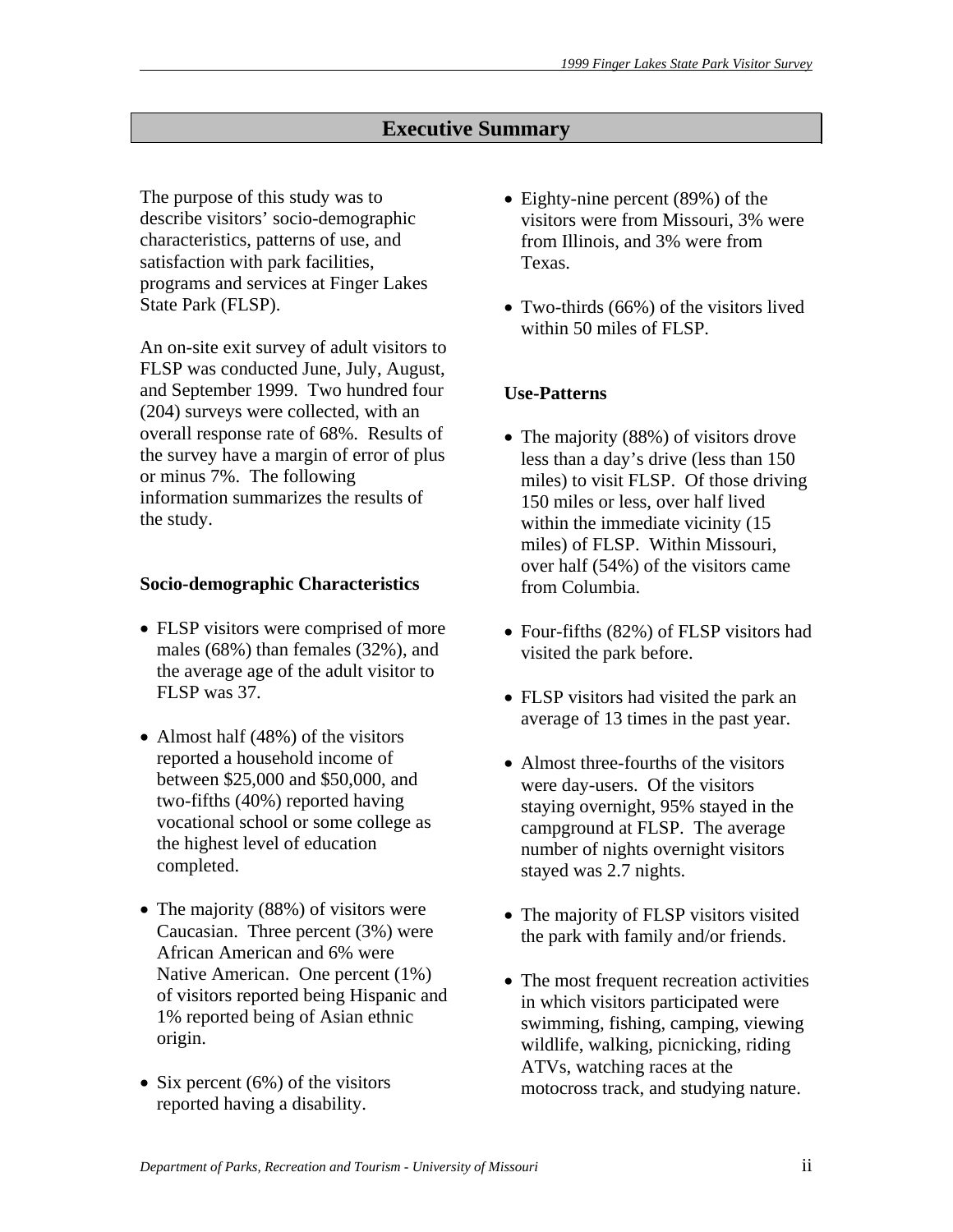### **Satisfaction and Other Measures**

- Ninety-eight percent (98%) of FLSP visitors were either satisfied or very satisfied overall.
- Of the seven park features, the park signs and picnic areas were given the highest satisfaction ratings and the swim beach was given the lowest satisfaction rating.
- Visitors gave higher performance ratings to the following park attributes: being safe, care of the natural resources, and being free of litter and trash. Disabled visitors also gave a high performance rating to the park for providing disabled accessibility.
- Visitors gave lower performance ratings to the park having clean restrooms.
- Almost half (46%) of the visitors to FLSP felt some degree of crowding during their visit. Of those who felt crowded, the campground and swimming beach were where most felt crowded.
- Visitors who did not feel crowded had a significantly higher overall satisfaction compared to visitors who did feel crowded.
- Over half (55%) of the visitors at FLSP did not give park safety an excellent rating.
- Of those visitors responding to the open-ended opportunity to express their safety concerns (49% of those visitors not giving the park an excellent safety rating), one-third (33%) commented on the dangers of ATVs and motorcycles.
- Although 33% of the visitors felt that nothing specific could increase their feeling of safety at FLSP, 15% did indicate that improved behavior of visitors at FLSP would increase their feeling of safety.
- Visitors who felt the park was safe were more satisfied overall, less crowded, gave higher satisfaction ratings to the seven park features, and gave higher performance ratings to all eight of the park attributes as well.
- Almost two-thirds (62%) of visitors reported that they would support the proposed reservation system.
- Two-thirds (68%) of visitors reported they would support a "carry in and carry out" trash removal system.
- Twenty-two percent (22%) of visitors provided additional comments and suggestions, the majority (34%) of which were positive comments about the park and staff.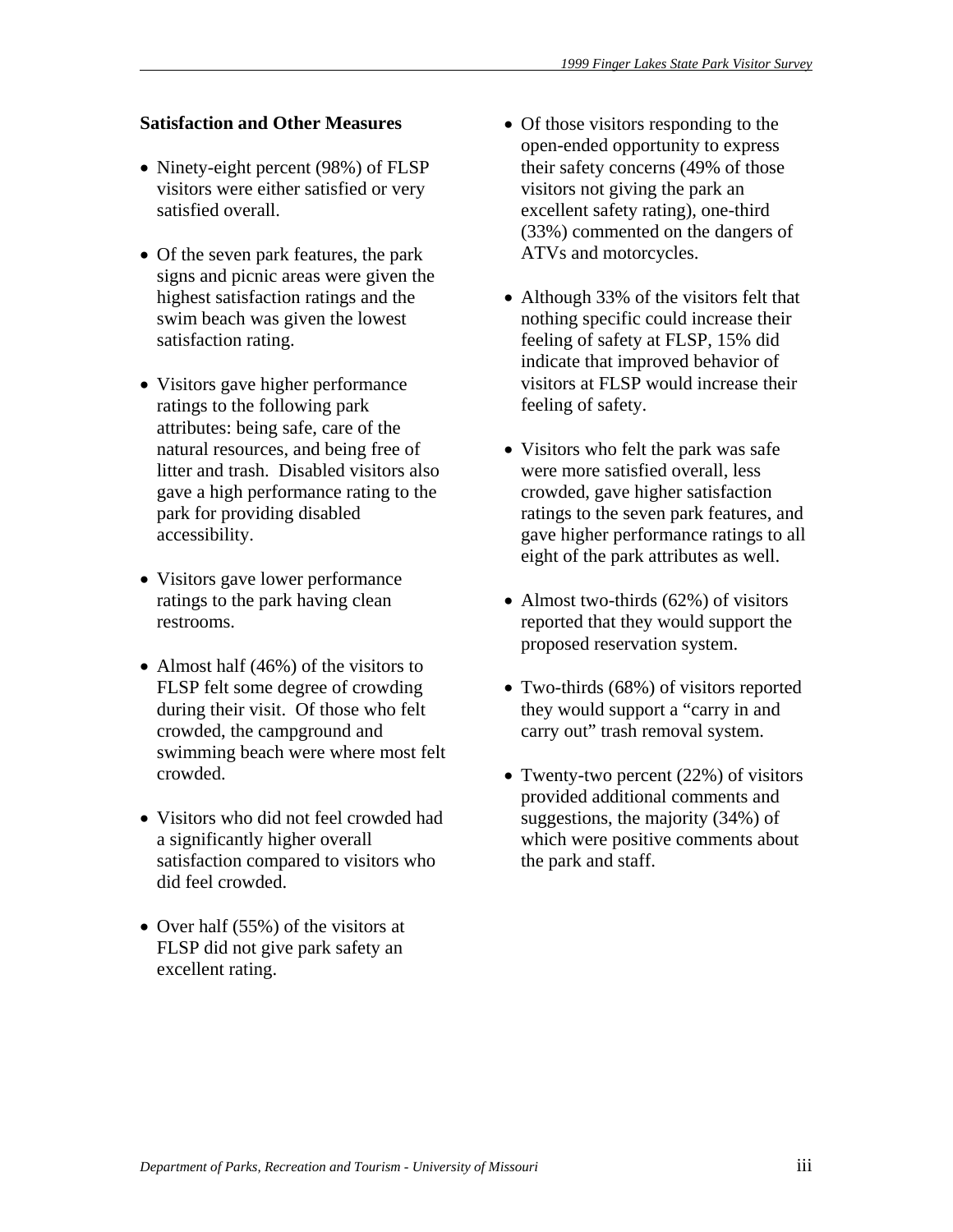# **Acknowledgements**

Conducting and successfully completing a study of this magnitude and complexity could not have been accomplished without the cooperation of many individuals. Almost 2,000 visitors to Missouri State Parks participated in the 1999 Missouri State Parks Visitor Survey. Over 200 visitors to Finger Lakes State Park voluntarily agreed to provide the information upon which this report is based. It is clear from their input that these visitors care very much for the recreation resources in the Missouri State Park System. Their efforts will provide invaluable input into the planning process and providing for more effective and responsive management of these resources.

Many other individuals provided assistance during the 1999 Missouri State Parks Visitor Survey, without whom the study would not have been a success. The following expressions of gratitude are in acknowledgement of their contributions. Special acknowledgement goes to the staff at Finger Lakes State Park for their willingness to accommodate the survey crew during the study period, and also for their assistance during sampling. Many thanks also go to the research assistants who assisted in data collection and the students at the University of Missouri who assisted in computer data entry of the questionnaires. They are: Shane Aumiller, Tucker Fredrickson, Dennis Stevenson, Debra Stevenson, Amy Mahon, Chis Thoele, and Laura Marsch.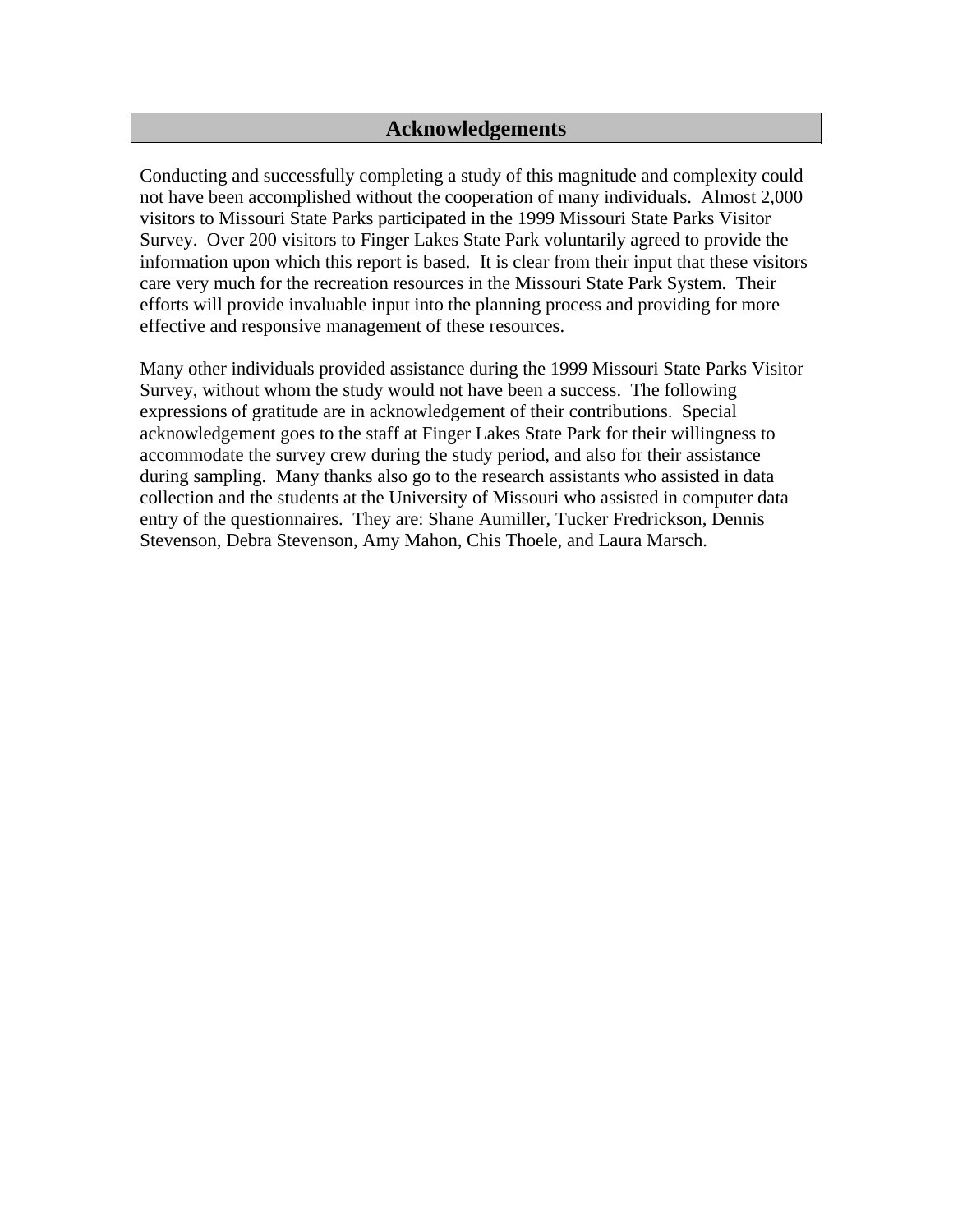# **Table of Contents**

| 9. |
|----|
|    |
|    |
|    |
|    |
|    |
|    |
|    |
|    |
|    |
|    |
|    |
|    |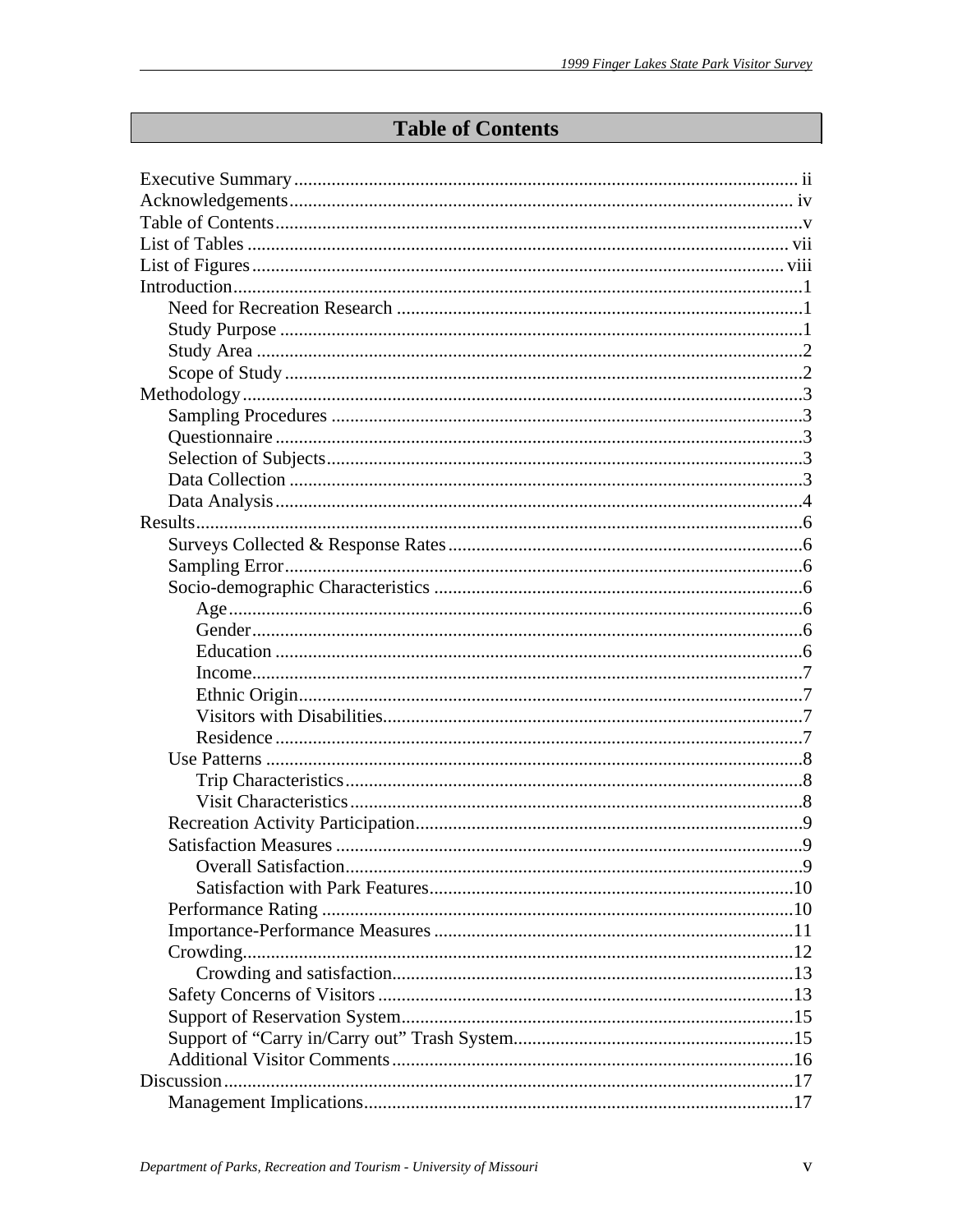| Methodology Recommendations and Considerations for FLSP and Other Parks20 |  |
|---------------------------------------------------------------------------|--|
|                                                                           |  |
|                                                                           |  |
|                                                                           |  |
|                                                                           |  |
|                                                                           |  |
|                                                                           |  |
|                                                                           |  |
|                                                                           |  |
|                                                                           |  |
|                                                                           |  |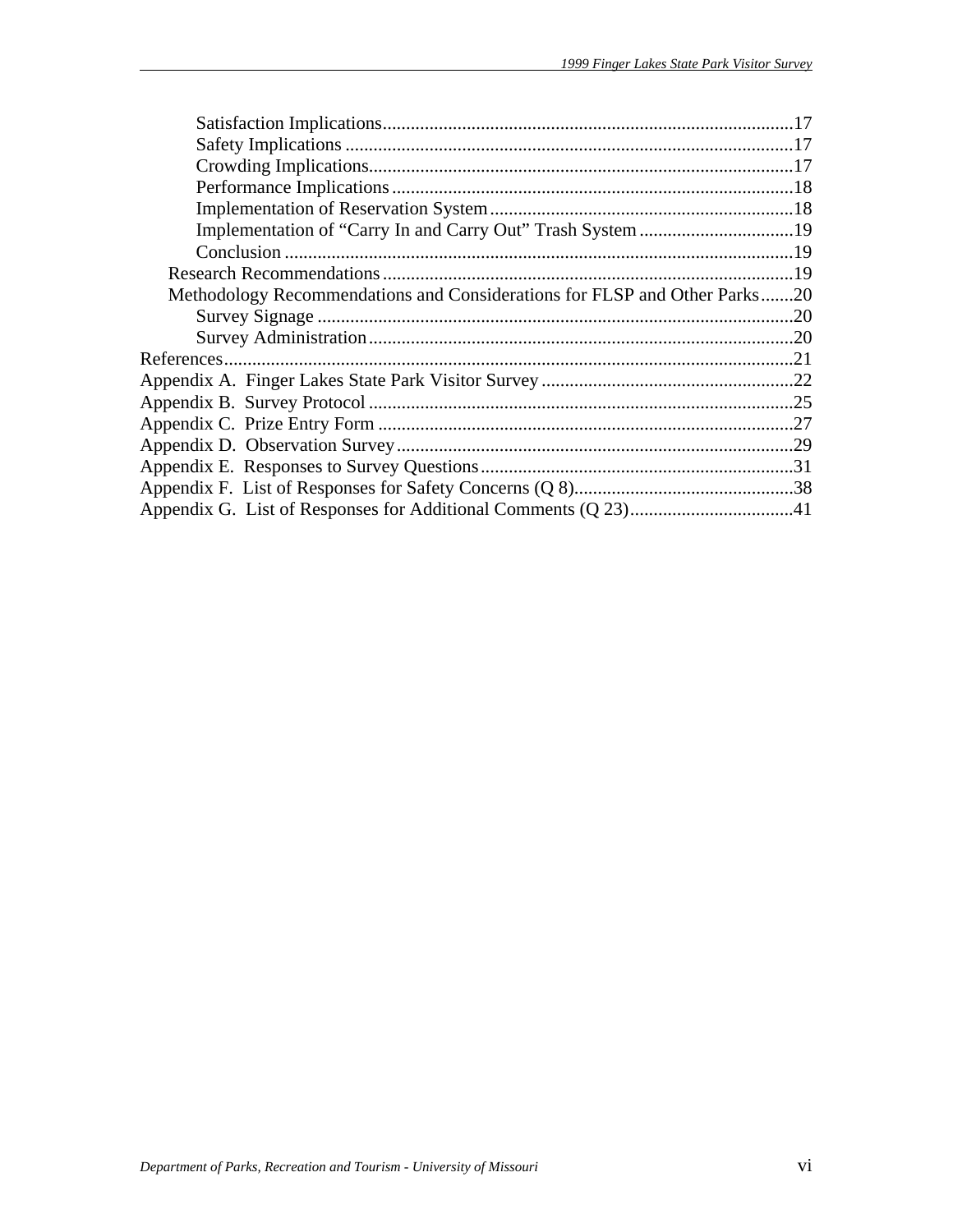# **List of Tables**

| Table 2. Mean Performance and Importance Scores for Park Attributes 11 |  |
|------------------------------------------------------------------------|--|
|                                                                        |  |
| Table 4. "Other" Safety Attributes That Would Most Increase Safety14   |  |
| Table 5. Frequency and Percentage of Comments and Suggestions from     |  |
|                                                                        |  |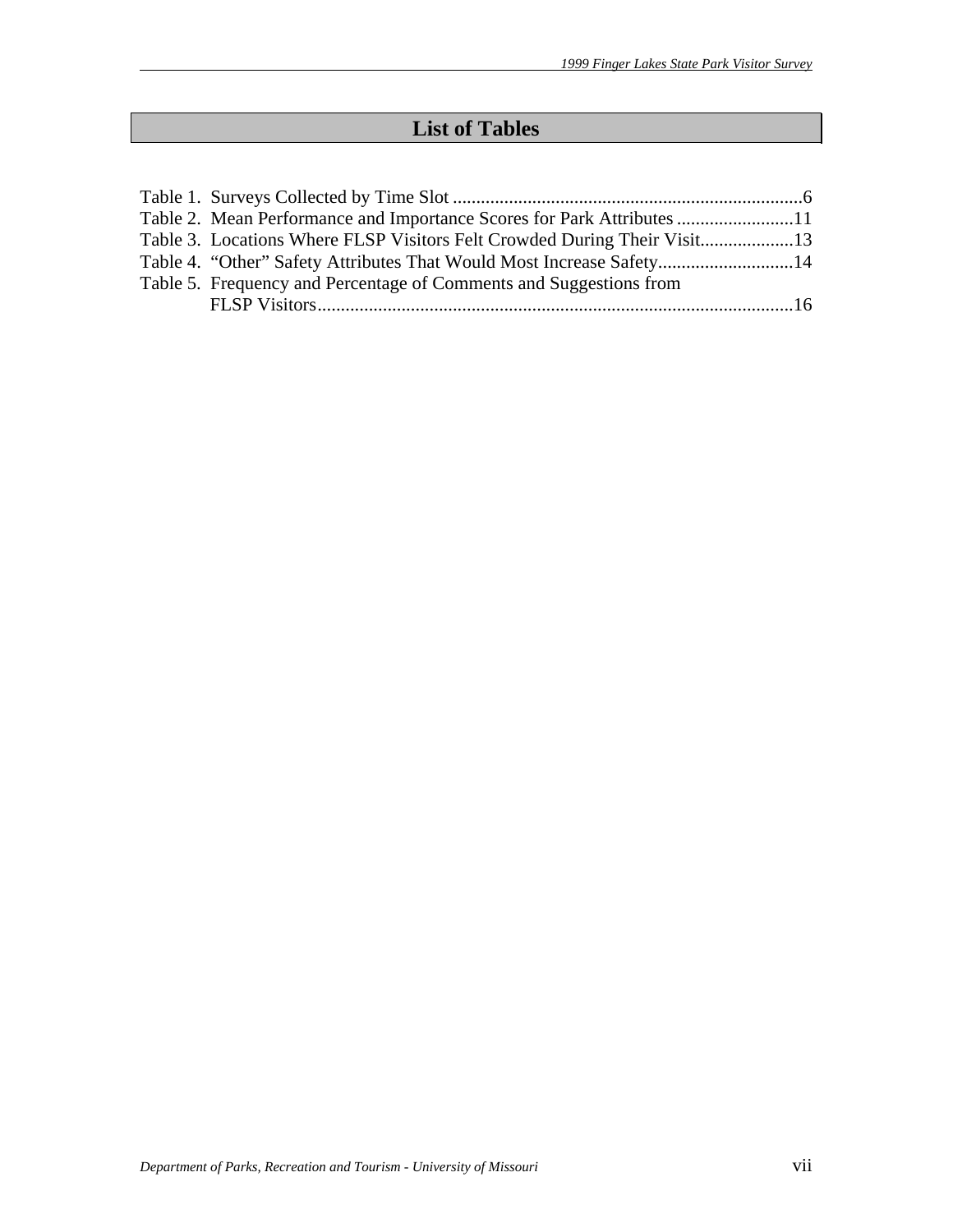# **List of Figures**

| Figure 6. Comments from Visitors Not Rating FLSP Excellent on Safety 13 |  |
|-------------------------------------------------------------------------|--|
|                                                                         |  |
| Figure 8. Comparison of Support of Reservation System Between Campers   |  |
|                                                                         |  |
|                                                                         |  |
|                                                                         |  |
|                                                                         |  |
|                                                                         |  |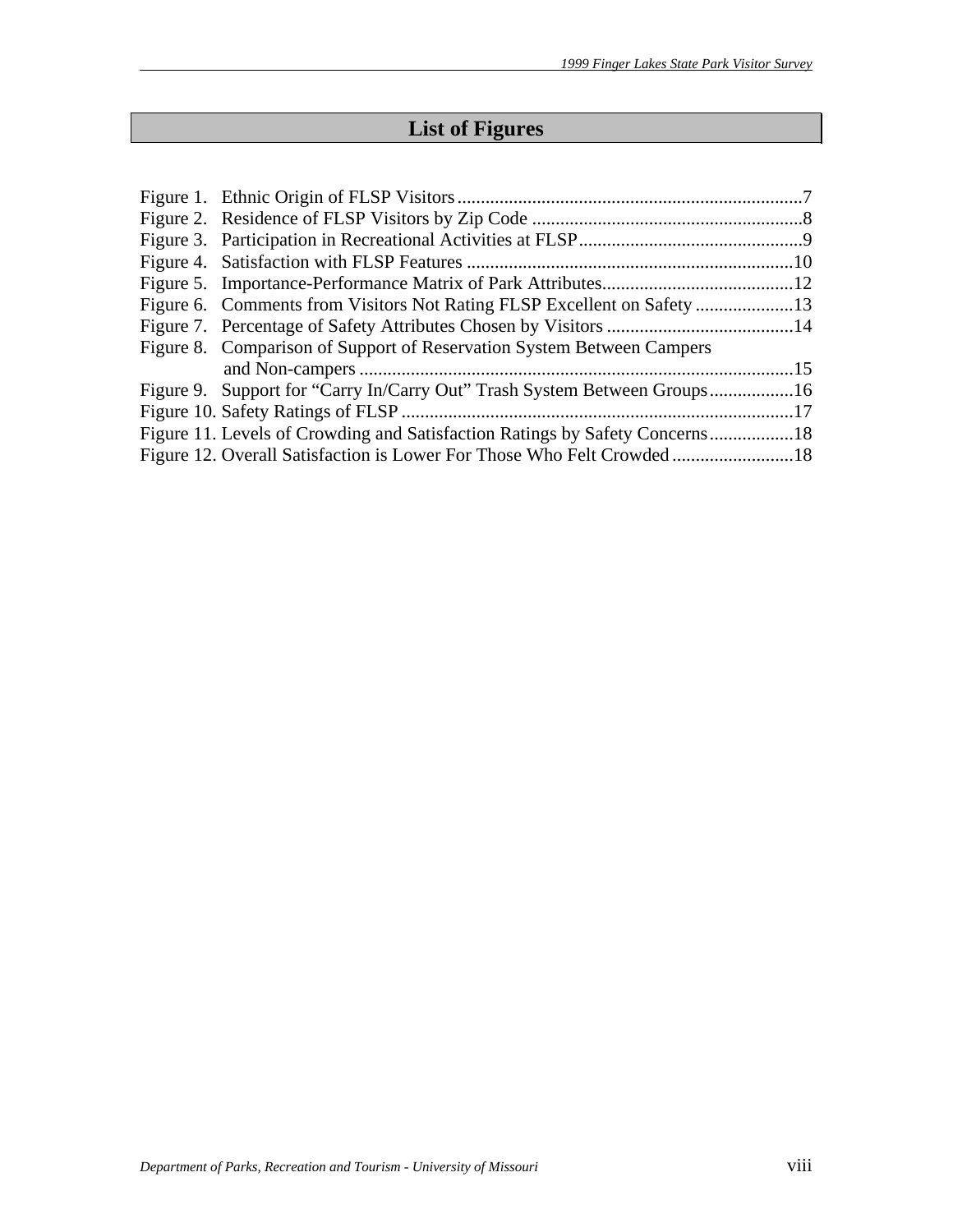# **Introduction**

#### **NEED FOR RECREATION RESEARCH**

In 1939, 15 years after Missouri obtained its first state park, 70,000 visitors were recorded visiting Missouri's state parks (Masek, 1974). Today, the increase in demand for outdoor recreation experiences has given rise to over 16 million visitors who, each year, visit the 80 parks and historic sites in Missouri's state park system (Holst & Simms, 1996). Along with this increase in demand for outdoor recreation experiences are other highly significant changes in outdoor recreation. Some of these changes include a change in the nature of vacations with a trend toward shorter, more frequent excursions; an increasing diversity of participation patterns across groups; an increase in more passive activities appropriate for an aging population; an increased concern for the health of the environment; and a realization of the positive contributions the physical environment has on the quality of one's life (Driver, Dustin, Baltic, Elsner, & Peterson, 1996; Tarrant, Bright, Smith, & Cordell, 1999).

Societal factors responsible for these changes in the way Americans recreate in the outdoors include an aging population; a perceived decline in leisure time and a faster pace of life; geographically uneven population growth; increasing immigration; changes in family structures, particularly an increase in single-parent families; increasing levels of education; a growth in minority populations; and an increasing focus on quality "lifestyle management" (Driver et al., 1996;

Tarrant et al, 1999). These factors and their subsequent changes in outdoor recreation participation have important implications for recreation resource managers, who are now faced with recreation resource concerns that are "…people issues and not resource issues alone (McLellan & Siehl, 1988)." This growing social complexity combined with the changes it has created in outdoor recreation participation have given rise to the need for research exploring why and how people recreate in the outdoors as well as how these individuals evaluate the various aspects of their outdoor recreation experiences.

#### **STUDY PURPOSE**

Visitor satisfaction tends to be a primary goal of natural resource recreation managers (Peine, Jones, English, & Wallace, 1999) and has been defined as the principal measure of quality in outdoor recreation (Manning, 1986). Visitor satisfaction, however, can be difficult to define because individual visitors are unique. Each visitor may have different characteristics, cultural values, preferences, attitudes, and experiences that influence their perceptions of quality and satisfaction (Manning, 1986).

Because of these differences in visitors, a general "overall satisfaction" question alone could not adequately evaluate the quality of visitors' experiences when they visit Missouri's state parks and historic sites. For this reason, it is necessary to gather additional information about visitor satisfaction through questions regarding: a) visitors'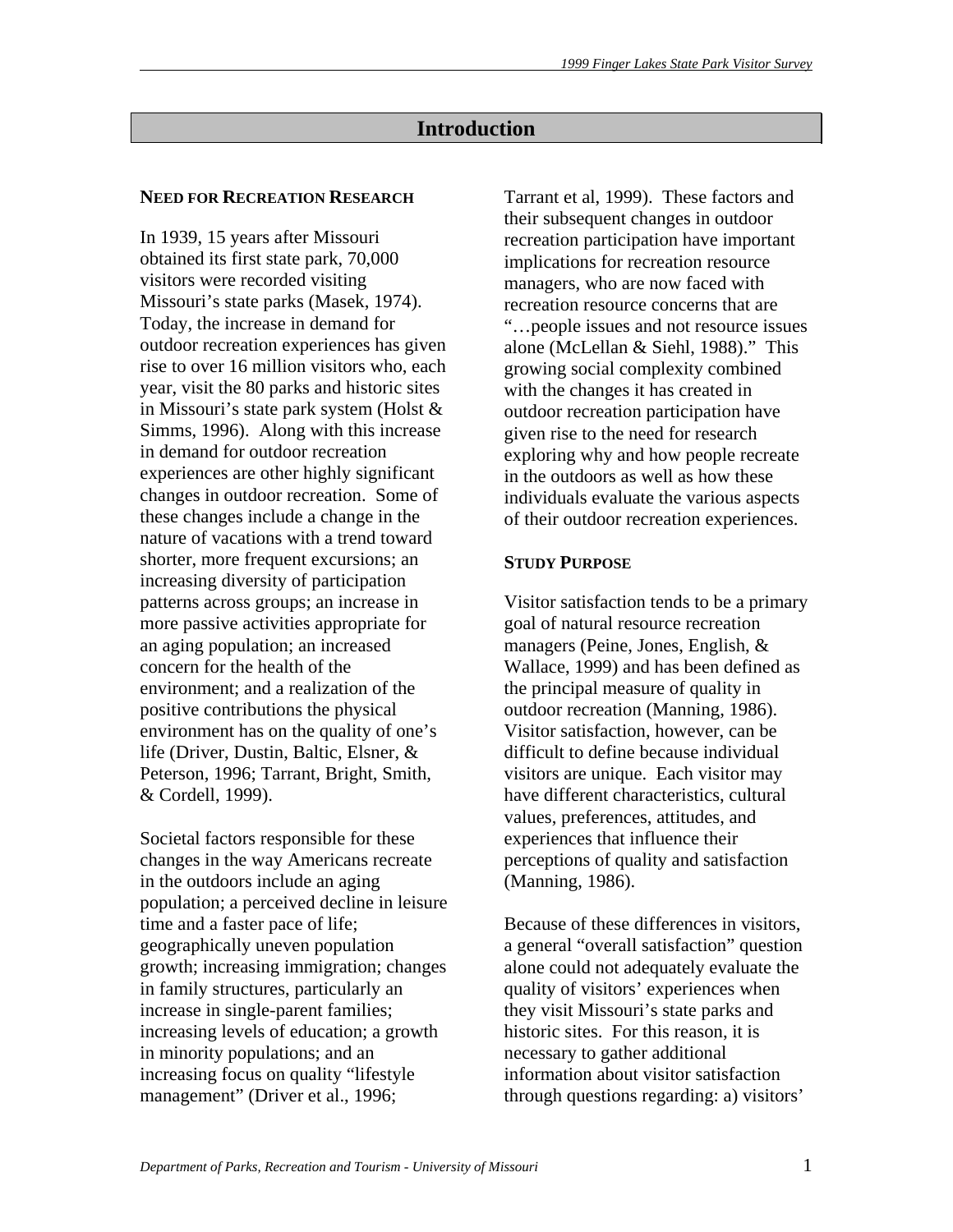socio-demographic characteristics; b) visitors' satisfaction with programs, services and facilities; c) visitors' perceptions of safety; and d) visitors' perceptions of crowding. Thus, the purpose of this study is to gain information, through these and other questions, about the use patterns, sociodemographic characteristics, and satisfaction with park programs, facilities, and services, of visitors to ten of Missouri's state parks.

This report examines the results of the visitor survey conducted at Finger Lakes State Park (FLSP), one of the ten parks included in the 1999 Missouri State Parks Visitor Survey. Objectives specific to this report include:

- 1. Describing the use patterns of visitors to FLSP during the study period of June through September, 1999.
- 2. Describing the socio-demographic characteristics of visitors to FLSP.
- 3. Determining if there are differences in select groups' ratings of park attributes, satisfaction with park features, overall satisfaction, and perceptions of crowding.
- 4. Determining any differences in select characteristics of visitors who rated park safety high and those who did not.

5. Gaining information about selected park-specific issues.

#### **STUDY AREA**

Once an area strip-mined for coal, Finger Lakes State Park provides a successful example of the reclamation of lands for recreation. Ten miles north of Columbia in Boone County, Finger Lakes offers many outdoor recreational opportunities including fishing, canoeing, boating, and swimming in the several finger lakes. As with most state parks, a campground and picnic areas are also to be found in the park, but Finger Lakes' most unique recreational opportunity is not one associated with the majority of Missouri's state parks. The park's once ravaged landscape has become one of the most popular places in which to ride all-terrain-vehicles (ATVs) and off-road-vehicles (ORVs). To accommodate this popularity, the park has many miles of trails specifically designated for ATV and ORV use, as well as a motocross track for races.

#### **SCOPE OF STUDY**

The population of the visitor study at FLSP consisted of visitors who were 18 years of age or older (adults), and who visited during the study period June through September 1999.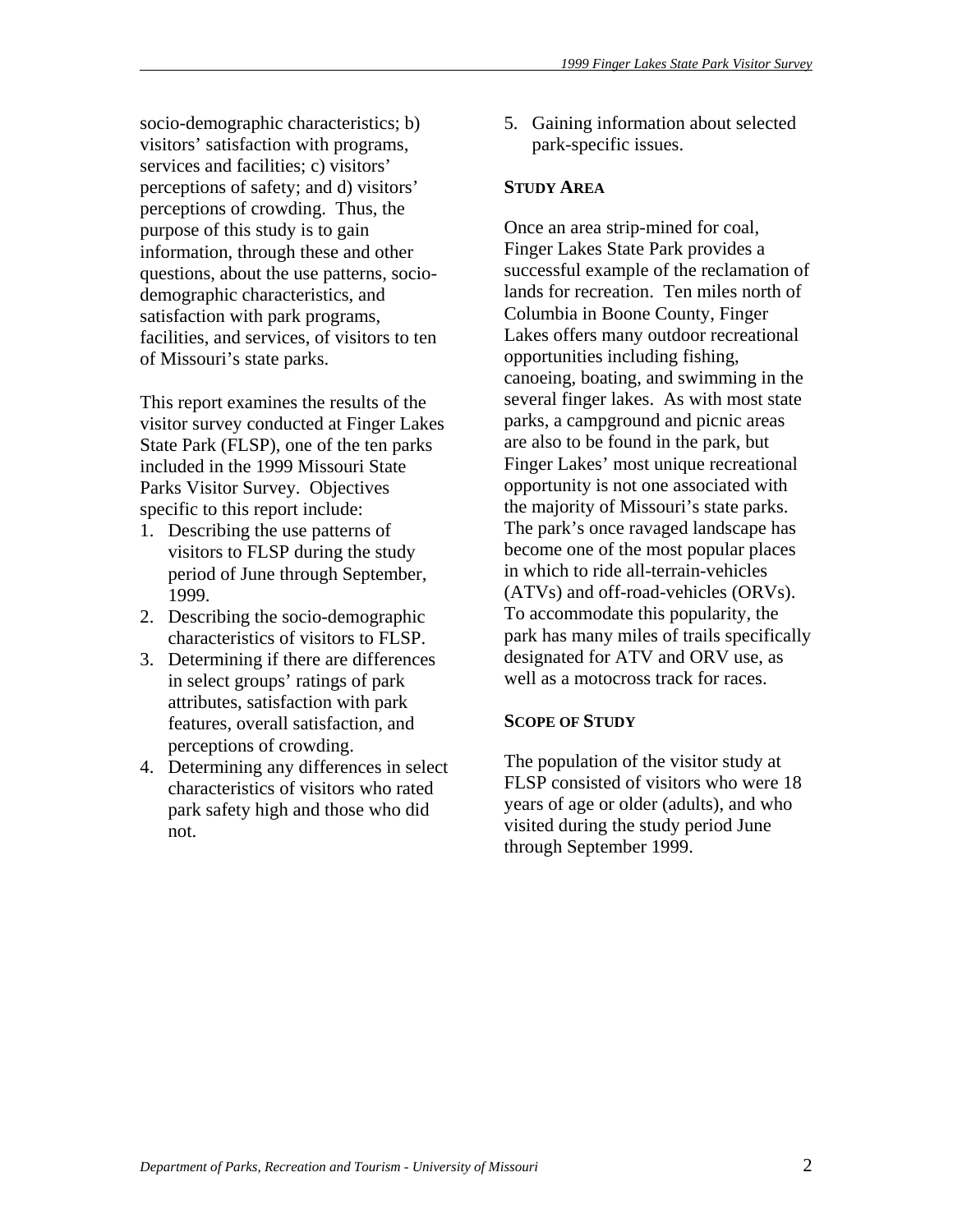# **Methodology**

# **SAMPLING PROCEDURES**

A 95% confidence interval was chosen with a plus or minus 5% margin of error. Based upon 1998 visitation data for June, July, August, and September at FLSP, it was estimated that approximately 100,000 visitors would visit FLSP during the period between June 1 and September 30, 1999 (DNR, 1998). Therefore, with a 95% confidence interval and a plus or minus 5% margin of error, a sample size of 400 visitors was required (Folz, 1996). A random sample of adult visitors (18 years of age and older) who visited FLSP during the study period were the respondents for this study.

To ensure that visitors leaving FLSP during various times of the day would have equal opportunity for being surveyed, three time slots were chosen for surveying. The three time slots were as follows: Time Slot  $1 = 8:00$  a.m. -12:00 p.m., Time Slot  $2 = 12:00$  p.m. -4:00 p.m., and Time Slot  $3 = 4:00$  p.m. -8 p.m. A time slot was randomly chosen and assigned to the first of the scheduled survey dates. Thereafter, time slots were assigned in ranking order based upon the first time slot.

# **QUESTIONNAIRE**

The questionnaire used in this study was based on the questionnaire developed by Fink (1997) for the Meramec State Park Visitor Survey. A copy of the questionnaire for this study is provided in Appendix A.

#### **SELECTION OF SUBJECTS**

The survey of visitors at FLSP was administered on-site, to eliminate the non-response bias of a mail-back survey. An exit survey of visitors leaving the park was conducted through a systematic sample of every third vehicle exiting the park.

#### **DATA COLLECTION**

The surveyor wore a state park t-shirt and was stationed near the contact station at the park. At the survey station, a "Visitor Survey" sign was used to inform visitors of the survey. During the selected time slot, the surveyor stopped every third vehicle and asked every visitor who was 18 years of age and older to voluntarily complete the questionnaire, unless he or she had previously filled one out.

To increase participation rates, respondents were given the opportunity to enter their name and address into a drawing for a prize package and were assured that their responses to the survey questions were anonymous and would not be attached to their prize entry form. Willing participants were then given a pencil and a clipboard with the questionnaire and prize entry form attached. Once respondents were finished, the surveyor collected the completed forms, clipboards, and pencils. Survey protocol is given in Appendix B and a copy of the prize entry form is provided in Appendix C.

An observation survey was also conducted to obtain additional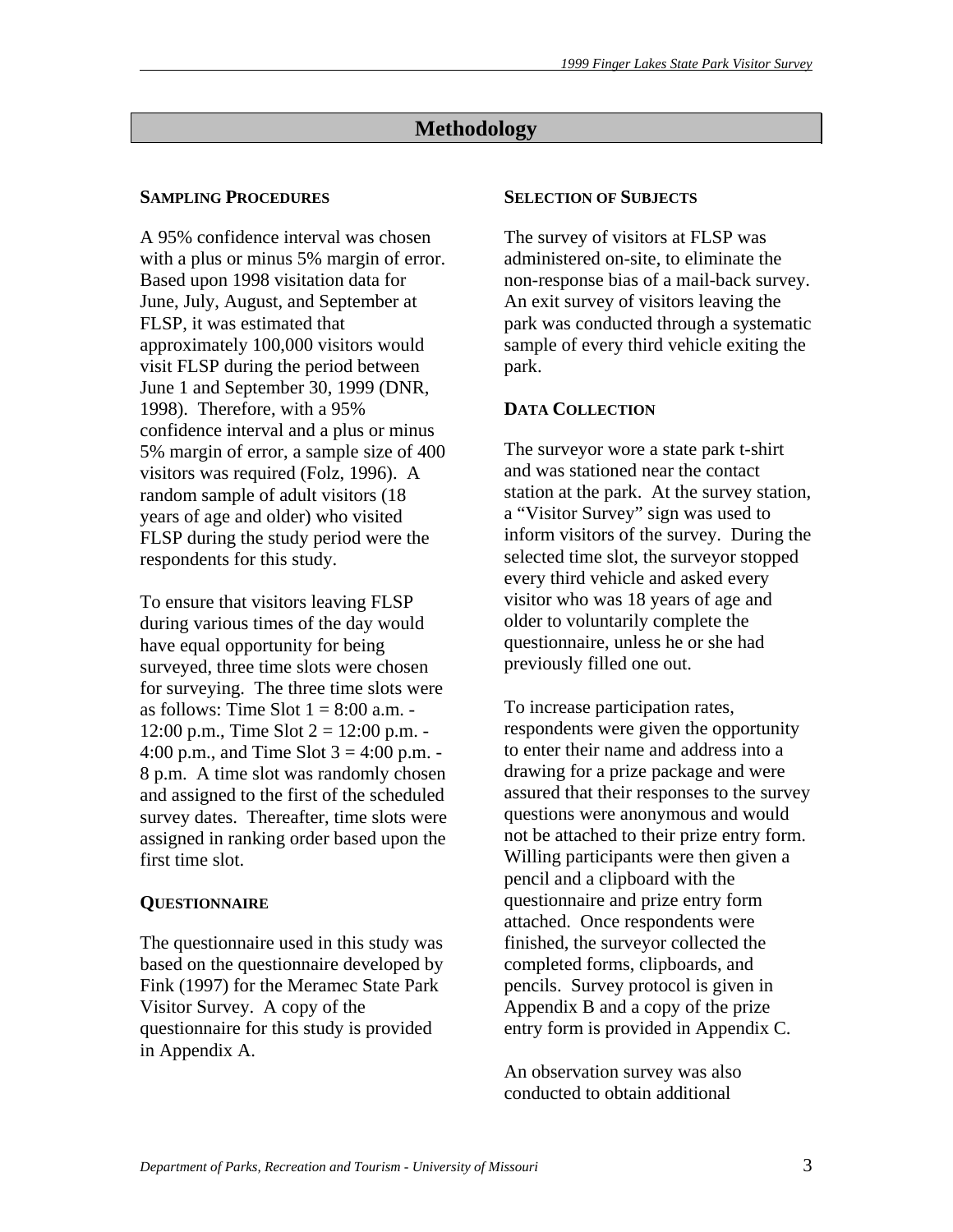information about: date, day, time slot, and weather conditions of the survey day; the number of adults and children in each vehicle; and the number of individuals asked to fill out the questionnaire, whether they were respondents, non-respondents, or had already participated in the survey. This number was used to calculate response rate, by dividing the number of surveys collected by the number of adult visitors asked to complete a questionnaire. A copy of the observation survey form is provided in Appendix D.

# **DATA ANALYSIS**

The data obtained for the FLSP study was analyzed with the Statistical Packages for the Social Sciences (SPSS) (SPSS, 1996).

Frequency distributions and percentages of responses to the survey questions and the observation data were determined. The responses to the open-ended questions were listed as well as grouped into categories for frequency and percentage calculations. The number of surveys completed by weekday versus weekend and by time slot was also determined.

Comparisons using independent sample t-tests for each group were also made to determine any statistically significant differences  $(p<.05)$  in the following selected groups' satisfaction with park features (question 6), ratings of park attributes (question 7), overall satisfaction (question 13), and perceptions of crowding (question 14). The selected groups include:

1. First time visitors versus repeat visitors (question 1).

- 2. Campers versus non-campers (question 3). Non-campers include both day-users and the overnight visitors who did not stay overnight in the campground at FLSP.
- 3. Weekend visitors versus weekday visitors. Weekend visitors were surveyed on Saturday and Sunday, weekday visitors were surveyed Monday through Friday.

Other comparisons were made using independent sample t-tests to determine any statistically significant differences in visitors who rated the park as excellent on being safe versus visitors who rated the park as good, fair, or poor on being safe, for the following categories:

- 1. First time versus repeat visitors.
- 2. Campers versus non-campers.
- 3. Weekend versus weekday visitors.

Differences between visitors who rated the park as excellent on being safe versus those who did not were also compared on the following questions: differences in socio-demographic characteristics, perceptions of crowding, measures of satisfaction with park features, measures of performance of park attributes, and overall satisfaction. Chi-square tests were conducted comparing responses between select groups regarding support for a reservation system and support for a "carry in and carry out" trash system. The selected groups include:

- 1. First time versus repeat visitors.
- 2. Campers versus non-campers.
- 3. Weekend versus weekday visitors.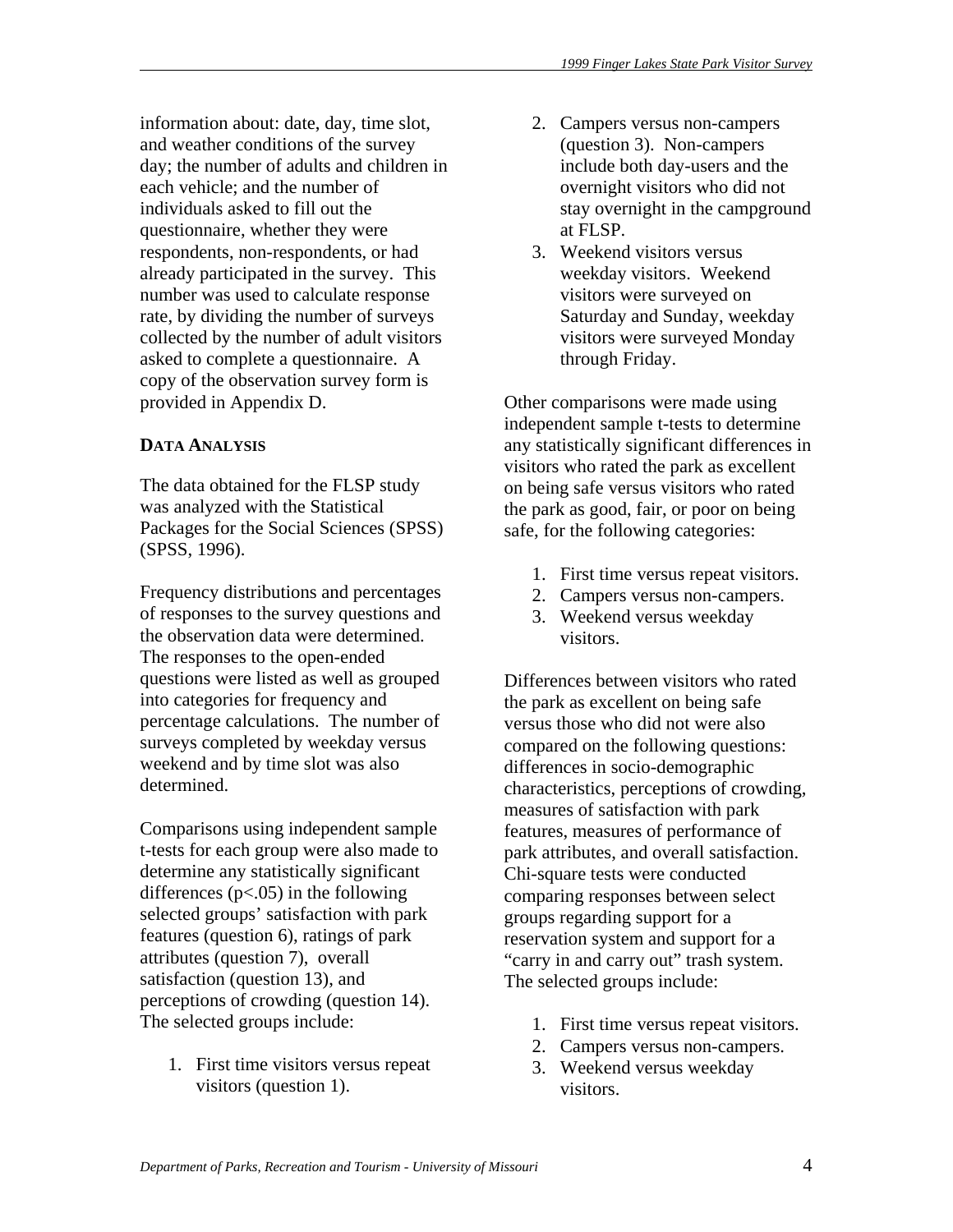Additional comparisons include:

- 1. Multiple linear regression analyses to determine which of the satisfaction variables and which of the performance variables most accounted for variation in overall satisfaction.
- 2. An independent sample t-test comparing overall satisfaction between visitors who felt some degree of crowding and those who were not at all crowded during their visit.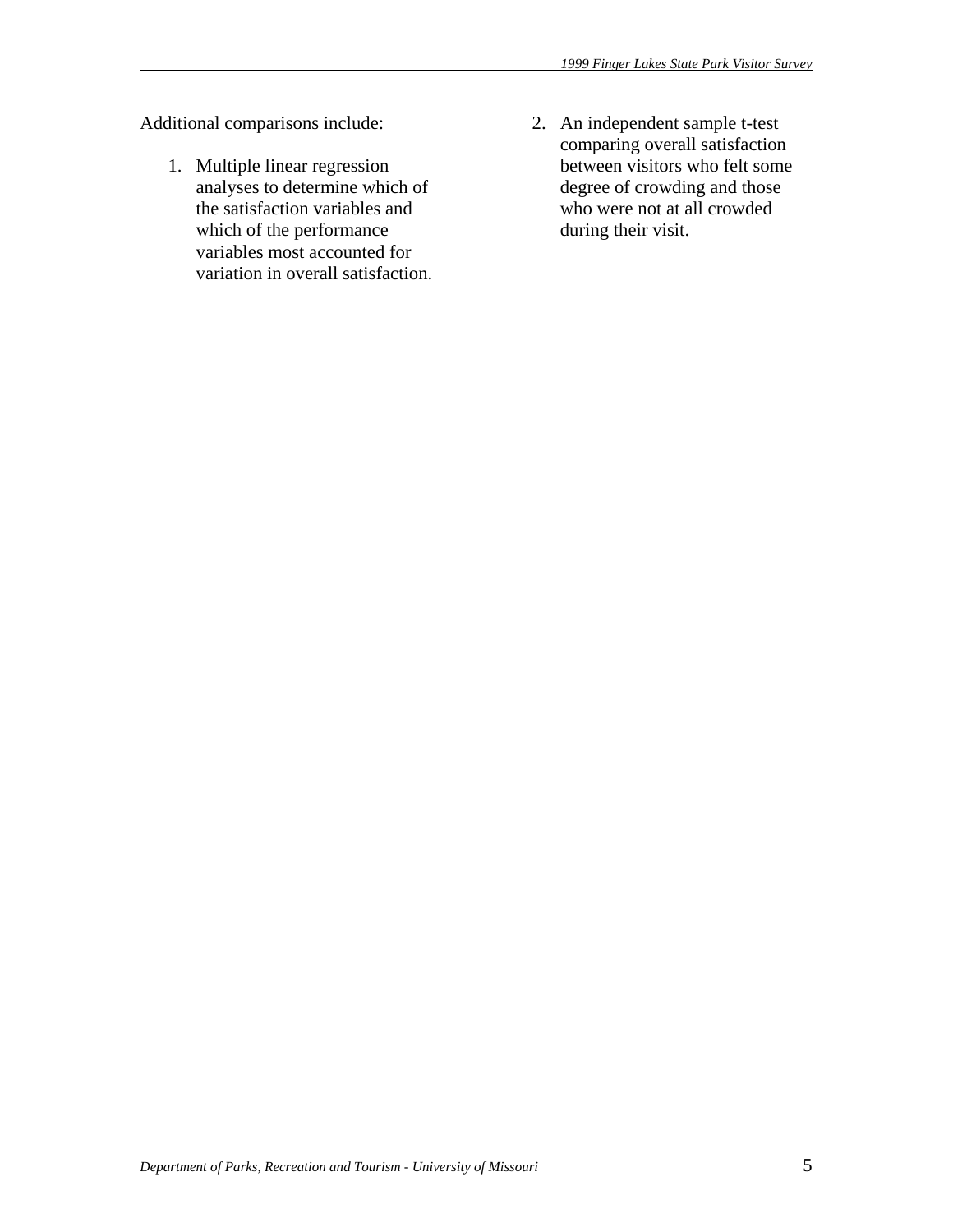# **Results**

This section describes the results of the Finger Lakes State Park Visitor Survey. For the percentages of responses to each survey question, see Appendix E. The number of individuals responding to each question is represented as "n=."

#### **SURVEYS COLLECTED & RESPONSE RATES**

A total of 204 surveys were collected at FLSP during the time period of June, July, August, and September 1999. Table 1 shows surveys collected by time slot. Of the 204 surveys collected, 120 (58.8%) were collected on weekends (Saturday and Sunday) and 84 (41.2%) were collected on weekdays (Monday through Friday). The overall response rate was 68%.

#### **SAMPLING ERROR**

With a sample size of 204 and a confidence interval of 95%, the margin of error increases from plus or minus 5% to plus or minus 7%. For this study, there is a 95% certainty that the true results of the study fall within plus or minus 7% of the findings. For example, from the results that 31.6% of the visitors to FLSP during the study period were female, it can be stated that between 24.6% and 38.6% of the FLSP visitors were female.

#### **SOCIO-DEMOGRAPHIC CHARACTERISTICS**

#### *Age*

The average age of adult visitors to FLSP was 36.5. When grouped into four age categories, 50.8% of the adult visitors were between the ages of 18-34, 39% were between the ages of 35-54, 5.9% were between the ages of 55-64, and 4.3% were 65 or over.

#### *Gender*

Visitors to FLSP were more male than female. Male visitors comprised twothirds (68.4%) of all visitors, while female visitors comprised one-third (31.6%) of all visitors.

#### *Education*

The majority (40.3%) of visitors to FLSP indicated they had vocational school or some college as the highest level of education completed. One-third (33%) indicated having completed grade school or high school, while 26.7% indicated having completed a four-year college degree or post-graduate education.

| <b>Time Slot</b>       | <b>Frequency</b> | <b>Percent</b> |
|------------------------|------------------|----------------|
| 1. $8$ a.m. $-12$ p.m. | 33               | 16.2%          |
| 2. $12$ p.m. $-4$ p.m. | 110              | 53.9%          |
| 3. $4 p.m. - 8 p.m.$   |                  | 29.9%          |
| Total                  |                  | 100.0%         |

*Table 1. Surveys Collected by Time Slot*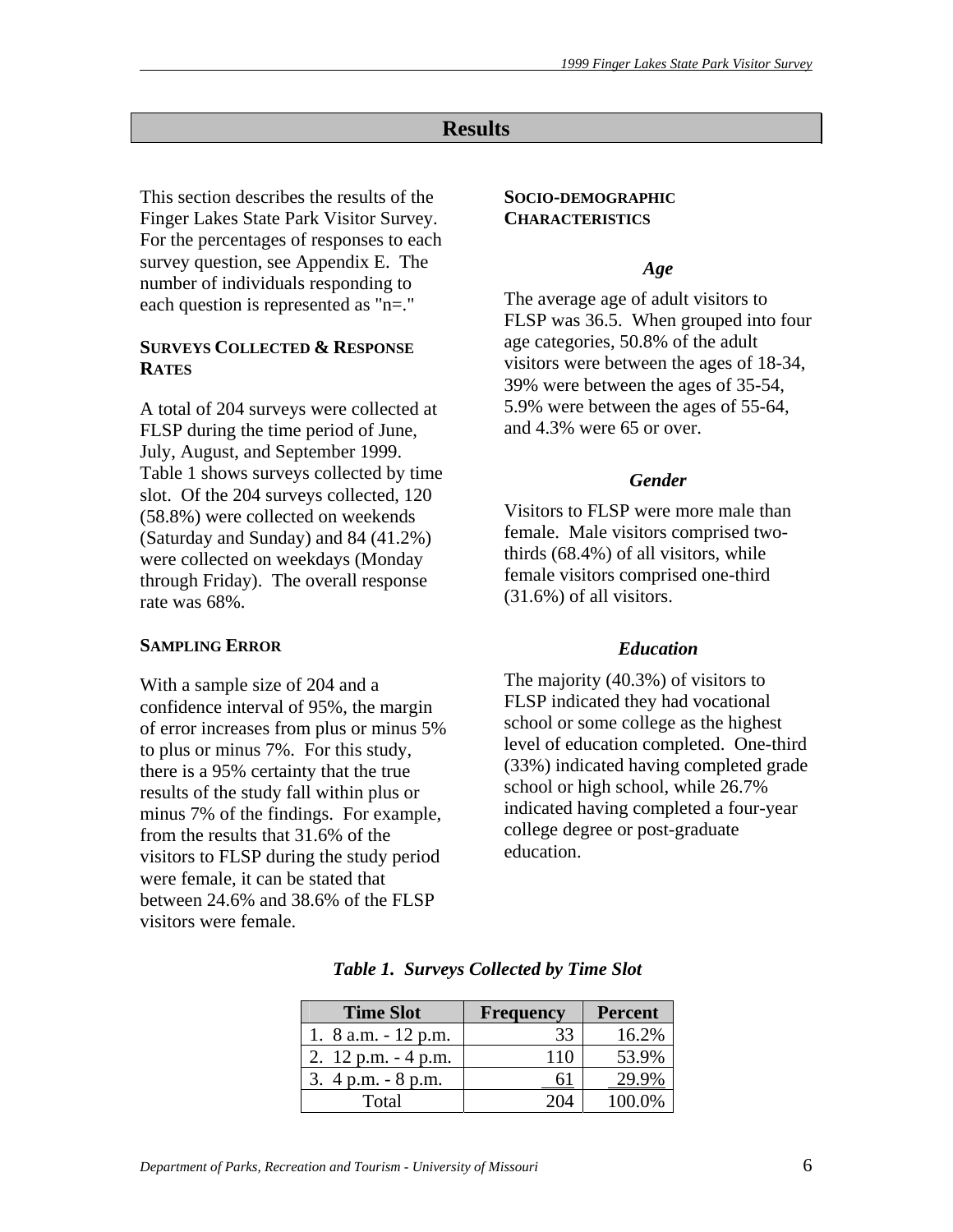#### *Income*

Almost half (48%) of the visitors to FLSP reported they had an annual household income of between \$25,000 and \$50,000. Over one-fourth (27.5%) of visitors had an income of less than \$25,000. Less than 20% (15.5%) of visitors had an income of between \$50,001 and \$75,000, and less than 10% (8.8%) had a household income of over \$75,000.

#### *Ethnic Origin*

Figure 1 indicates the ethnic origin of FLSP visitors. The vast majority (88.3%) of visitors was Caucasian. Three percent (3.2%) of the visitors were African American, and 6% of the visitors reported being of Native American descent. One percent (1.1%) of visitors reported being Hispanic, and 1.1% of visitors were Asian. Less than one percent (0.5%) reporting being of an "other" ethnic origin.

#### *Visitors with Disabilities*

Almost six percent (5.8%) of the visitors to FLSP reported having some type of disability that substantially limited one or more life activities or that required special accommodations. Most of the disabilities reported were mobilityimpairing disabilities, but other disabilities included heart and kidney disease.

#### *Residence*

Almost 90% (88.8%) of FLSP visitors were from Missouri, while 11.2% of visitors were from out of state including Illinois  $(2.8\%)$ , Texas  $(2.8\%)$ , and three visitors from Great Britain. Two-thirds (65.9%) of the visitors to FLSP lived within 50 miles of the park. Figure 2 shows the residence of visitors by zip code.



# *Figure 1. Ethnic Origin of FLSP visitors.*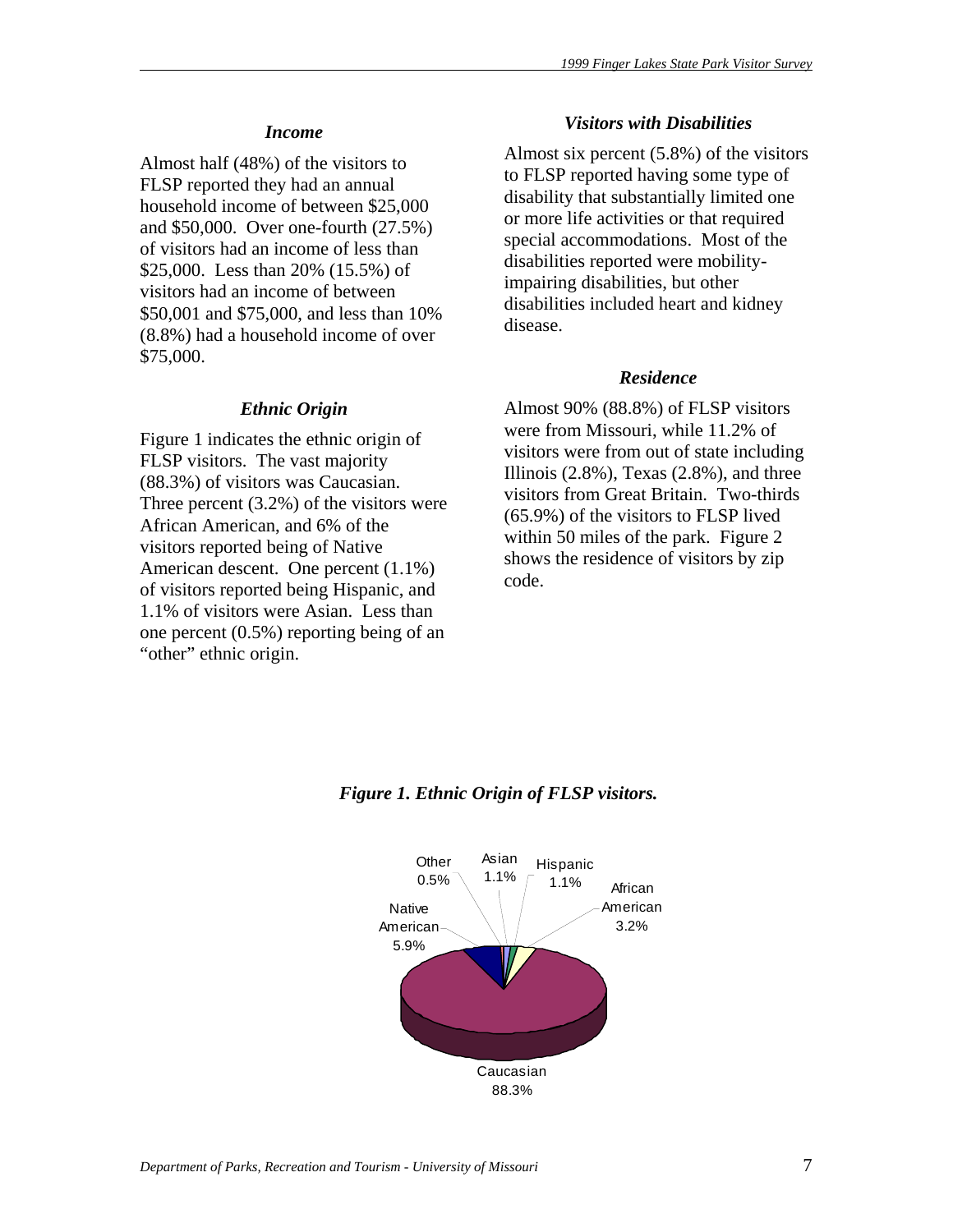

*Figure 2. Residence of FLSP Visitors by Zip Code* 

#### **USE PATTERNS**

#### *Trip Characteristics*

The majority (88.3%) of visitors to FLSP traveled less than a day's drive to visit the park (a day's drive is defined as 150 miles or less, not exceeding 300 miles round trip). Of those traveling less than a day's drive, 58.2% lived in the immediate vicinity (within 15 miles) of the park, including those visitors from Columbia, Harrisburg, and Hallsville. Within Missouri, 53.5% came from Columbia, 5% came from the St. Louis region, and 3.8% came from the Kansas City region.

Almost 60% (59.3%) of visitors either drove cars, vans, jeeps, or sport utility vehicles. Forty percent (40.3%) drove pickup trucks. Twelve percent (12.5%) of the vehicles towed some type of trailer. The average number of axles per vehicle was 2.1, the average number of adults per vehicle was 1.6, and the average number of children per vehicle was 1.9.

#### *Visit Characteristics*

Four-fifths (81.8%) of the visitors to FLSP were repeat visitors, with 18.2% of the visitors being first time visitors. The average number of times all visitors reported visiting FLSP within the past year was 12.7 times.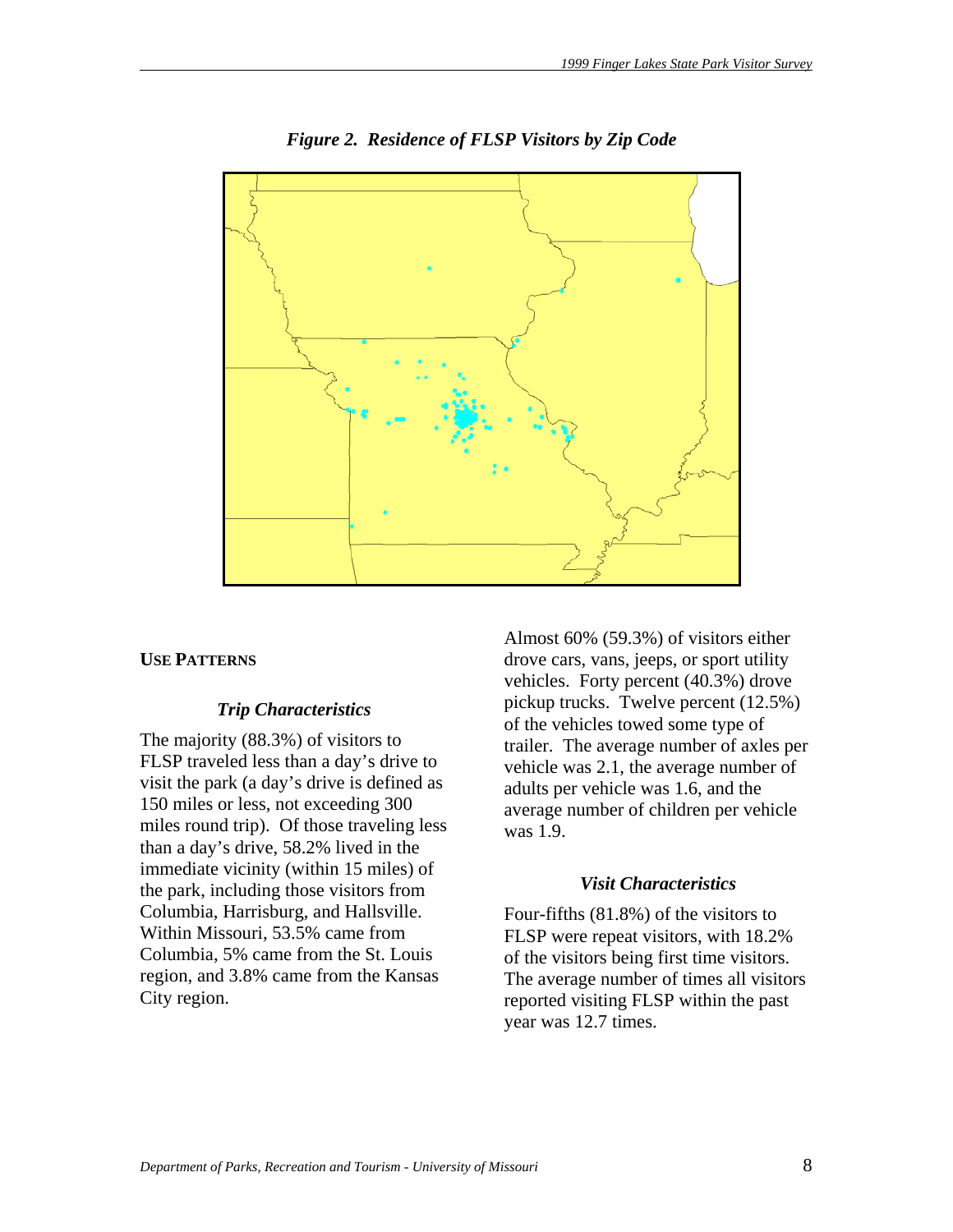Most of the visitors (72.5%) to FLSP during the study period indicated that they were day-users, with 27.5% indicating that they were staying overnight. Of those staying overnight during their visit, most (94.6%) stayed in the campground at FLSP. Of those camping in the campground at FLSP, 65.3% reported camping in a tent and 34.7% reported staying in an RV, trailer, or van conversion.

Of those reporting overnight stays, 32.5% stayed one night, 35% stayed two nights, 17.5% stayed three, and 15% stayed four or more nights. The average stay for overnight visitors was 2.7 nights. The median number of nights was two nights, indicating that half of the overnight visitors stayed less than two nights and half of the overnight visitors stayed more than two nights. The highest percentage of visitors stayed two nights.

Thirty percent (30.4%) of the visitors to FLSP visited the park with family. Twenty-three percent (22.7%) visited with family and friends, while 27.3% visited with friends, and 15.5% visited the park alone. Less than five percent (3.1%) of visitors indicated visiting the park with a club or organized group.

# **RECREATION ACTIVITY PARTICIPATION**

Respondents to the survey were asked what activities they participated in during their visit to FLSP. Figure 3 shows the percentage of visitor participation in the nine highest activities. Swimming was the highest reported (34.4%), fishing was the second (23.2%), and camping and viewing wildlife were third (18.2%). Walking (16.6%), picnicking (15.6%), riding

ATVs (12.3%), watching races at the motocross (10.9%), and studying nature (10.3%) were next.

# *Figure 3. Participation in Recreational Activities at FLSP*



FLSP visitors reported engaging in other activities, including using the motocross track (8.3%), mountain biking (4.0%), participating in a motocross race (3.6%), canoeing (3.3%), and attending a special event (1.3%). Only 3.3% of visitors reported engaging in an "other" activity, including driving through the park and scuba diving.

# **SATISFACTION MEASURES**

# *Overall Satisfaction*

When asked about their overall satisfaction with their visit, only two percent (2.0%) of visitors reported being dissatisfied or very dissatisfied with their visit. Ninety-eight percent (98%) of FLSP visitors were either satisfied or very satisfied. Visitors' mean score for overall satisfaction was 3.44, based on a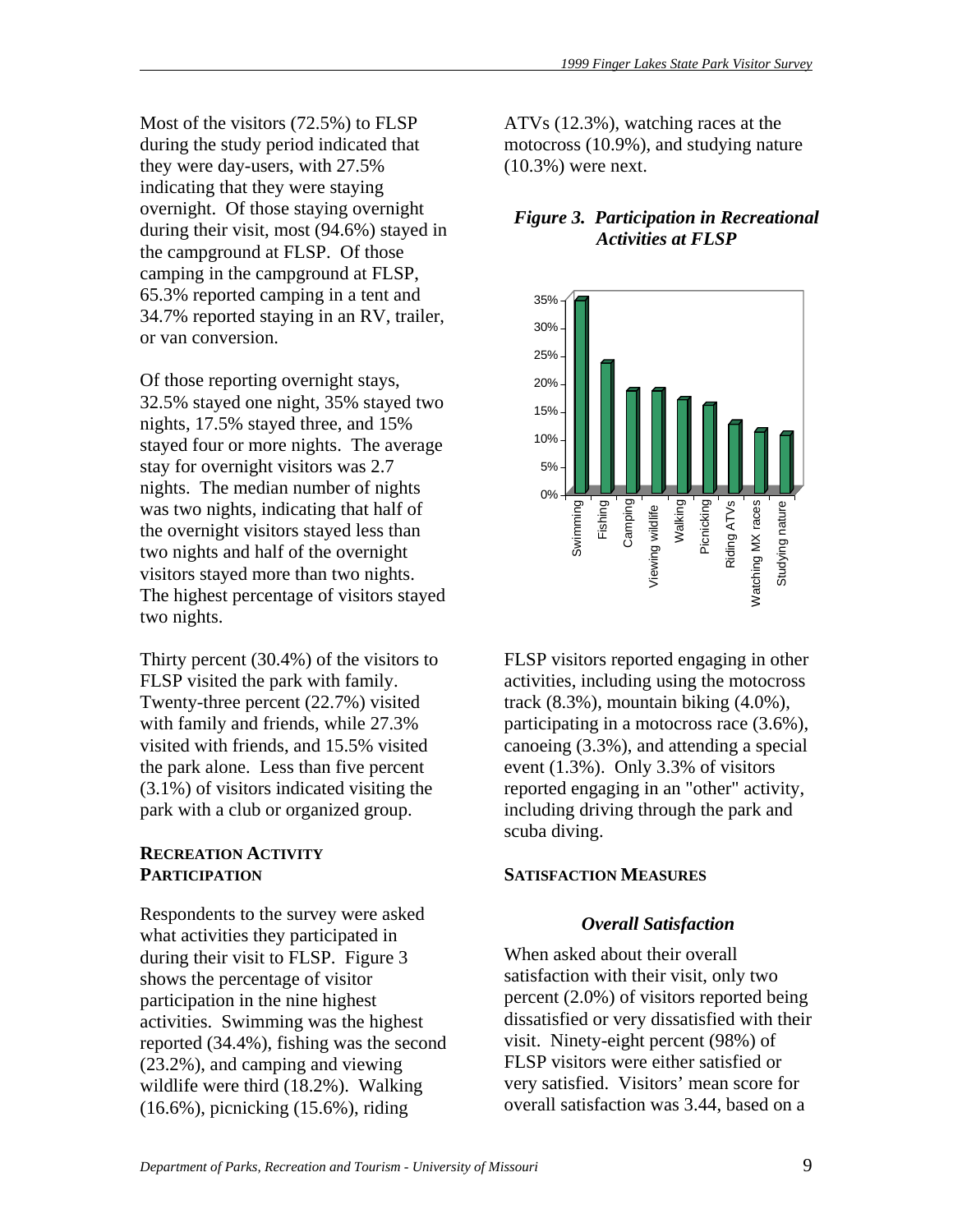4.0 scale with 4 being very satisfied and 1 being very dissatisfied.

No significant difference ( $p$ <.05) was found in overall satisfaction between first time and repeat visitors, with mean overall satisfaction scores of 3.46 and 3.43 respectively. Nor was there any significant difference in overall satisfaction between campers and noncampers, with mean overall satisfaction scores of 3.33 and 3.47 respectively. There was also no significant difference between weekend and weekday visitors, with mean overall satisfaction scores of 3.38 and 3.52 respectively.

#### *Satisfaction with Park Features*

Respondents were also asked to express how satisfied they were with seven park features. Figure 4 shows the mean scores for the seven features and also for visitors' overall satisfaction. The satisfaction scores for the park signs and

for the picnic areas (3.42) were the highest, with the other scores ranging from 3.39 (campground) to the lowest of 3.12 (swimming beach). A multiple linear regression analysis  $(r^2 = .41)$  of the seven park features showed that all the variables combined to account for about 40% of the overall satisfaction rating.

No significant differences were found in mean satisfaction ratings of park features between first time and repeat visitors and between campers and non-campers. Weekday visitors, however, were significantly  $(p<.05)$  more satisfied with the ATV trails than weekend visitors, with satisfaction scores of 3.36 and 3.0 respectively.

# **PERFORMANCE RATING**

Visitors were asked to rate the park's performance of eight select park attributes (question 7): being free of litter and trash, having clean restrooms,



# *Figure 4. Satisfaction with FLSP Features*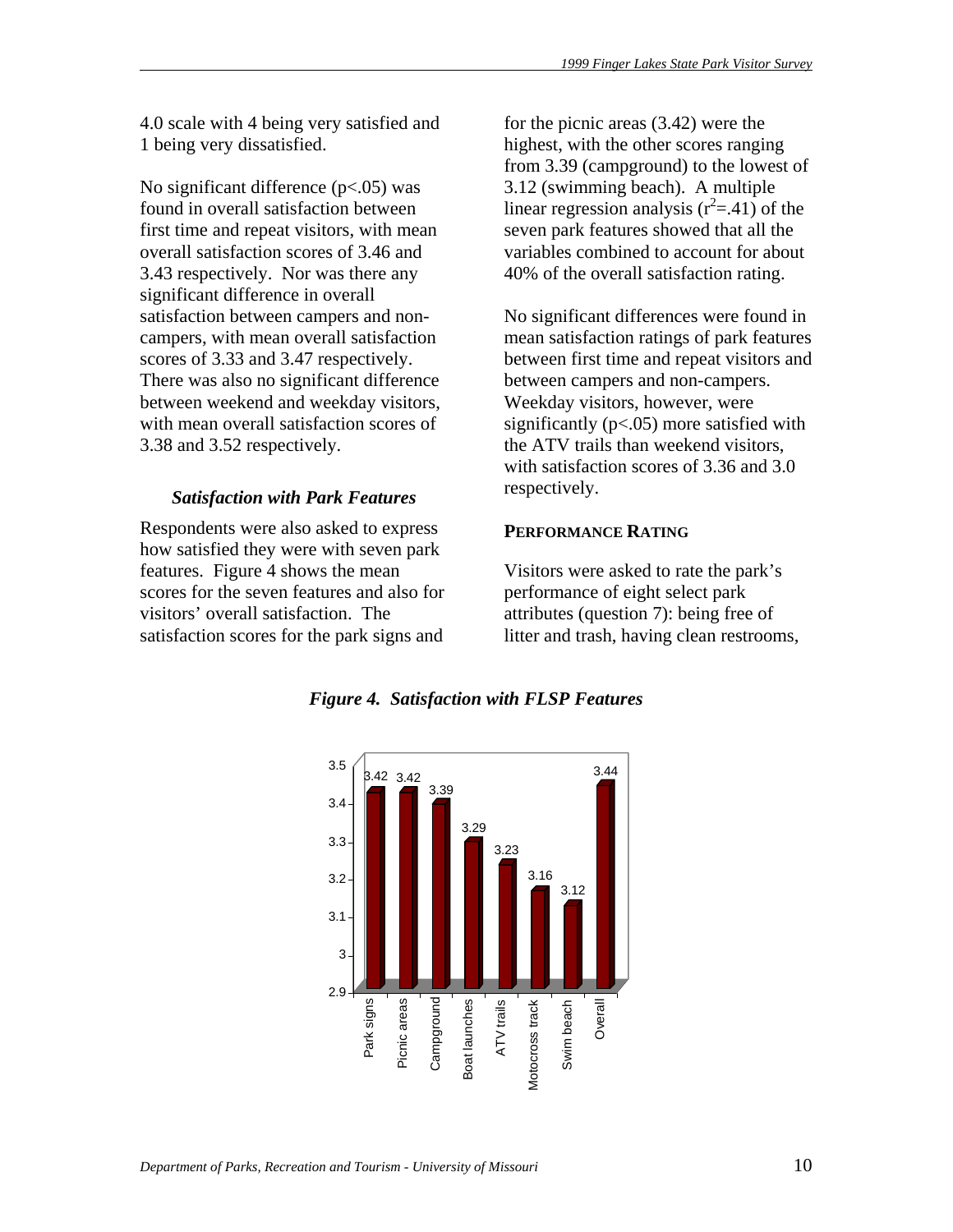upkeep of park facilities, having helpful and friendly staff, access for persons with disabilities, care of natural resources, providing interpretive information, and being safe. Performance scores were based on a 4.0 scale, with 4 being excellent and 1 being poor.

No significant differences were found between first time and repeat visitors and between campers and non-campers and their performance ratings of the eight park attributes. Weekend visitors, however, had a significantly higher (p=.052) performance rating (3.38) regarding the park being free of litter and trash than had weekday visitors (3.18). Weekend visitors also had a significantly higher (p<.05) performance rating (3.37) regarding the park's care of the natural resources than weekday visitors (3.15). A multiple linear regression analysis  $(r^2 = 27)$  showed that the eight performance attributes combined to only moderately account for the variation in overall satisfaction.

#### **IMPORTANCE-PERFORMANCE MEASURES**

The Importance-Performance (I-P) Analysis approach was used to analyze questions 7 and 12. Mean scores were calculated for the responses of the two questions regarding visitors' ratings of the performance and importance of the eight select park attributes. Table 2 lists the scores of these attributes, which were based on a 4.0 scale of 4 being excellent and 1 being poor, and 4 being very important and 1 being very unimportant.

Figure 5 shows the Importance-Performance (I-P) Matrix. The mean scores were plotted on the I-P Matrix to illustrate the relative performance and importance rating of the attributes by park visitors.

The I-P Matrix is divided into four quadrants to provide a guide to aid in possible management decisions. For example, the upper right quadrant is labeled "high importance, high performance" and indicates the attributes in which visitors feel the park is doing a good job. The upper left quadrant

|                                              | <b>Mean Performance</b> | <b>Mean Importance</b> |
|----------------------------------------------|-------------------------|------------------------|
| <b>Attribute</b>                             | Score*                  | Score*                 |
| A. Being free of litter/trash                | 3.30                    | 3.72                   |
| B. Having clean restrooms                    | 2.89                    | 3.74                   |
| C. Upkeep of park facilities                 | 3.26                    | 3.65                   |
| D. Having helpful $&$ friendly staff         | 3.42                    | 3.60                   |
| $E_1$ . Access for persons with disabilities | 3.33                    | 3.49                   |
| $E_2$ . Access for persons with disabilities | 3.38                    | 3.91                   |
| F. Care of natural resources                 | 3.28                    | 3.73                   |
| G. Providing interpretive information        | 3.15                    | 3.45                   |
| H. Being safe                                | 3.38                    | 3.78                   |

*Table 2. Mean Performance and Importance Scores for Park Attributes* 

 $E_1$  = All visitors

 $E_2$  = Disabled visitors only

 $* 1 =$  Poor performance or low importance rating,  $4 =$  excellent performance or high importance rating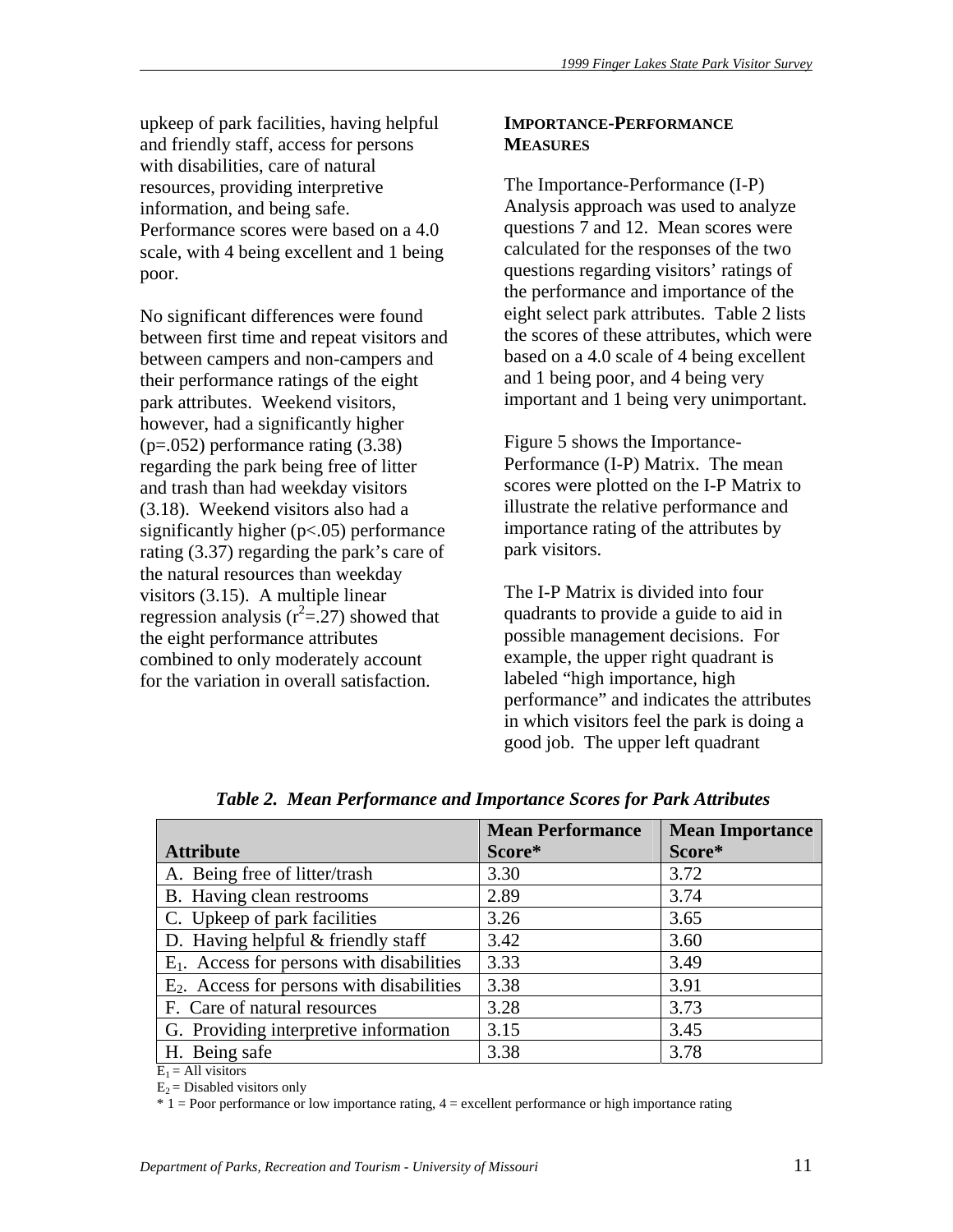

*Figure 5. Importance-Performance Matrix of Park Attributes* 

indicates that management may need to focus on these attributes, because they are important to visitors but were given a lower performance rating. The lower left and right quadrants are less of a concern for managers, because they exhibit attributes that are not as important to visitors.

FLSP was given high performance and importance ratings for being safe, care of the natural resources, and being free of litter and trash. Disabled visitors also gave high performance and importance ratings to the park providing disabled accessibility. The characteristic that visitors felt was important but rated FLSP low on performance was having clean restrooms.

# **CROWDING**

Visitors to FLSP were asked how crowded they felt during their visit. The following nine-point scale was used to

determine visitors' perceptions of crowding:



Visitors' overall mean response to this question was 2.4. Half (54.1%) of the visitors to FLSP did not feel at all crowded (selected 1 on the scale) during their visit. The rest (45.9%) felt some degree of crowding (selected 2-9 on the scale) during their visit.

Visitors who indicated they felt crowded during their visit were also asked to specify where they felt crowded (question 15). One-third (37.8%) of the visitors who indicated some degree of crowding answered this open-ended question. Table 3 lists the locations where visitors felt crowded at FLSP. Of those who answered the open-ended question, the majority felt crowded in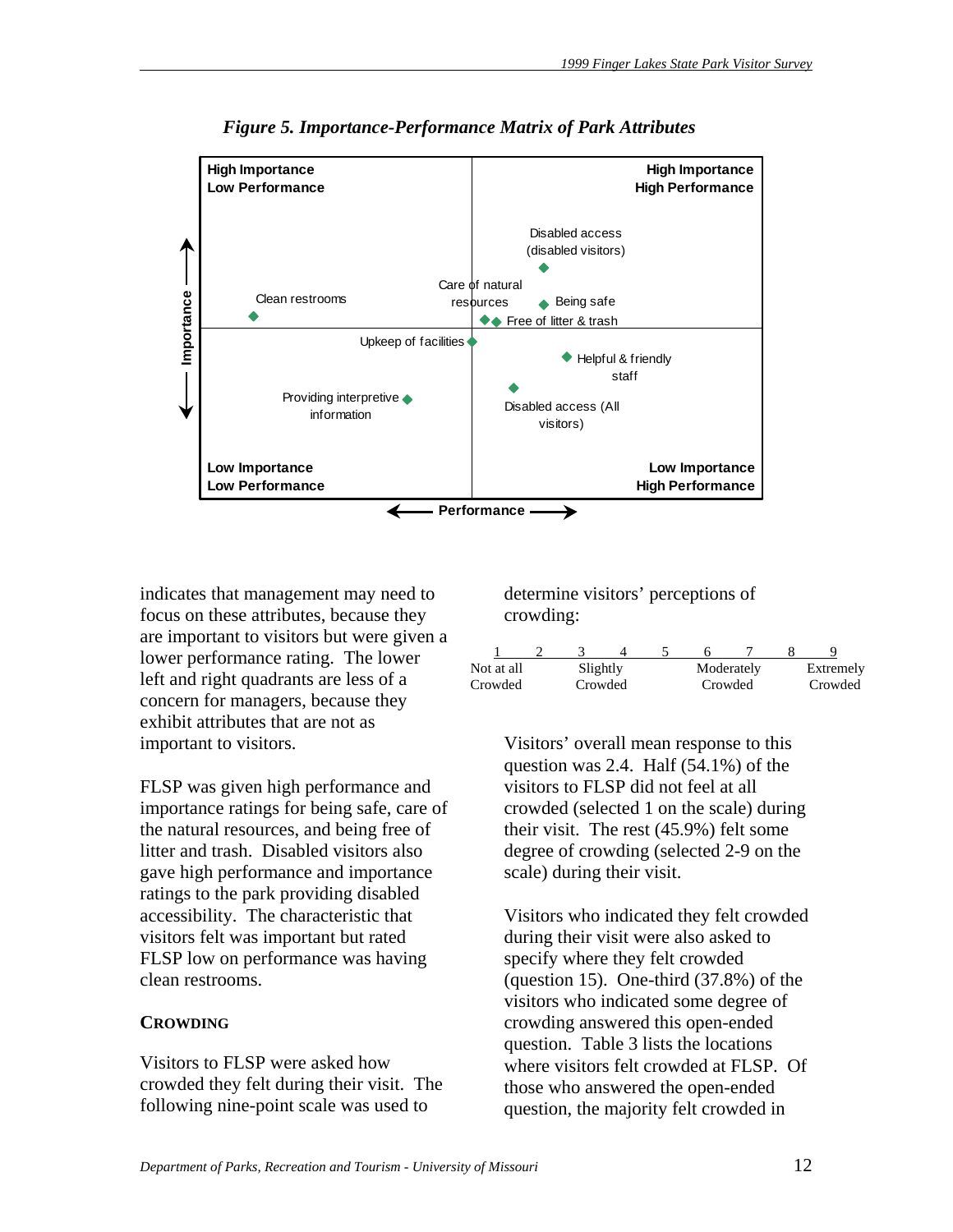| <b>Location</b>            | <b>Frequency</b> | <b>Percent</b> |
|----------------------------|------------------|----------------|
| Campground                 | 15               | 39.5%          |
| Swimming beach             | 12               | 31.6%          |
| On one of the lakes        | 3                | 7.9%           |
| Crowded because of ATVs    | 3                | 7.9%           |
| Restrooms/shower houses    | 2                | 5.3%           |
| Crowded because of weekend | 2                | 5.3%           |
| Trails                     |                  | 2.6%           |
| Total                      | 38               | 100.0%         |

# *Table 3. Locations Where FLSP Visitors Felt Crowded During Their Visit*

the campground (39.5%) and at the swimming beach (31.6%).

No significant differences in perceptions of crowding were found between first time and repeat visitors, and between campers and non-campers. Weekend visitors had significantly higher (p<.001) perceptions of crowding when compared to weekday visitors. Weekend visitors had a mean crowded score of 2.9, while weekday visitors had a mean crowded score of 1.7.

# *Crowding and satisfaction*

A significant difference  $(p=01)$  was found in visitors' mean overall satisfaction with their visit and whether they felt some degree of crowding or not. Visitors who did not feel crowded had a mean overall satisfaction score of 3.53, whereas visitors who felt some degree of crowding had a mean overall satisfaction score of 3.32.

# **SAFETY CONCERNS OF VISITORS**

Over half (54.9%) of the visitors to FLSP did not rate the park as excellent for safety. Of those, 48.7% noted what influenced their rating. Their comments were grouped into categories and are shown in Figure 6. Appendix F provides a list of the comments.

# *Figure 6. Comments from Visitors Not Rating FLSP Excellent on Safety*



Almost 30% (28.6%) of the open-ended responses were from visitors who either had no reason for not rating safety excellent, or who felt that no place was perfect and could always improve. Onethird (33.9%) of the open-ended responses, however, were from visitors who commented on the dangerous ATVs and motorcycles.

Visitors were also given a list of nine attributes and were asked to indicate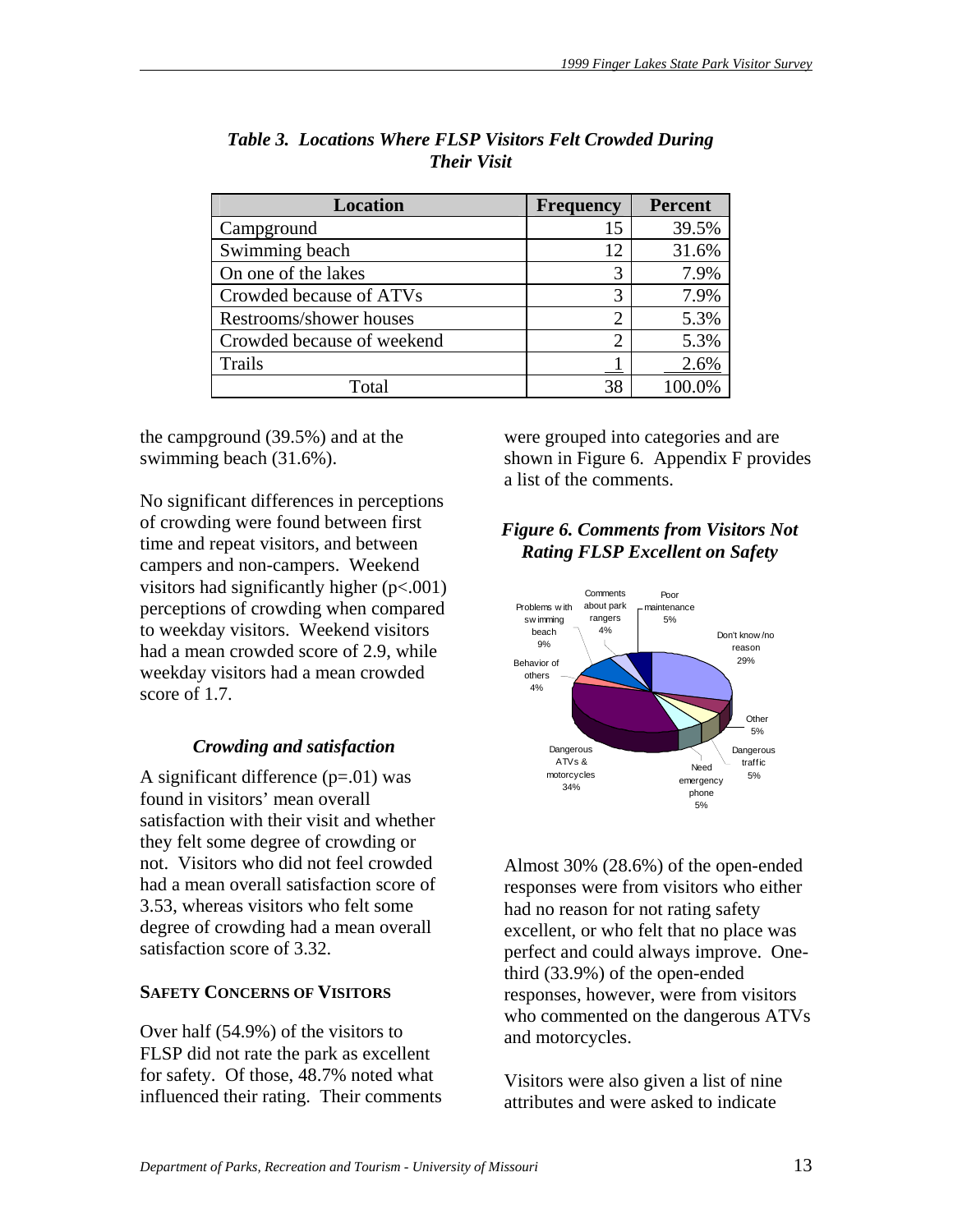which of the nine would most increase their feeling of safety at FLSP. Although instructed to select only one attribute, many visitors selected more than one; consequently, 180 responses were given by 153 visitors. Figure 7 shows the percentage of responses given by visitors. Most (33.3%) felt that nothing specific would increase their feeling of safety, but 15.3% felt that improved behavior of others would increase safety.

Visitors who felt that more lighting in the park would most increase their feeling of safety were asked to indicate where they felt more lighting was necessary. Over half of those visitors who felt more lighting would increase safety answered this open-ended question, and their comments included more lighting at the campground, more lighting at the swimming beach, more lighting on park roads, and more lighting everywhere. Eleven percent (10.9%) of visitors chose an "other" safety attribute that would most increase their feeling of safety at FLSP. Table 4 shows the frequency and percentage of their responses.

There were no significant differences in the rating of safety by first time visitors versus repeat visitors, by campers versus non-campers, or by weekend versus weekday visitors. There were no

# *Figure 7. Percentage of Safety Attributes Chosen by Visitors*



significant differences ( $p$ <.05) in safety ratings by socio-demographic characteristics, except safety ratings by gender. Male visitors had a significantly (p<.05) higher safety rating (3.46) than female visitors (3.22).

To determine if there were differences in perceptions of crowding, satisfaction with park features, and overall satisfaction, responses were divided into two groups based on how they rated FLSP on being safe. Group 1 included those who rated the park excellent, and Group 2 included those who rated the park as good, fair, or poor.

Group 1 was significantly  $(p<.05)$  more satisfied overall and significantly less

| <b>Responses</b>                                         | <b>Frequency</b> | <b>Percent</b> |
|----------------------------------------------------------|------------------|----------------|
| Improve present facilities/provide additional facilities |                  | 35.3%          |
| Fewer ATVs and ORVs                                      |                  | 23.5%          |
| Better maintenance                                       |                  | 17.6%          |
| Provide emergency payphone                               |                  | 11.8%          |
| <b>Other</b>                                             |                  | 11.8%          |
| Total                                                    |                  |                |

#### *Table 4. "Other" Safety Attributes That Would Most Increase Safety*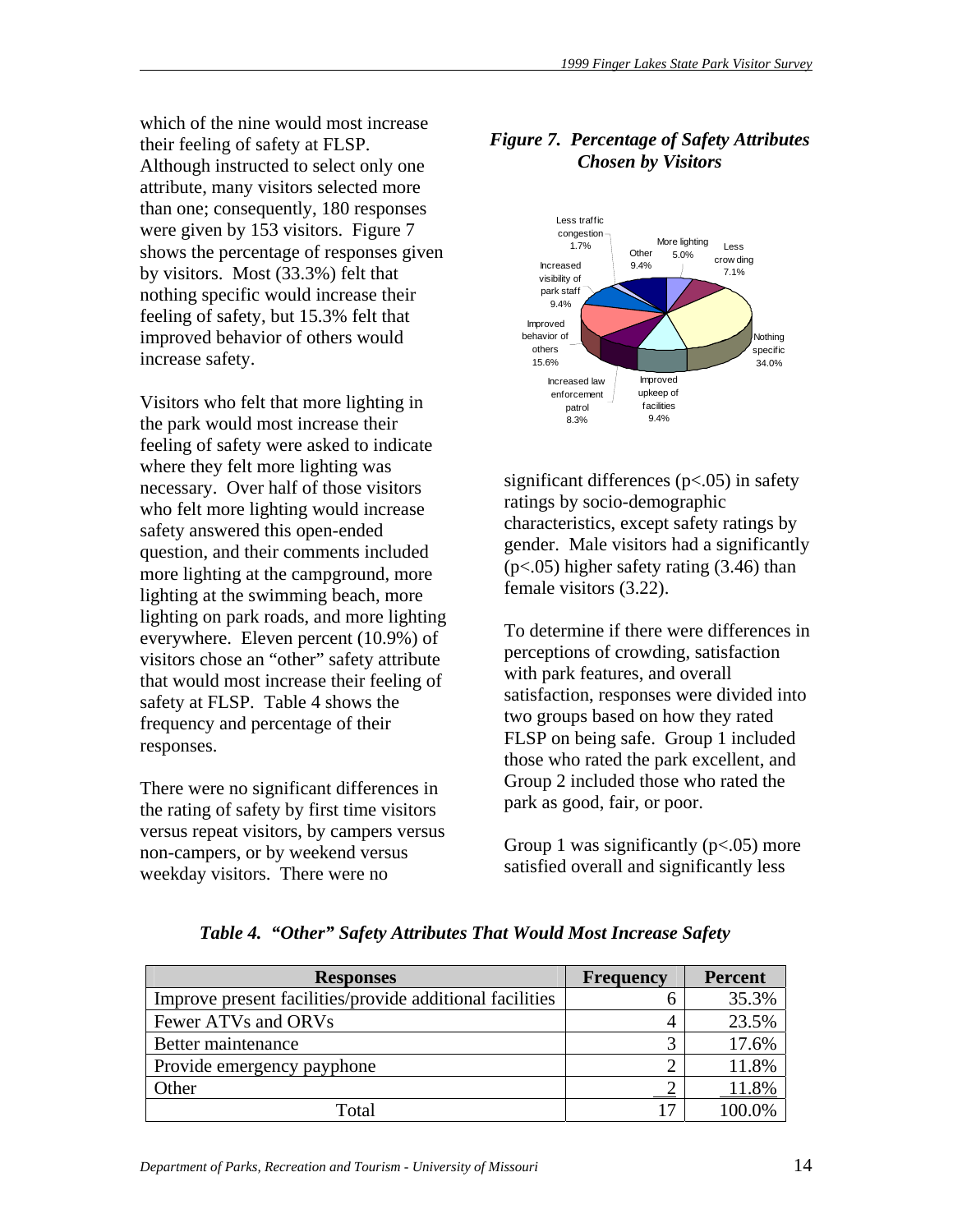crowded than Group 2, with an overall satisfaction score of 3.53 and a mean crowded score of 1.8, whereas Group 2 had an overall satisfaction score of 3.35 and a mean crowded score of 2.8. Group 1 also had significantly (p<.01) higher satisfaction ratings for all of the satisfaction features than Group 2, as well as significantly higher  $(p<.001)$ performance ratings for all of the park attributes.

#### **SUPPORT OF RESERVATION SYSTEM**

FLSP visitors were asked whether they would support setting aside at least 50% of all campsites in a reservation system, and charging a reservation fee not to exceed \$7.00. Sixty-two percent (62.2%) of visitors would support such a system, while 37.8% reported that they would not.

There was no significant difference between first time and repeat visitors and the percentage of each that would or would not support a reservation system, both more likely to support (61.1% and 62.9% respectively) than oppose (38.9% and 37.1% respectively) a reservation system. Nor was there a significant difference between weekday and weekend visitors, although weekend visitors were more likely to support (66.1%) and weekday visitors were more likely to oppose (56.4%) a reservation system.

There was a significant difference (p<.05), however, between campers and non-campers and the percentage of each that would support or oppose the proposed reservation system (Figure 8). Campers were more likely to oppose (56.3%) than support (43.8%) it, whereas non-campers were more likely

to support (67.9%) the system rather than oppose (32.1%) such a system.

# *Figure 8. Comparison of Support of Reservation System Between Campers and Non-campers*



# **SUPPORT OF "CARRY IN/CARRY OUT" TRASH SYSTEM**

FLSP visitors were also asked to indicate whether they would be willing for the park to establish a "carry in and carry out" trash removal system, thereby promoting recycling and reducing the burden of handling trash in the park. Visitors were more likely to support (68.1%) the carry in/carry out trash system than oppose it (31.9%).

There were no significant differences between first time and repeat visitors, and whether each group would support this type of trash system. Both first time and repeat visitors were more likely to support the carry in/carry out trash system than oppose it. No significant difference was found between the percentages of weekend and weekday visitors and whether each would support or oppose this type of trash system. Again, both were more likely to support than oppose the proposed system.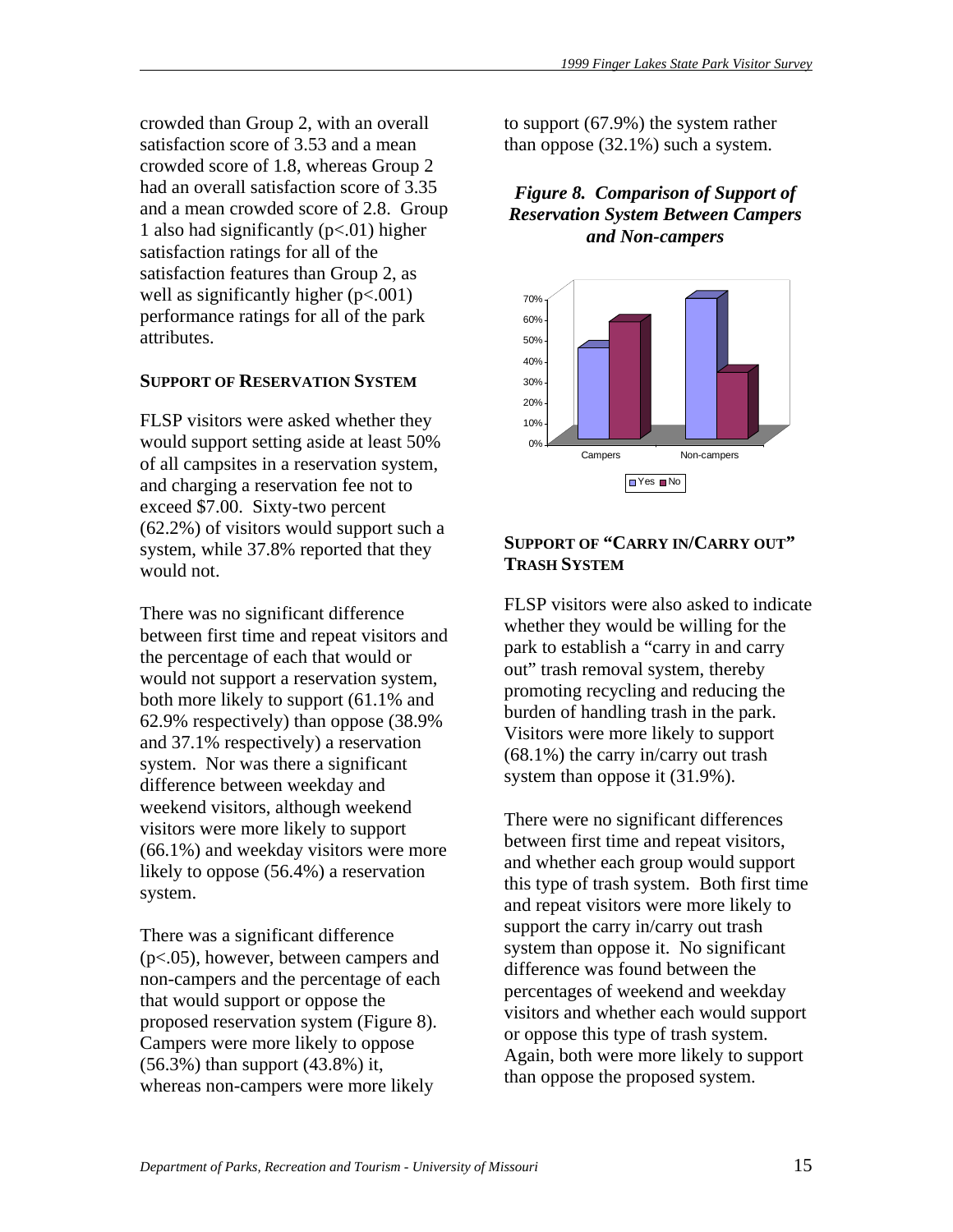There was, however, a significant difference (p<.05) between whether campers and non-campers would support the carry in/carry out trash system. Campers were slightly more likely to support (55.1%) than oppose (44.9%) the proposed system, while non-campers were significantly more likely to support (72.3%) the system rather than oppose it (27.7%). Figure 9 shows the percentage of support or opposition between each group.

# *Figure 9. Support for "Carry In/Carry Out" Trash System Between Groups*



# **ADDITIONAL VISITOR COMMENTS**

Respondents to the survey were also given the opportunity to write any additional comments or suggestions on how DNR could make their experience at FLSP a better one (question 23). Onefifth (21.5%) of the total survey participants responded to this question, with 51 responses given by 44 respondents. The comments and suggestions were listed and grouped by similarities into 7 categories for frequency and percentage calculations. The list of comments and suggestions is found in Appendix G. Table 5 lists the frequencies and percentages of the comments and suggestions by category.

The majority (33.7%) of comments were general positive comments, such as: "I love the place", "Keep up the good job", and "Very nice park". The rest of the comments were categorized based on similar suggestions or comments, such as better maintenance or upkeep, needing improvement to present facilities or providing additional facilities, and other suggestions not falling into any other category.

*Table 5. Frequency and Percentage of Comments and Suggestions from FLSP Visitors* 

| Category                                         | <b>Frequency</b> | <b>Percent</b> |
|--------------------------------------------------|------------------|----------------|
| General positive comments                        |                  | 33.3%          |
| Better maintenance/upkeep                        | ӌ                | 17.7%          |
| Improve facilities/provide additional facilities |                  | 9.8%           |
| Better stocking of the lakes<br>4.               |                  | 9.8%           |
| 5. Negative comments about the ATVs              | 3                | 5.9%           |
| Comments/suggestions about the campground<br>6.  |                  | 3.9%           |
| Other                                            |                  | 19.6%          |
| Total                                            |                  |                |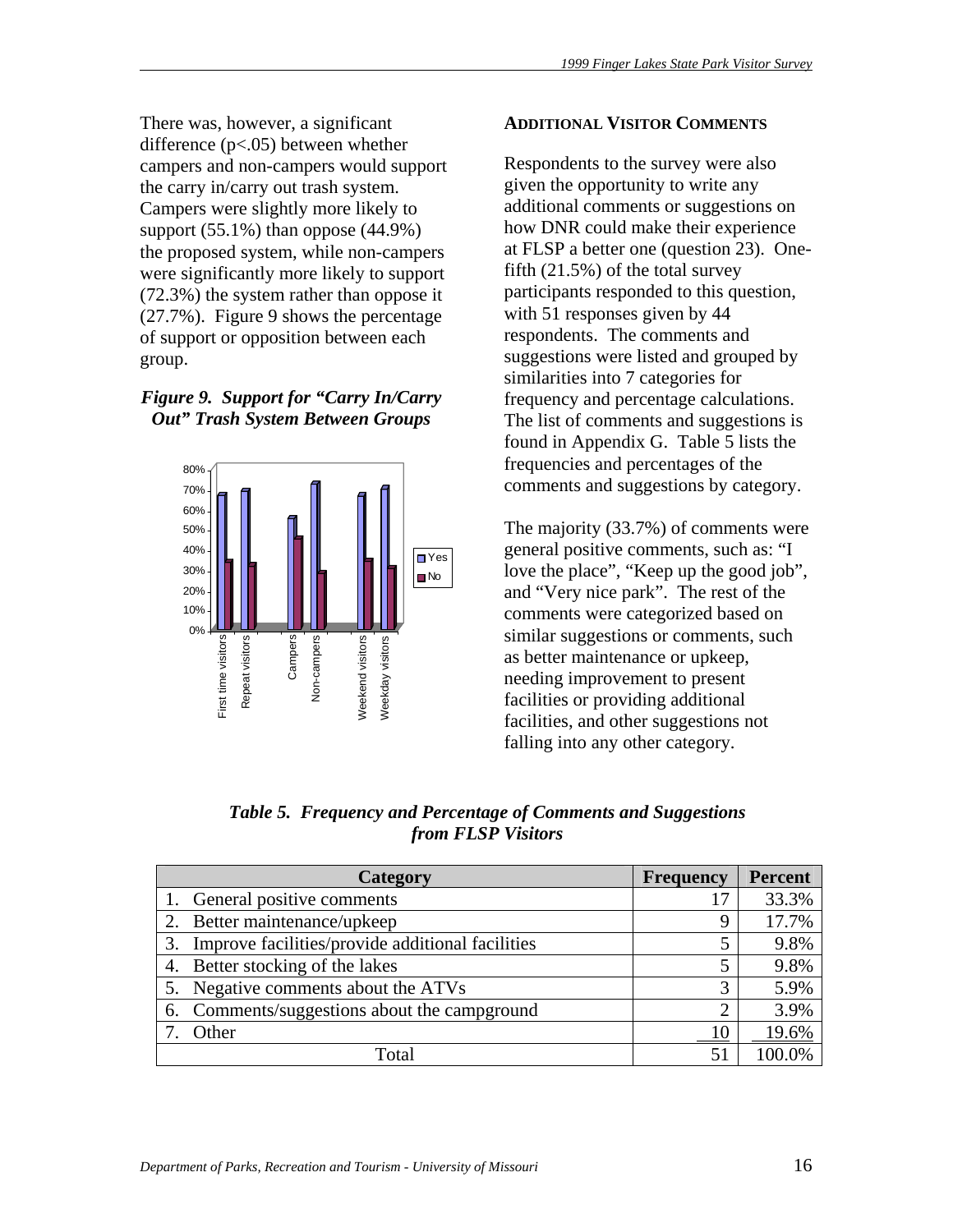# **Discussion**

#### **MANAGEMENT IMPLICATIONS**

The results of this study provide relevant information concerning FLSP visitors. However, the results should be interpreted with caution. The surveys were collected only during the study period of June, July, August, and September 1999; therefore, visitors who visit during other seasons of the year are not represented in the study's sample. The results, however, are still very useful to park managers and planners, because much of the annual visitation occurs during this period.

#### *Satisfaction Implications*

Fifty-one percent (51%) of FLSP visitors reported that they were satisfied with their visit to the park, and 47% reported that they were very satisfied with their park visit. Williams (1989) states that visitor satisfaction with previous visits is a key component of repeat visitation. The high percentage of repeat visitation (82%) combined with their positive comments provide evidence that FLSP visitors are indeed satisfied with their park experience.

# *Safety Implications*

FLSP managers should be commended for providing a park in which visitors feel safe, especially considering the potentially dangerous nature of the recreational activities the park offers. FLSP visitors gave safety a "high importance, high performance" rating on the I-P Matrix. However, over half of the visitors did not give the park an excellent safety rating, although the

majority of those not giving an excellent rating gave a good rating instead (Figure 10). Visitors' safety concerns also influenced their overall satisfaction and perceptions of crowding, as overall satisfaction was lower and perceptions of crowding were higher for visitors with safety concerns (Figure 11).

# *Figure 10. Safety Ratings of FLSP.*



Of particular concern to visitors is their perception of the dangerous traffic caused by ATVs and motorcycles in the park. Also, 34% of visitors felt that improved behavior of others, increased law enforcement patrol, and increased visibility of park staff were attributes that would most increase their feelings of safety at FLSP.

# *Crowding Implications*

Visitors' perceptions of crowding at FLSP were fairly low. Over half (54%) of visitors did not feel at all crowded, and the mean crowded score for visitors was only 2.4. However, visitors' perceptions of crowding did influence their overall satisfaction at FLSP, indicating that visitors' perceptions of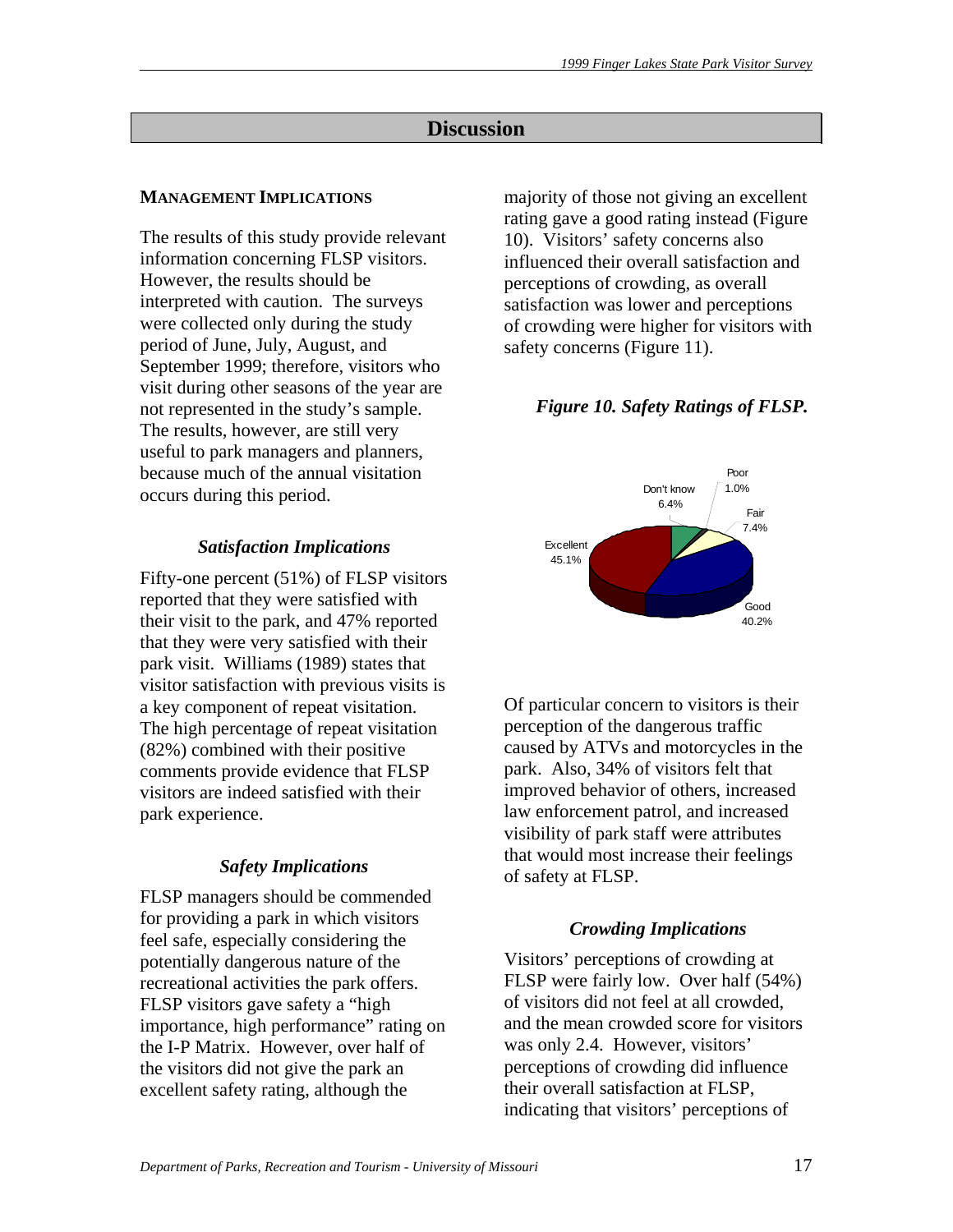# *Figure 11. Levels of Crowding and Satisfaction Ratings by Safety Concerns*



crowding should be a management concern. Visitors who felt crowded had a significantly lower overall satisfaction than visitors who did not feel crowded (Figure 12).

Crowding is a perceptual construct not always explained by the number or density of other visitors. Expectations of visitor numbers, the behavior of other visitors, and visitors' perception of resource degradation all play a significant role in crowding perceptions (Armistead & Ramthun, 1995; Peine et al., 1999). In addressing the issue of crowding, one option is to review comments relating to crowding and consider options that would reduce crowding perceptions. For example, most of the comments from those visitors who felt crowded listed the campground and swimming beach as where they felt crowded. Further study could determine if crowding perceptions here are due to the number of people or perhaps the behavior of those in the campground or at the swimming beach.

### *Performance Implications*

Visitors felt that clean restrooms were very important but rated FLSP lower in performance in this area. Restroom cleanliness is often given a lower rating by visitors to state parks (Fredrickson & Moisey, 1999), and in this case could be a result of the large number of visitors experienced by FLSP during the peak season.

# *Implementation of Reservation System*

Although almost two-thirds (62%) of the visitors reported that they would support the proposed reservation system, campers (the users most likely to be affected by such a system) responded with a slight majority (56%) who would not support such a system. Further analysis of campers was conducted comparing tent and RV campers and the percentage of each in support of or opposed to a reservation system. RV campers (those campers who might be expected to use the reservation system more) were more likely to oppose (65%) than support (35%) the proposed reservation system and tent campers were also more likely to oppose (53%) than support (47%) the system.

# *Figure 12. Overall Satisfaction is Lower for Those Who Felt Crowded*

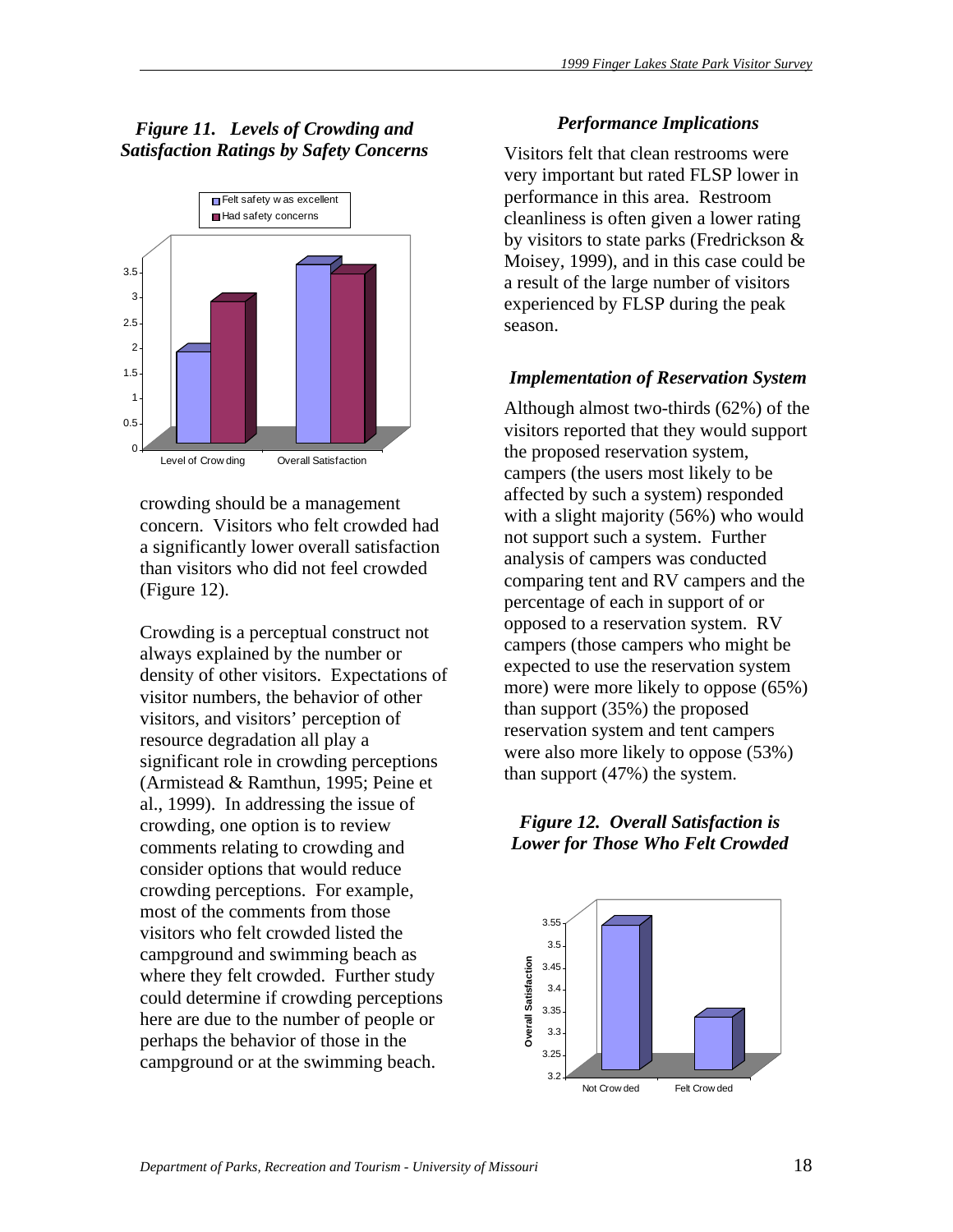# *Implementation of "Carry In and Carry Out" Trash System*

Two-thirds (68%) of visitors favored the proposed trash removal system. Further analysis of the users who might be most affected by this type of trash removal system (picnickers and campers) revealed that a slight majority (55%) of campers supported the proposal as well as a majority (66%) of picnickers.

# *Conclusion*

FLSP managers should be commended in that FLSP visitors are very satisfied with FLSP, as evidenced by the high percentage of visitors who were repeat visitors, and also by their high satisfaction ratings. Visitors' crowding perceptions were also fairly low.

The results of the present study suggest some important management and planning considerations for FLSP. Even though FLSP visitors rated their visits and the park features relatively high, felt fairly safe, and did not feel very crowded, continued attention to safety, crowding, and facility upkeep and maintenance can positively effect these ratings.

Just as important, on-going monitoring of the effects of management changes will provide immediate feedback into the effectiveness of these changes. On-site surveys provide a cost effective and timely vehicle with which to measure management effectiveness and uncover potential problems.

# **RESEARCH RECOMMENDATIONS**

The results of the present study serve as baseline visitor information of FLSP. The frequency and percentage

calculations of survey responses provide useful information concerning sociodemographic characteristics, use patterns, and satisfaction of FLSP visitors. In addition, the "sub-analysis" of data is important in identifying implications for management of FLSP. (The sub-analysis in the present study included comparisons using Chi-square and ANOVA between selected groups, multiple linear regression, and the Importance-Performance analysis.) Additional relevant information may be determined from further sub-analysis of existing data. Therefore, it is recommended additional sub-analysis be conducted to provide even greater insight to management of the park.

Data collection should be on a continuum (Peine et al., 1999), which is why additional visitor surveys at FLSP should also be conducted on a regular basis (e.g., every three, four, or five years). Future FLSP studies can identify changes and trends in sociodemographic characteristics, use patterns, and visitors' satisfaction at FLSP.

The methodology used in this study serves as a standard survey procedure that the DSP can use in the future. Because consistency should be built into the design of the survey instrument, sampling strategy and analysis (Peine et al., 1999), other Missouri state parks and historic sites should be surveyed similarly to provide valid results for comparisons of visitor information between parks, or to measure change over time in other parks.

The present study was conducted only during the study period of June, July, August, and September 1999.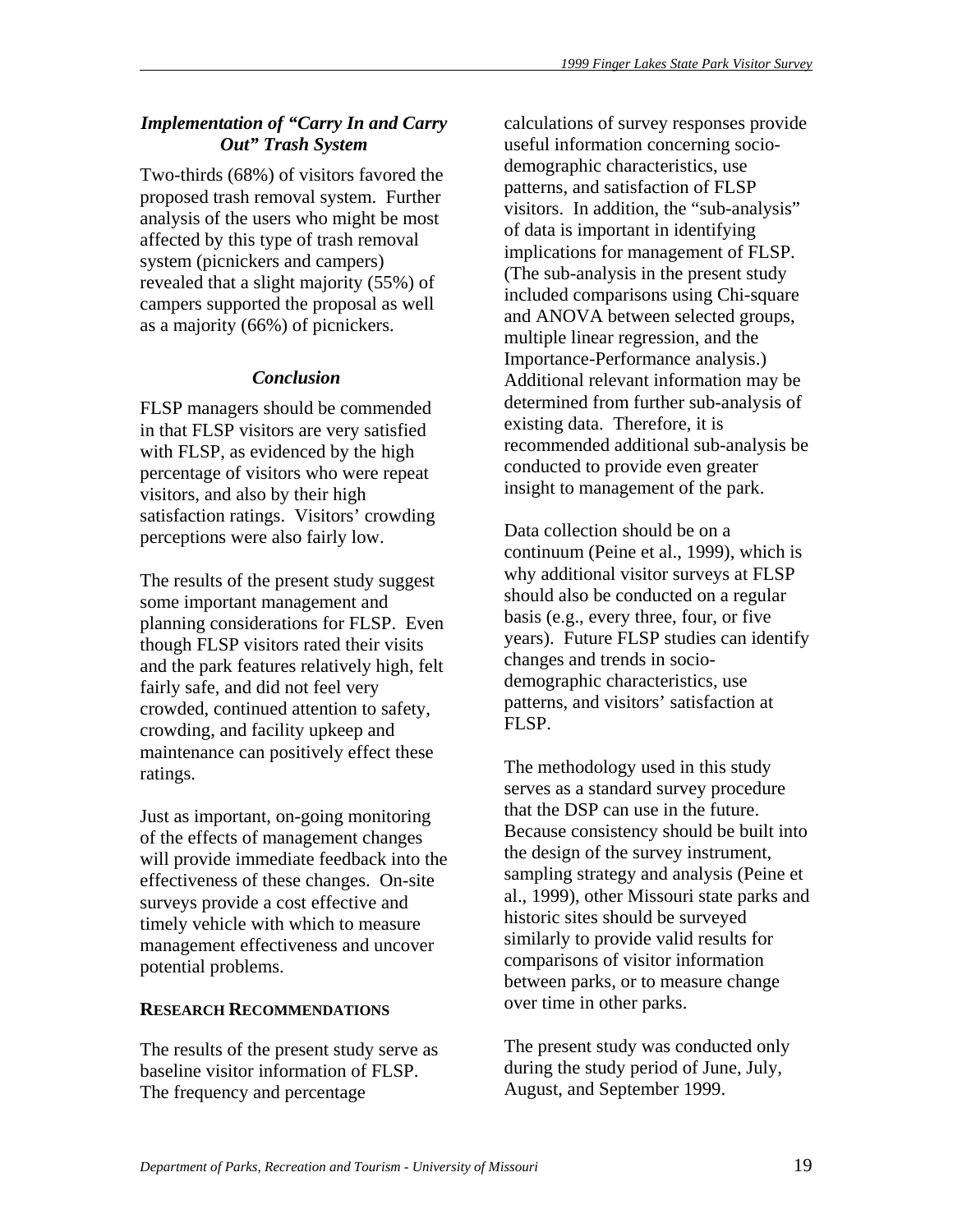Therefore, user studies at FLSP and other parks and historic sites might be conducted during other seasons for comparison between seasonal visitors.

### **METHODOLOGY RECOMMENDATIONS AND CONSIDERATIONS FOR FLSP AND OTHER PARKS**

The on-site questionnaire and the methodology of this study were designed to be applicable to other Missouri state parks. Exit surveys provide the most robust sampling strategy to precisely define the visitor population (Peine et al., 1999); therefore, it is recommended that exit surveys be conducted at other state parks and historic sites if at all possible.

# *Survey Signage*

It is recommended that adequate signage be utilized when collecting surveys onsite. A "Visitor Survey" sign was used in the present study to inform visitors exiting the park that a survey was being conducted. Having the sign for that purpose aided in the workability of the methodology, as many visitors slowed their vehicles and some stopped before being asked to do so. However, the "survey station" often became an "information station" when visitors would stop to ask questions. Many visitors would also engage the surveyor in conversation regarding their feelings about FLSP. For these reasons, an

assistant to help administer the surveys would be helpful.

### *Survey Administration*

Achieving the highest possible response rate (within the financial constraints) should be a goal of any study. To achieve higher response rates, the following comments are provided.

The prize package drawing and the onepage questionnaire undoubtedly helped attain the high response rate in the present study. Continued use of the onepage questionnaire and the prize package drawing is suggested.

The most frequent reason that visitors declined to fill out a survey was because they did not have enough time. Most non-respondents were very pleasant and provided positive comments about the park. Some even asked if they could take a survey and mail it back. One recommendation would be to have selfaddressed, stamped envelopes available in future surveys to offer to visitors only after they do not volunteer to fill out the survey on-site. This technique may provide higher response rates, with minimal additional expense. One caution, however, is to always attempt to have visitors complete the survey onsite, and to only use the mail-back approach when it is certain visitors would otherwise be non-respondents.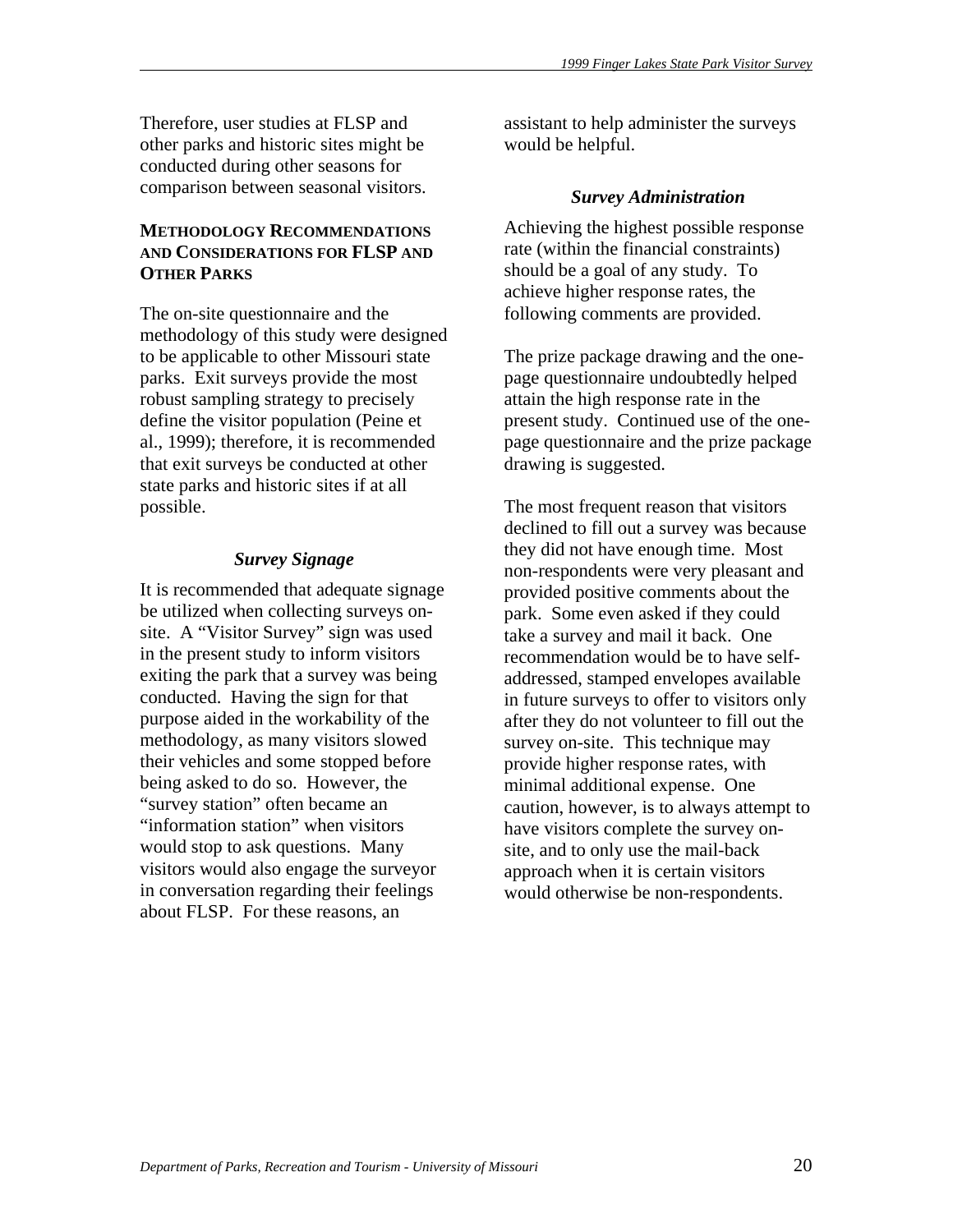# **References**

Armistead, J., & Ramthun, R. (1995). Influences on perceived crowding and satisfaction on the Blue Ridge Parkway. In Proceedings of the 1995 Northeastern Recreation Research Symposium (Forest Service General Technical Report NE-128, pp. 93-95). Saratoga Springs, NY: Department of Agriculture, Forest Service, Northeastern Forest Experiment Station.

Driver, B.L., Dustin, D., Baltic, T., Elsner, G., & Peterson, G. (1996). Nature and the human spirit: Overview. In B.L. Driver, D. Dustin, T. Baltic, G. Elsner, & G. Peterson (Eds.), Nature and the human spirit: Toward an expanded land management ethic (pp. 3-8). State College, PA: Venture Publishing, Inc.

Fink, D. A. (1997). Meramec State Park user survey. Unpublished master's research project, University of Missouri, Columbia.

Fredrickson, D. K. & Moisey, R. N. (1999). 1998 Missouri State Parks Visitor Survey. Report submitted to the Missouri Department of Natural Resources.

Folz, D. H. (1996). Survey research for public administration. Thousand Oaks, CA: Sage Publications.

Holst, S., & Simms, L. (1996). Park & soils: A decade of success for camps and crops. Missouri Resources, 13(2), 8-15.

Manning, R. E. (1986). Studies in outdoor recreation. Corvallis, OR: Oregon State University Press.

Masek, M. L. R. (1974). A park user fee survey for the Missouri state parks. Unpublished master's thesis, University of Missouri, Columbia.

McLellan, G., & Siehl, G. (1988). Trends in leisure and recreation: How we got where we are. Trends, 25 (4), 4-7.

Missouri Department of Natural Resources (DNR) (1998). [Missouri state park attendance]. Unpublished raw data.

Peine, J. D., Jones, R. E., English, M. R., & Wallace, S. E. (1999). Contributions of sociology to ecosystem management. In H. K. Cordell & J. C. Bergstrom (Eds.), Integrating social sciences with ecosystem management: Human dimensions in assessment, policy, and management (pp. 74-99). Champaign, IL: Sagamore Publishing.

Statistical Package for the Social Sciences (SPSS) (1996). Version 6.1 [Computer software]. Chicago: SPSS.

Tarrant, M. A., Bright, A. D., Smith, E., & Cordell, H. K. (1999). Motivations, attributes, preferences, and satisfactions among outdoor recreationists. In H. K. Cordell (Ed.), Outdoor recreation in American life: A national assessment of demand and supply trends (pp. 403-431). Champaign, IL: Sagamore Publishing.

Williams, D. R. (1989). Great expectations and the limits to satisfaction: a review of recreation and consumer satisfaction research. Outdoor Recreation Benchmark 1988: Proceedings of the National Outdoor Recreation Forum, Tampa, Florida, 422-438.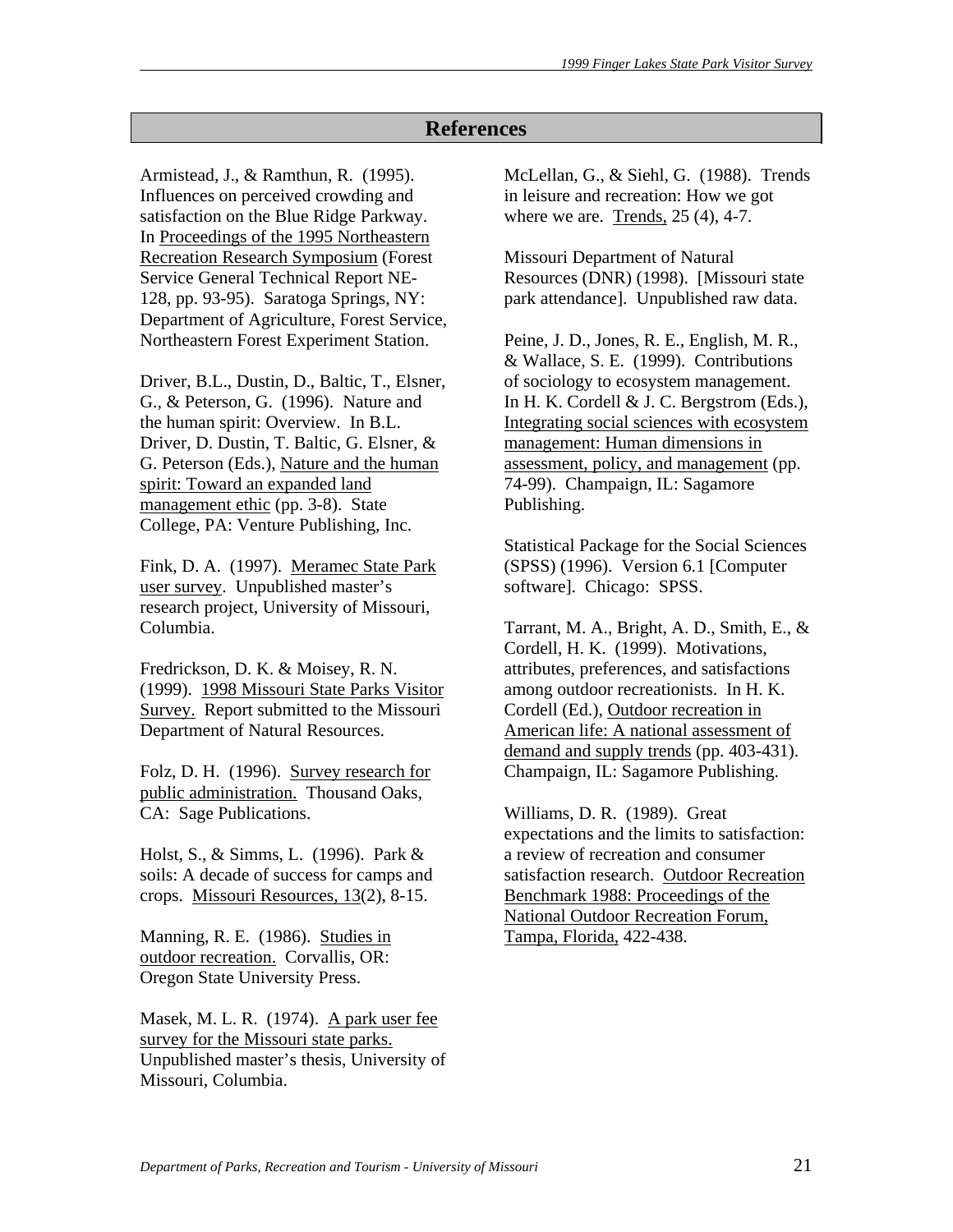# **Appendix A. Finger Lakes State Park Visitor Survey**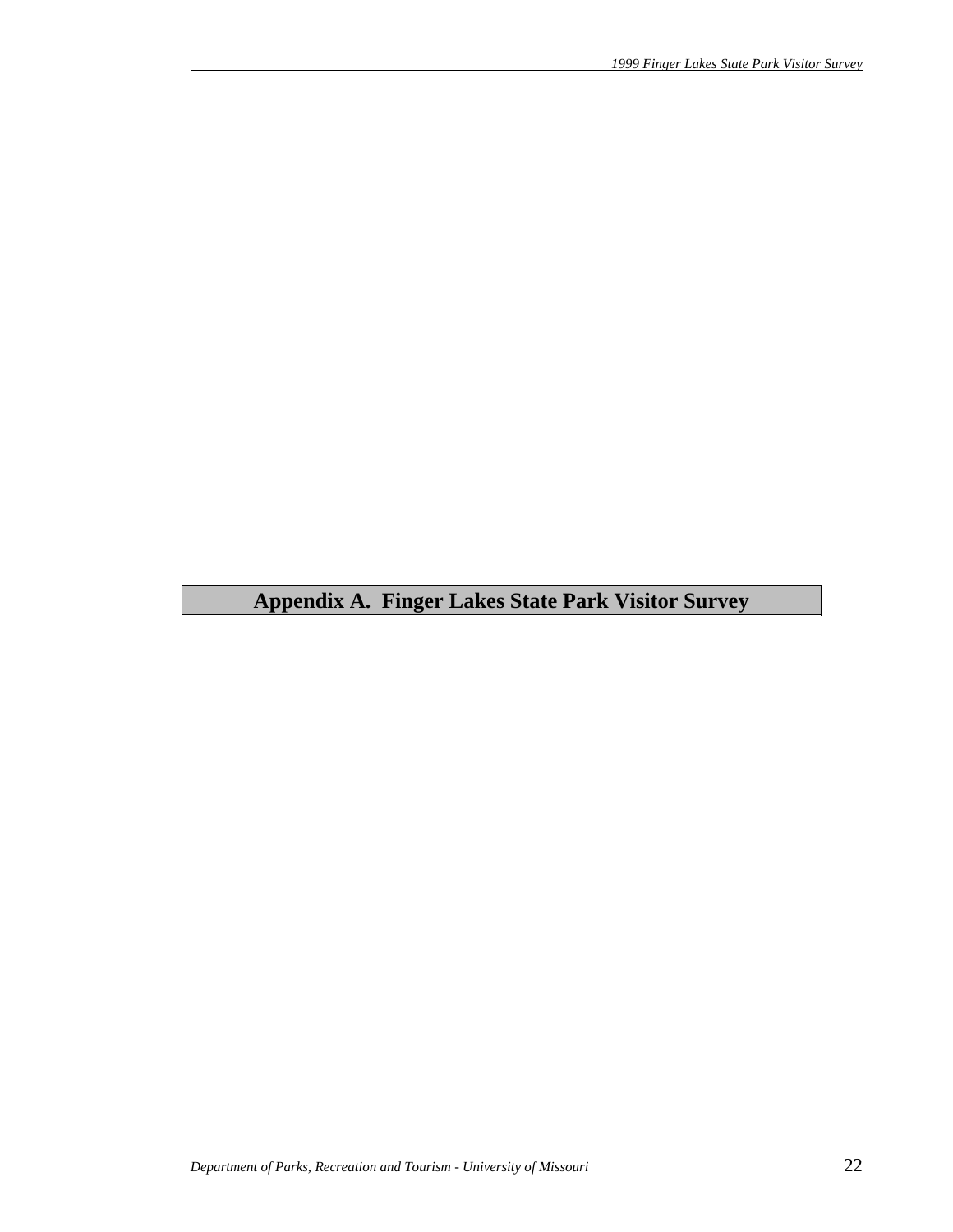

# **Finger Lakes State Park**



The Missouri Department of Natural Resources and the University of Missouri are seeking your evaluation of Finger Lakes State Park. This survey is voluntary and completely anonymous. Your cooperation is important in helping us make decisions about managing this park. Thank you for your time.

1. Is this your first visit to Finger Lakes State Park? (Check only one box.)

- If no, how many times have you visited this park in the  $\square$  yes  $\square$ no past year?
- 2. During this visit to the park, are you staying overnight? (Check only one box.)
	- If yes, how many nights are you staying at or near the park during  $\square$  yes this visit?
	- (If no, skip to question 4.)  $\square$ no
- 3. If staving overnight, where are you staying? (Check only one box.) □ campground in Finger Lakes State Park
	- $\Box$  tent □ RV/trailer/camper
	- $\Box$  nearby lodging facilities
	- □ nearby campground
	- □ friends/relatives
	- Dother (Please specify.)
- With whom are you visiting the park? (Check only one box.)

 $\square$  family and friends  $\Box$  alone  $\Box$  family  $\Box$  friends

□ club or organized group D other (Please specify.)

5. Which recreational activities have you engaged in during this park visit? (Check all that apply.)

| □ picnicking             | $\square$ studying nature  | $\Box$ riding ATVs                          |
|--------------------------|----------------------------|---------------------------------------------|
| $\Box$ fishing           | $\square$ viewing wildlife | $\square$ participating in a motocross race |
| $\Box$ camping           | $\square$ canoeing         | $\Box$ using the motocross track            |
| $\square$ swimming       | $\square$ walking          | $\square$ watching races at the motocross   |
| $\Box$ boating           | □ mountain biking          | $\Box$ attending a special event            |
| Dother (Please specify.) |                            |                                             |

6. How satisfied are you with each of the following in Finger Lakes State Park? (Check one box for each feature.)

|    |                 | Very<br>Satisfied | Satisfied | <b>Dissatisfied</b> | Very<br>Dissatisfied | Don't<br>Know |  |
|----|-----------------|-------------------|-----------|---------------------|----------------------|---------------|--|
| æ  | campground      |                   |           |                     |                      |               |  |
| b. | park signs      |                   |           |                     |                      |               |  |
| c. | picnic area     |                   |           |                     |                      | ш             |  |
| d. | swim beach      |                   |           |                     | ш                    | □             |  |
| e  | boat launches   |                   |           |                     |                      |               |  |
| f. | ATV trails      |                   |           |                     |                      |               |  |
| g. | motocross track |                   |           |                     |                      |               |  |

7. How do you rate Finger Lakes State Park on each of the following? (Check one box for each feature.) - -

|                                      | Excellent | Good | Fair | Poor | <b>Light</b><br>Know |  |
|--------------------------------------|-----------|------|------|------|----------------------|--|
| being free of litten/trash           |           |      |      | ▬    | ▣                    |  |
| having clean restrooms               |           |      | H    | п    | □                    |  |
| upkeep of park facilities            | ■         |      | ш    | ▬    | о                    |  |
| having a helpful & friendly staff    |           |      |      | п    | п                    |  |
| access for persons with disabilities | ▬         | п    | ш    | □    | о                    |  |
| care of natural resources            |           |      | ш    | o    | u                    |  |
| providing interpretive information   |           |      |      | п    | о                    |  |
| being safe                           |           |      |      |      |                      |  |

- 8. If you did not rate this park as excellent on being safe, what influenced your rating?
- 9. Which of the following would most increase your feeling of being safe at Finger Lakes State Park? (Check only one box.)
	- $\Box$  improved behavior of others  $\square$  more lighting where?  $\Box$  increased visibility of park staff  $\square$  less crowding □ less traffic congestion □ other (Please specify.)  $\Box$  nothing specific  $\square$  improved upkeep of facilities □ increased law enforcement patrol





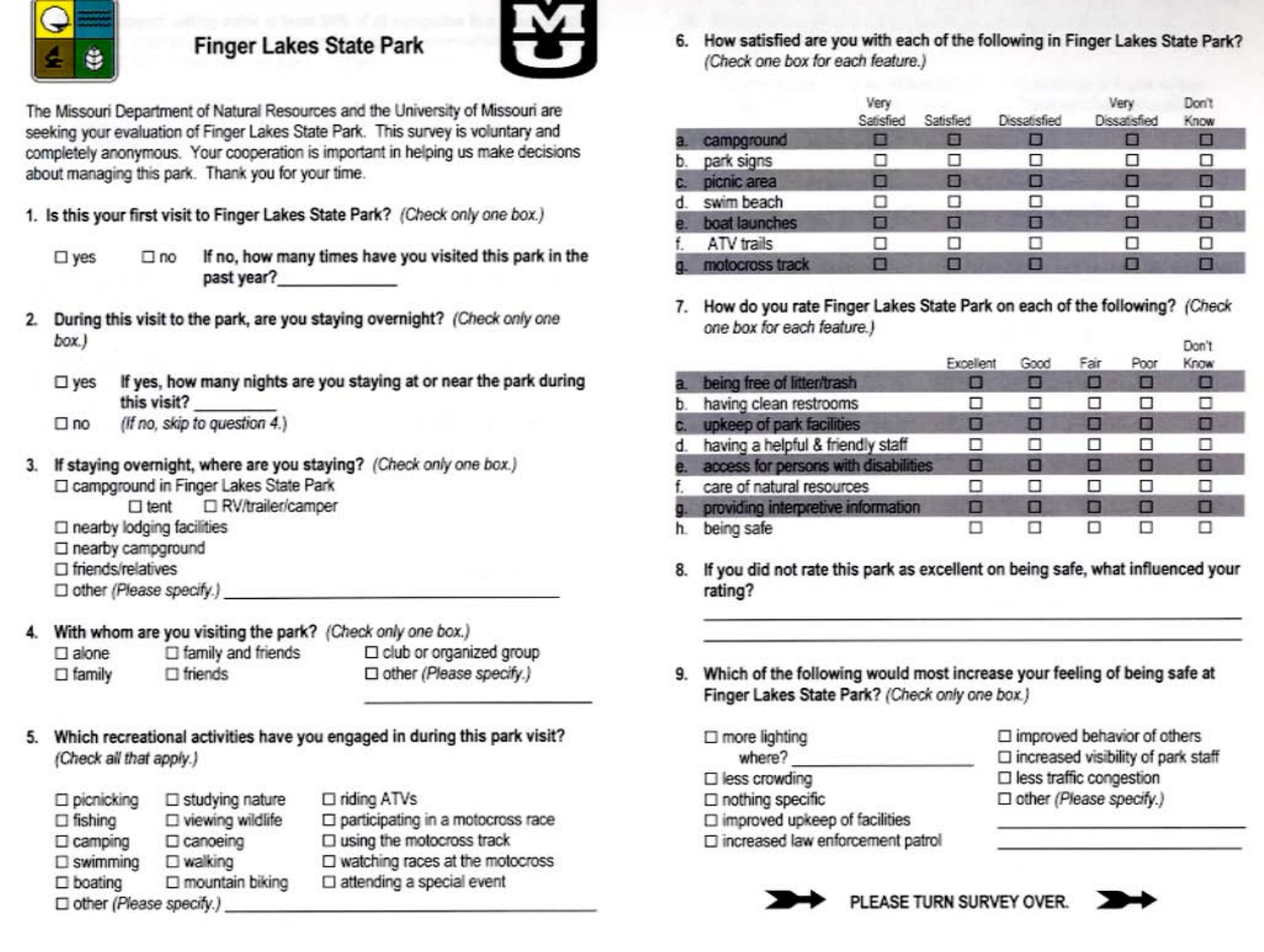- 10. Do you support setting aside at least 50% of all campsites in a reservation system in order to quarantee a site, and charging a reservation fee not to  $\Box$ no
- 11. Do you support establishing a "carry in and carry out" system as a means of promoting recycling and reducing the burden of handling trash in this park? (Check only one box.)  $\Box$ no  $\square$  yes
- 12. When visiting any state park, how important are each of these items to you? (Check one box for each feature.)

|                                            | Very<br><b>Important</b> | Important | Unimportant | Very<br>Unimportant | Don't<br>Know |  |
|--------------------------------------------|--------------------------|-----------|-------------|---------------------|---------------|--|
| a. being free of litten/trash              | Ð                        | в         |             | ь                   | Θ             |  |
| b. having clean restrooms                  |                          | ⊔         | 1.          | Π                   | Ω             |  |
| c. upkeep of park facilities               | о                        | П         | о           | о                   | o             |  |
| d. having a helpful & friendly staff       | п                        |           |             | п                   | □             |  |
| e. access for persons with<br>disabilities | ш                        | E         | о           | ▬                   | О             |  |
| f. care of natural resources               |                          | п         |             | п                   | □             |  |
| g. providing interpretive information D    |                          | в         | П           | п                   | П             |  |
| h. being safe                              |                          | п         |             |                     | п             |  |

13. Overall, how satisfied are you with this visit to Finger Lakes State Park? (Check only one box.)

| Very      |           |                     | Very         |
|-----------|-----------|---------------------|--------------|
| Satisfied | Satisfied | <b>Dissatisfied</b> | Dissatisfied |
| □         | п         | п                   | □            |

14. During this visit, how crowded did you feel? (Circle one number.)

|            | ຳ |          | 5 | 6 |            | 9         |
|------------|---|----------|---|---|------------|-----------|
| Not at all |   | Slightly |   |   | Moderately | Extremely |
| Crowded    |   | Crowded  |   |   | Crowded    | Crowded   |

15. If you felt crowded on this visit, where did you feel crowded?

16. What is your age?  $\square$  male 18. What is the highest level of education you have completed? (Check only one box.)

| grade school       | □ vocational school    | $\square$ graduate of 4-year college |
|--------------------|------------------------|--------------------------------------|
| $\Box$ high school | $\square$ some college | $\square$ post-graduate education    |

19. What is your ethnic origin? (Check only one box.)

| $\Box$ Asian | □ African American | □ Native American/American Indian |
|--------------|--------------------|-----------------------------------|
| □ Hispanic   | □ Caucasian/White  | Other (Please specify.)           |

- 20. Do you have a disability that substantially limits one or more life activities or might require special accommodations?
	- If yes, what disability or disabilities do you have?  $\square$  yes  $\Box$  no
- 21. What is your 5-digit zip code (or country of residence, if you live outside the  $U.S.P$
- 22. What is your annual household income?

| $\square$ less than \$25.000  | $\Box$ \$50,001 - \$75,000 |
|-------------------------------|----------------------------|
| $\square$ \$25,000 - \$50.000 | □ over \$75,000            |

23. Please write any additional comments about your park visit or suggestions on how the Missouri Department of Natural Resources can make your experience in Finger Lakes State Park a better one.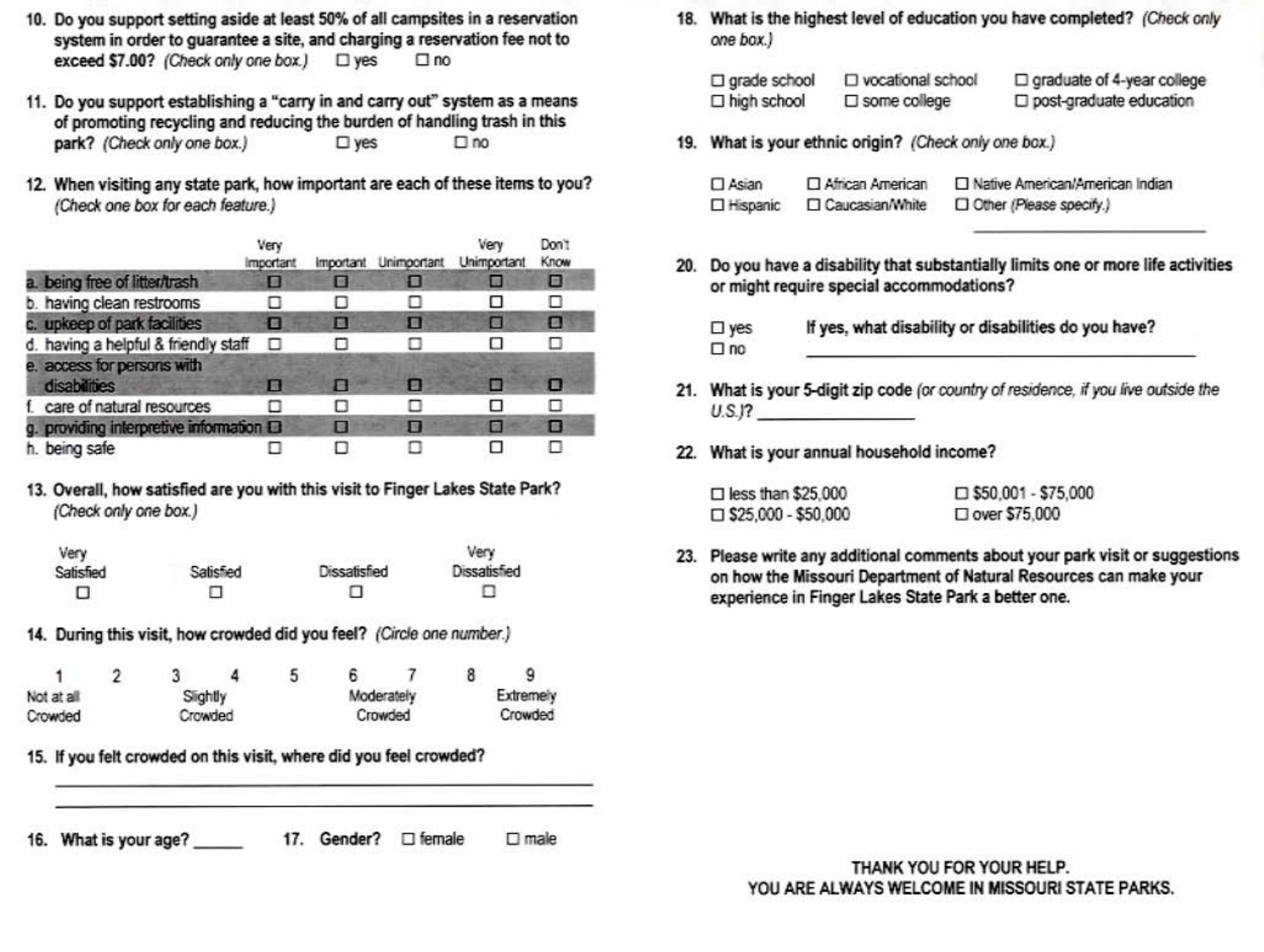**Appendix B. Survey Protocol**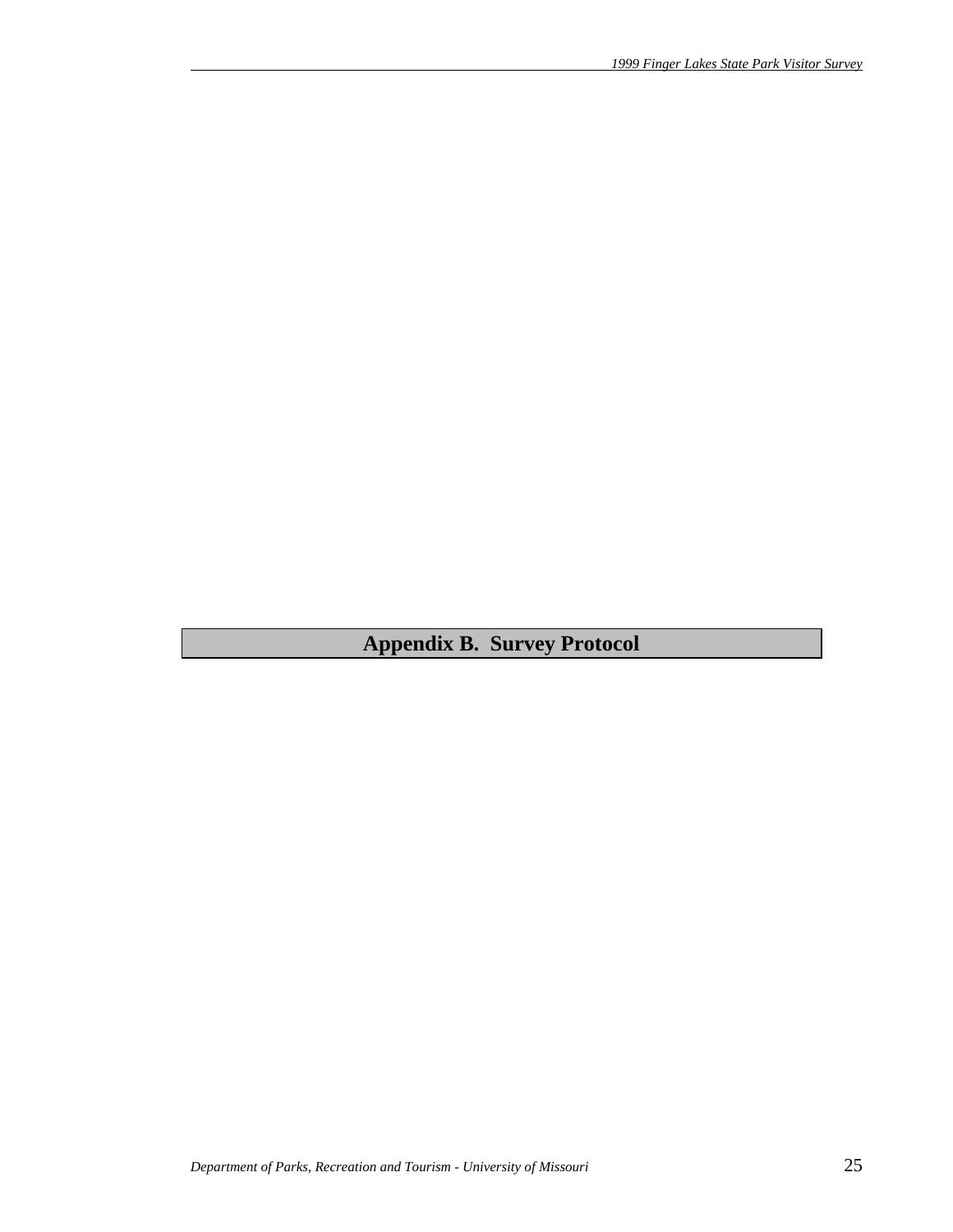# **Protocol for Finger Lakes State Park Visitor Survey**

 Hi, my name is \_\_\_\_\_, and I am conducting a survey of park visitors for Missouri state parks. The information that I am collecting will be useful for future management of Finger Lakes State Park.

 The survey is one page, front and back side, and only takes about 3-5 minutes to complete. Anyone who is 18 or older may complete the survey, and by completing the survey, you have the opportunity to enter your name in a drawing for a prize package of \$100 worth of concession coupons. Your participation is voluntary, and your responses will be completely anonymous.

 Your input is very important to the management of Finger Lakes State Park. Would you be willing to help by participating in the survey?

[If no,] Thank you for your time. Have a nice day.

[If yes,]

 Here is a pencil and clipboard with the survey attached (for each respondent). Please complete the survey on both sides. When finished, return the survey(s), clipboard(s), pencils, and prize entry form(s) to me.

 Thank you for taking time to complete the survey. Your help is greatly appreciated. Have a nice day.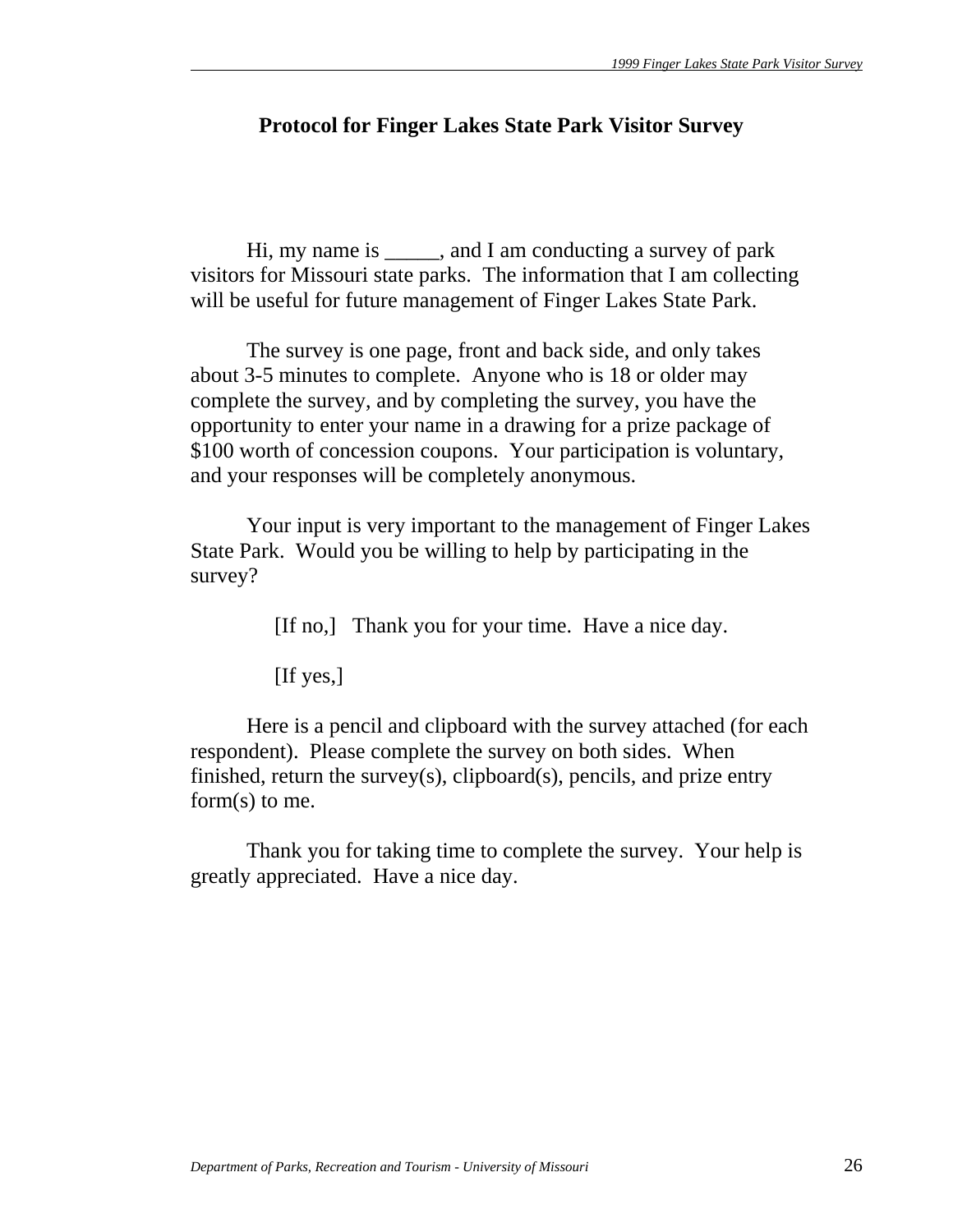# **Appendix C. Prize Entry Form**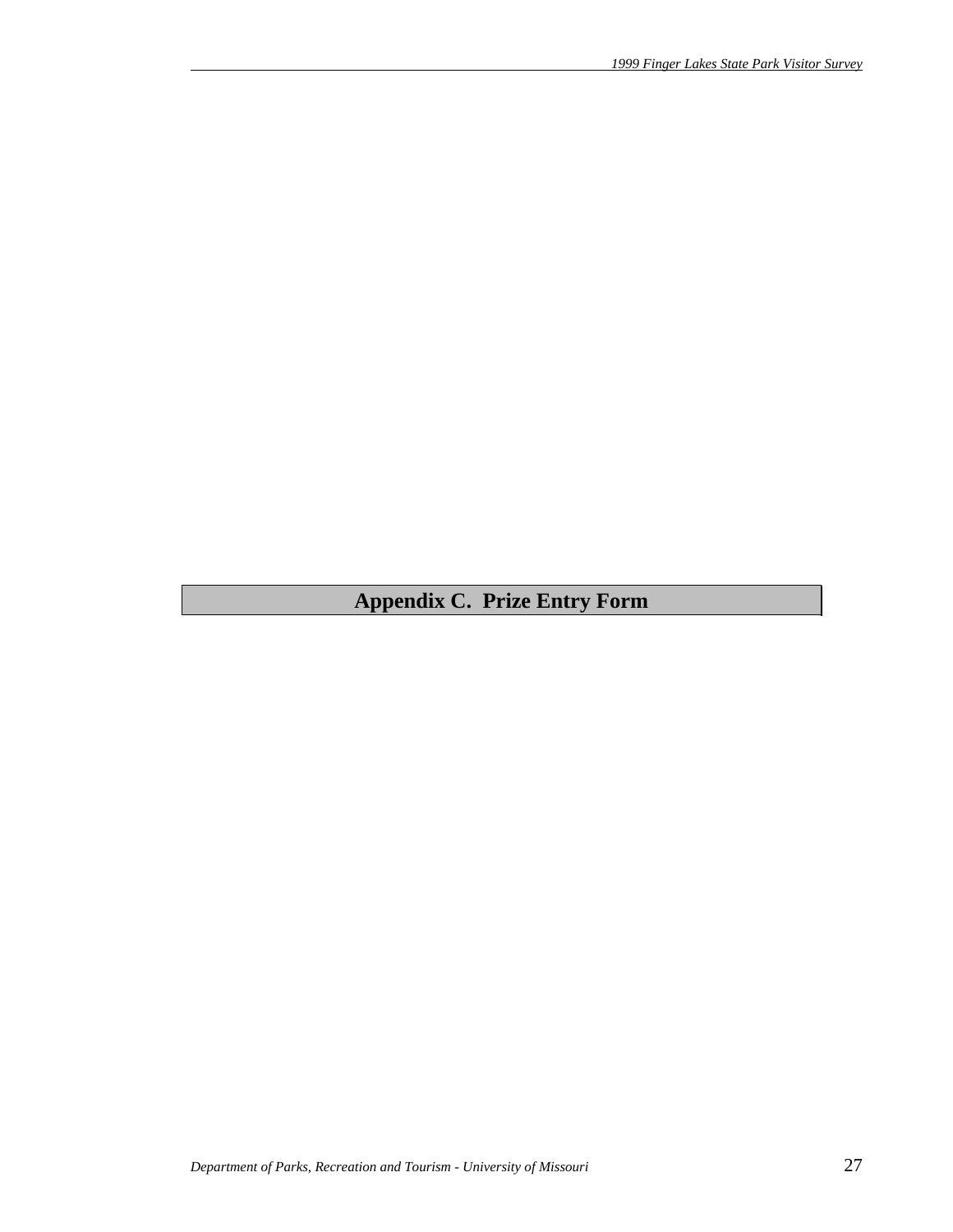#### **WIN A PRIZE PACKAGE OF CONESSION COUPONS WORTH \$100**

 **Enter a drawing to win \$100 worth of gift certificates! These certificates are good for any concessions at any state park or historic site. Concessions include cabin rentals, canoe rentals, boat rentals, restaurant dining, horseback riding, etc.** 

 **You many enter the drawing by simply filling out the back of this entry form and returning it to the surveyor. Your name, address, and telephone number will be used only for this drawing; thus, your survey responses will be anonymous. The drawing will be held November 1, 1999. Winners will be notified by telephone or mail. Redemption of gift certificates is based on dates of availability through August 31, 2000.** 

| Name:           |                                                   |  |  |  |
|-----------------|---------------------------------------------------|--|--|--|
| <b>Address:</b> |                                                   |  |  |  |
|                 |                                                   |  |  |  |
|                 |                                                   |  |  |  |
| <b>Phone #:</b> | $\mathcal{L}$ and $\mathcal{L}$ and $\mathcal{L}$ |  |  |  |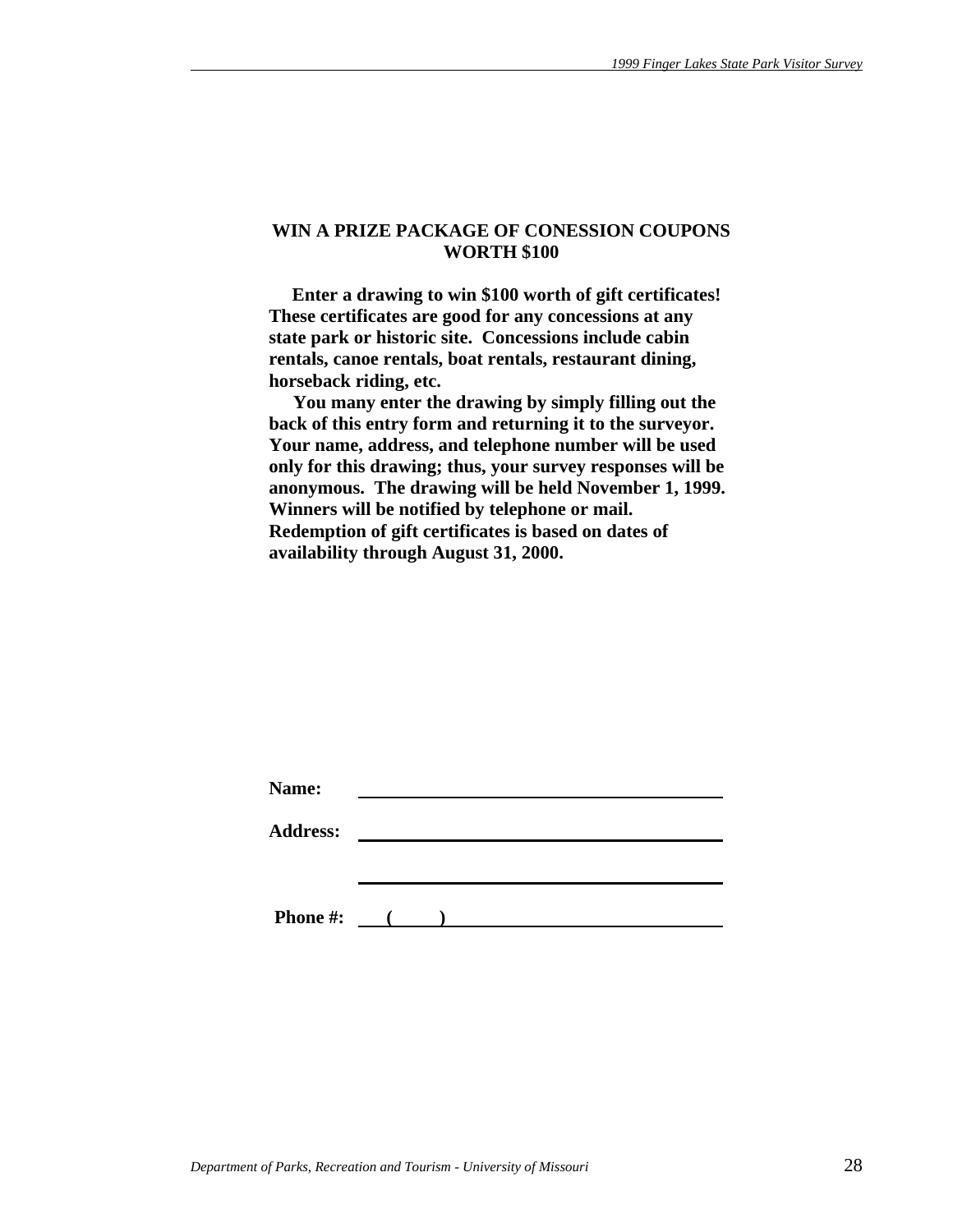**Appendix D. Observation Survey**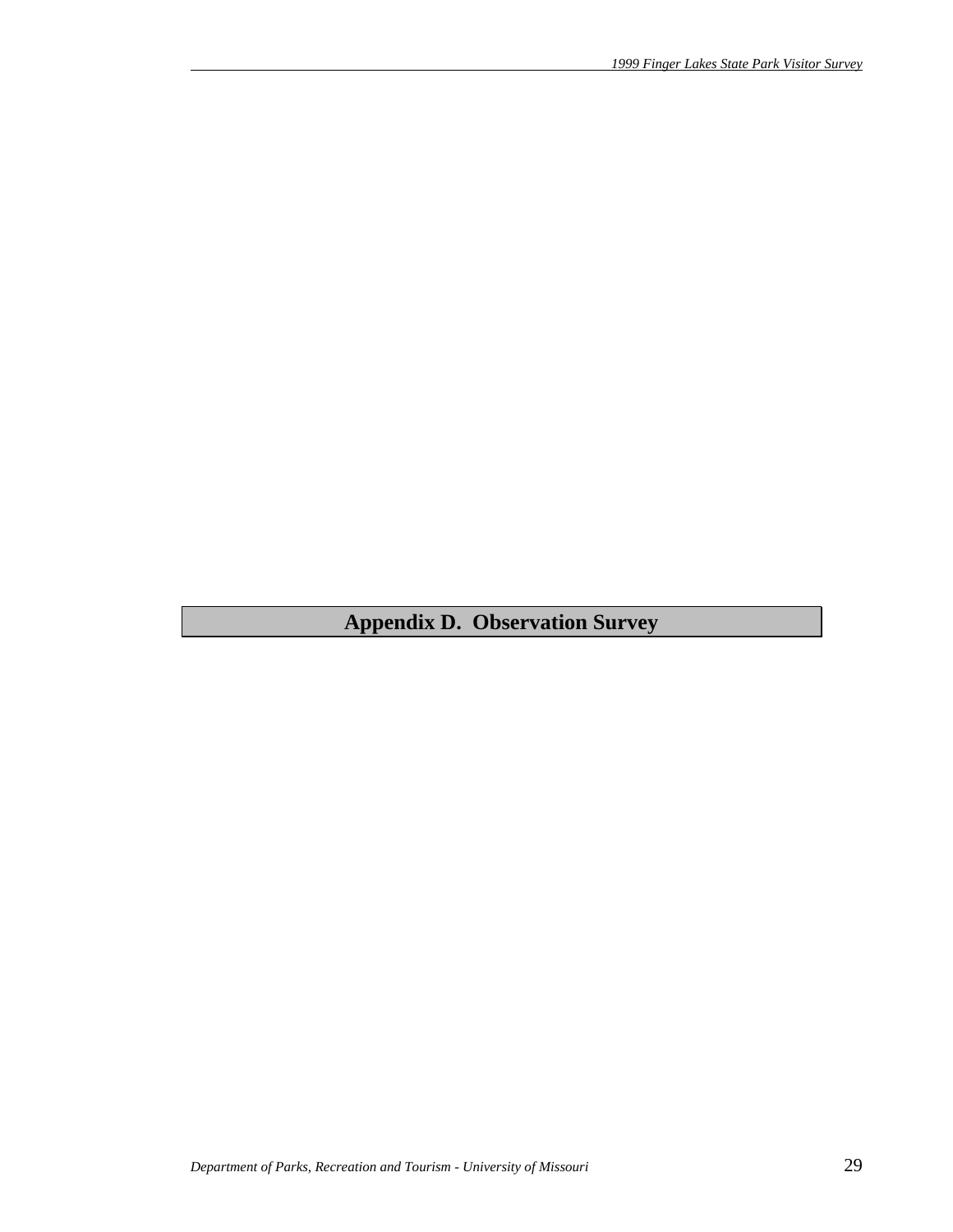|               |                             |               |                 | $Time$ Slot $\_\_\_\_\_\_\_\_\_\_$ |                                                                          |  |
|---------------|-----------------------------|---------------|-----------------|------------------------------------|--------------------------------------------------------------------------|--|
|               |                             |               |                 |                                    |                                                                          |  |
| <b>Survey</b> | $\overline{\# \text{ of }}$ | # of          | Vehicle         | <b>Additional</b>                  | # of Visits<br><b>Today</b>                                              |  |
|               |                             |               |                 |                                    |                                                                          |  |
|               |                             |               |                 |                                    |                                                                          |  |
|               |                             |               |                 |                                    |                                                                          |  |
|               |                             |               |                 |                                    |                                                                          |  |
|               |                             |               |                 |                                    |                                                                          |  |
|               |                             |               |                 |                                    |                                                                          |  |
|               |                             |               |                 |                                    |                                                                          |  |
|               |                             |               |                 |                                    |                                                                          |  |
|               |                             |               |                 |                                    |                                                                          |  |
|               |                             |               |                 |                                    |                                                                          |  |
|               |                             |               |                 |                                    |                                                                          |  |
|               |                             |               |                 |                                    |                                                                          |  |
|               |                             |               |                 |                                    |                                                                          |  |
|               |                             |               |                 |                                    |                                                                          |  |
|               |                             |               |                 |                                    |                                                                          |  |
|               |                             |               |                 |                                    |                                                                          |  |
|               |                             |               |                 |                                    |                                                                          |  |
|               |                             |               |                 |                                    |                                                                          |  |
|               |                             |               |                 |                                    |                                                                          |  |
|               |                             |               |                 |                                    |                                                                          |  |
|               |                             |               |                 |                                    |                                                                          |  |
|               |                             |               |                 |                                    |                                                                          |  |
|               |                             |               |                 |                                    |                                                                          |  |
|               |                             |               |                 |                                    |                                                                          |  |
|               |                             |               |                 |                                    |                                                                          |  |
|               |                             |               |                 |                                    |                                                                          |  |
|               |                             |               |                 |                                    |                                                                          |  |
|               |                             |               |                 |                                    |                                                                          |  |
|               |                             |               |                 |                                    |                                                                          |  |
|               |                             |               |                 |                                    |                                                                          |  |
|               |                             |               |                 |                                    |                                                                          |  |
|               |                             |               |                 |                                    |                                                                          |  |
|               |                             |               |                 |                                    |                                                                          |  |
|               |                             |               |                 |                                    |                                                                          |  |
|               |                             |               |                 |                                    |                                                                          |  |
|               | $\#$ 's                     | <b>Adults</b> | <b>Children</b> | <b>Type</b>                        | Day of Week<br>Weather Temperature Fernandezer Park/Site<br><b>Axles</b> |  |

# **Time Slot Codes: Weather Codes (examples):**

| Time Slot $1 = 8:00 - 12:00$ p.m. | Hot & Sunny  | Windy |
|-----------------------------------|--------------|-------|
| Time Slot $2 = 12:00 - 4:00$ p.m. | Cold & Rainy | Sunny |
| Time Slot $3 = 4:00 - 8:00$ p.m.  | Cloudy       | Humid |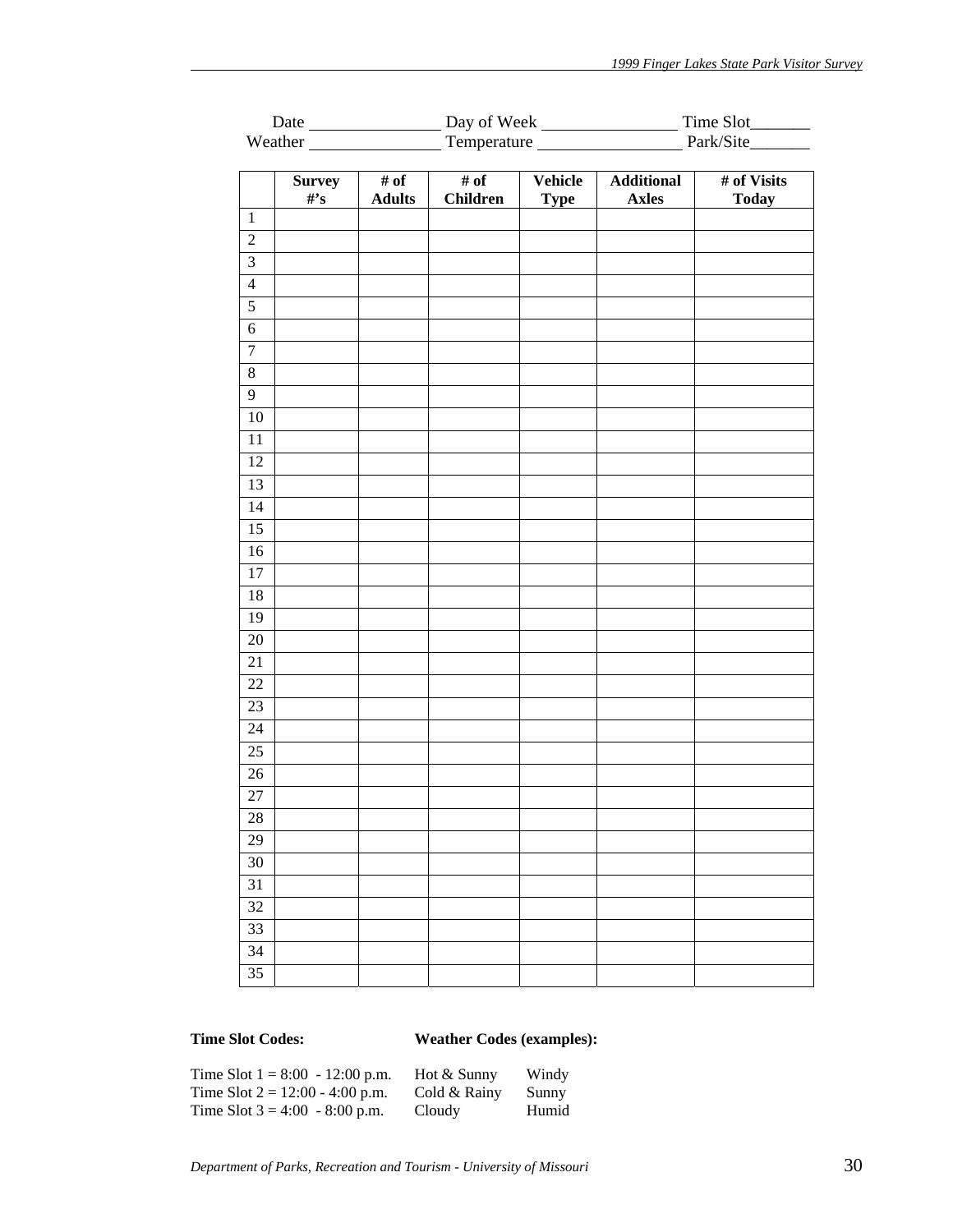# **Appendix E. Responses to Survey Questions**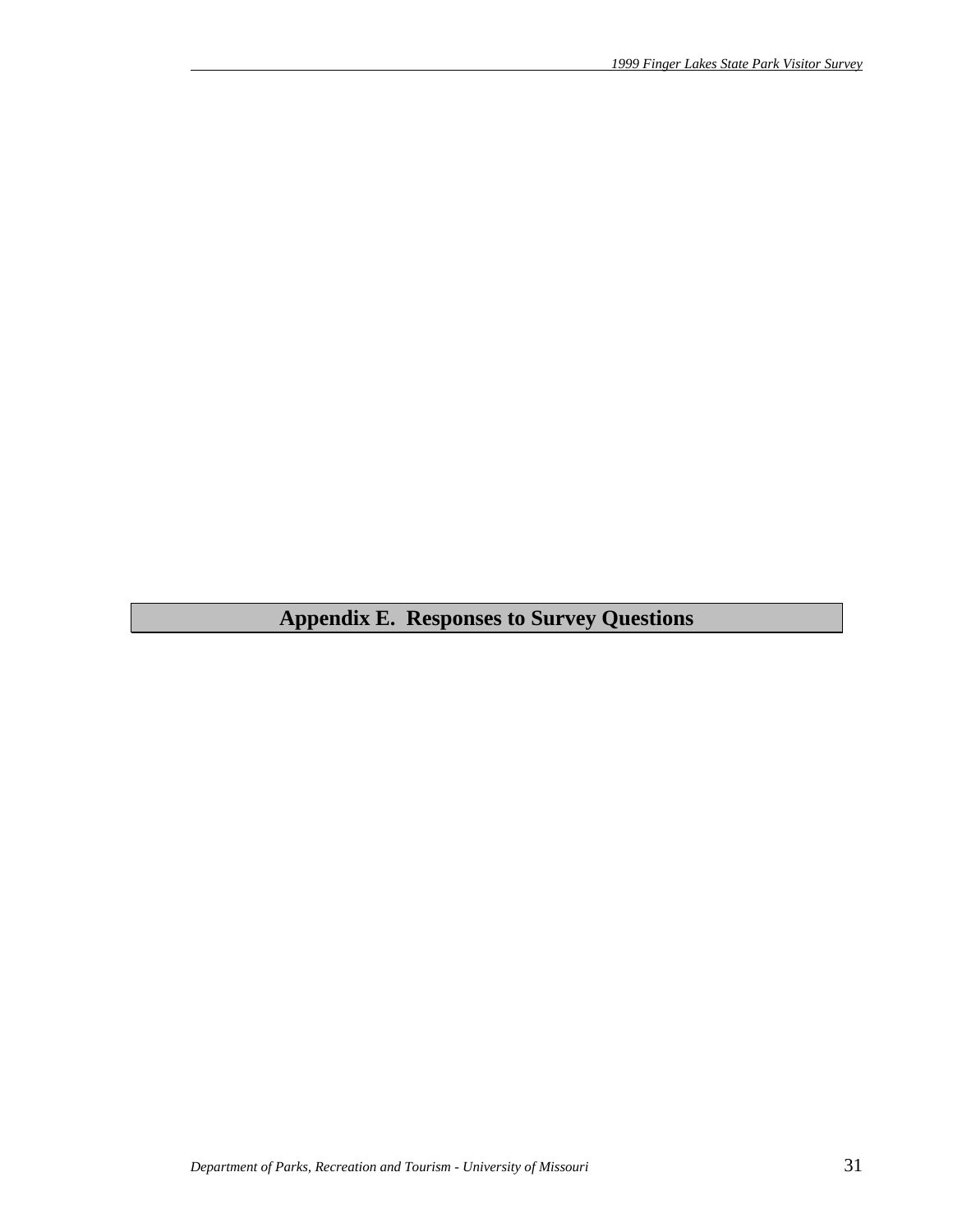# **Finger Lakes State Park Visitor Survey**

#### **1. Is this your first visit to Finger Lakes State Park?** (n=203)

yes 18.2% no 81.8%

**If no, how many times have you visited this park in the past year?** (n=140) *The responses from this open-ended question were grouped into the following 9 categories:*

| 0         | 6.4%  |
|-----------|-------|
| 1         | 10.7% |
| 2         | 10.7% |
| 3         | 10.7% |
| $4 - 5$   | 10.7% |
| $6 - 10$  | 17.0% |
| $11 - 20$ | 18.5% |
| $21 - 50$ | 12.2% |
| $50+$     | 2.8%  |

The average # of times repeat visitors visited the park in the past year was 12.7 times.

#### **2. During this visit to the park, are you staying overnight?** (n=102)

| yes | 27.5% |
|-----|-------|
| no  | 72.5% |

#### **If yes, how many nights are you staying overnight at or near the park during this visit?** (n=40)

*The responses from this open-ended question were grouped into the following 6 categories:*

| 1    | 32.5% |
|------|-------|
| 2    | 35.0% |
| 3    | 17.5% |
| 4-6  | 10.0% |
| $7+$ | 5.0%  |

The average # of nights respondents visiting the park for more than one day stayed was 2.7.

#### **3. If staying overnight, where are you staying?** (n=56)

|                   | campground in Finger Lakes State Park |      |  |
|-------------------|---------------------------------------|------|--|
| tent              | 65.3%                                 |      |  |
| <b>RV</b>         | 34.7%                                 |      |  |
|                   | nearby lodging facilities             |      |  |
| nearby campground | 0.0%                                  |      |  |
| friends/relatives |                                       | 0.0% |  |
| other             |                                       | 0.0% |  |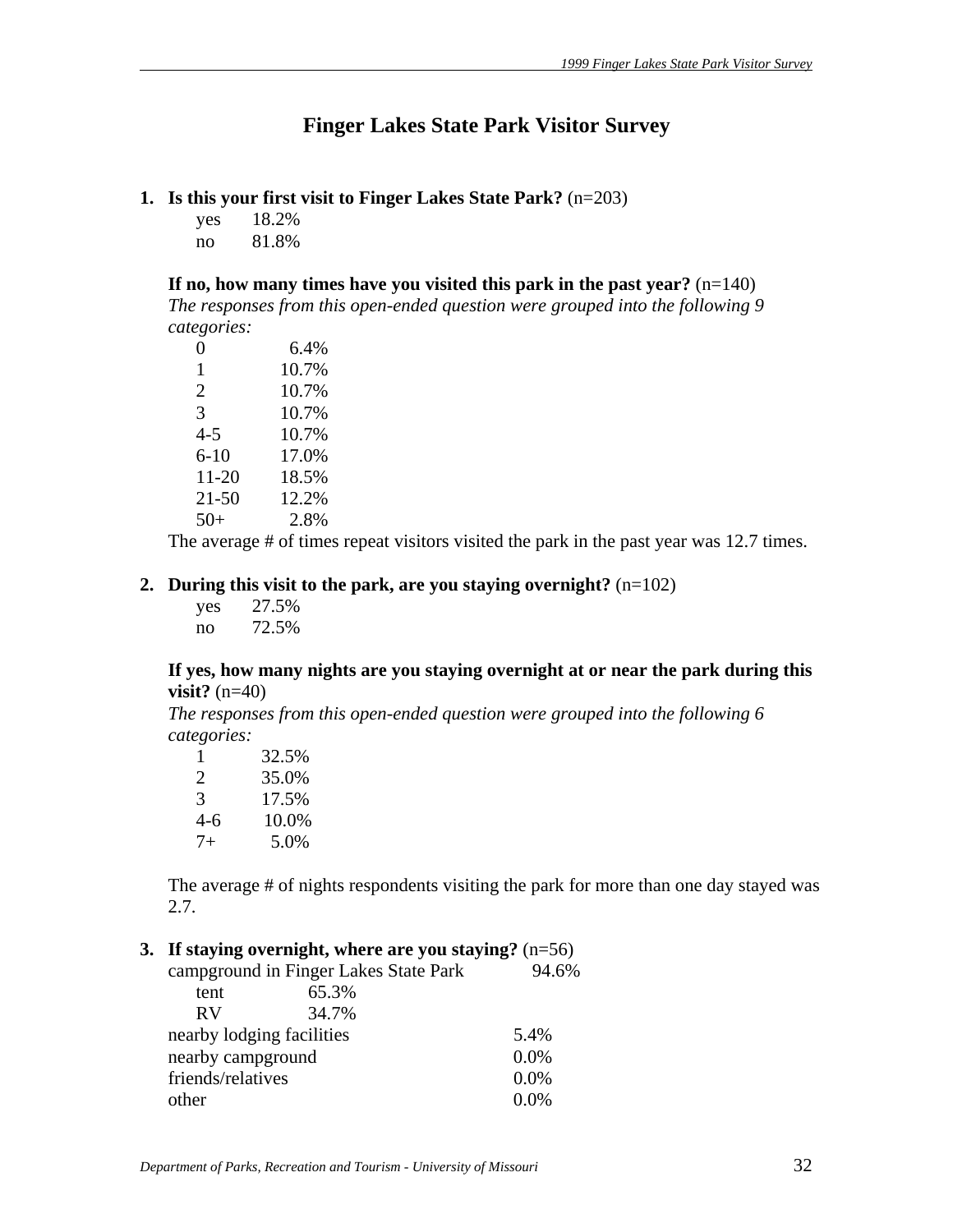#### **4. With whom are you visiting the park?** (n=194)

| alone 15.5%  | family $&$ friends 22.7% |             | club or organized group $3.1\%$ |      |
|--------------|--------------------------|-------------|---------------------------------|------|
| family 30.4% | friends                  | 27.3% other |                                 | 1.0% |

#### **5. Which recreational activities have you engaged in during this park visit?**

| picnicking | 15.6% | studying nature  | 10.3% | riding ATVs                       | 12.3% |
|------------|-------|------------------|-------|-----------------------------------|-------|
| fishing    | 23.2% | viewing wildlife | 18.2% | participating in a motocross race | 3.6%  |
| camping    | 18.2% | canoeing         | 3.3%  | using the motocross track         | 8.3%  |
| swimming   | 34.4% | walking          | 16.6% | watching races at the motocross   | 10.9% |
| boating    | 6.3%  | mountain biking  | 4.0%  | attending special event           | 1.3%  |
| other      | 3.3%  |                  |       |                                   |       |

|                                   | 10 visitors participated in an "other" activity. Their responses are as follows: |
|-----------------------------------|----------------------------------------------------------------------------------|
| Diving.                           | Preparing class field trip.                                                      |
| Driving through.                  | Preparing for a limnology field trip.                                            |
| Fireside.                         | Scuba diving.                                                                    |
| Looking over park for ATV trails. | Scuba diving.                                                                    |
| Nothing.                          | Working with MX event.                                                           |

*In addition to percentages of responses, a mean score was calculated for each feature in questions 6, 7, 12, and 13. The score is based on a 4.0 scale with 4 = very satisfied, 3 = satisfied,*  $2 = dissatisfied$ , and  $1 = very dissatisfied$  (Q. 6 & 13);  $4 = excellent$ ,  $3 = good$ , 2  $=$  fair, and  $1 =$  poor  $(Q, 7)$ ; and  $4 =$  very important,  $3 =$  important,  $2 =$  unimportant, and  $1$ *= very unimportant (Q. 12). The mean score is listed in parenthesis following each feature.* 

#### **6. How satisfied are you with each of the following in Finger Lakes State Park?**

|                |                          | Very      |           |              | Verv         | Don't   |         |
|----------------|--------------------------|-----------|-----------|--------------|--------------|---------|---------|
|                |                          | Satisfied | Satisfied | Dissatisfied | Dissatisfied | Know    |         |
| a.             | campgrounds (3.39)       | 32.0%     | 41.6%     | $0.6\%$      | 1.1%         | 24.7%   | $n=178$ |
| b.             | park signs $(3.42)$      | 42.6%     | 48.1%     | 1.6%         | 1.1%         | $6.6\%$ | $n=183$ |
| $c_{\cdot}$    | picnic areas $(3.42)$    | 33.1%     | 36.0%     | 1.1%         | 1.1%         | 28.6%   | $n=175$ |
| $d_{\cdot}$    | swim beach $(3.12)$      | 22.9%     | 39.9%     | 8.0%         | 3.2%         | 26.1%   | $n=188$ |
| e <sub>1</sub> | boat launches (3.29)     | 18.0%     | 33.5%     | 1.2%         | $0.6\%$      | 46.7%   | $n=167$ |
| f.             | ATV trails (3.23)        | 18.1%     | 29.5%     | 3.6%         | 1.2%         | 47.6%   | $n=166$ |
| g <sub>1</sub> | motocross track $(3.16)$ | 17.4%     | 27.7%     | 4.3%         | 2.5%         | 49.1%   | $n=161$ |

#### **7. How do you rate Finger Lakes State Park on each of the following?**

|    |                                                | Excellent | Good  | Fair    | Poor    | Don't Know |         |
|----|------------------------------------------------|-----------|-------|---------|---------|------------|---------|
|    | a. being free of litter/trash (3.30)           | 42.4%     | 45.8% | 10.8%   | 1.0%    | $0.0\%$    | $n=203$ |
|    | b. having clean restrooms (2.89)               | 22.5%     | 39.5% | 18.0%   | 7.0%    | 13.0%      | $n=200$ |
|    | c. upkeep of park facilities $(3.26)$          | 33.3%     | 53.0% | $6.6\%$ | 1.0%    | $6.1\%$    | $n=198$ |
|    | d. having a helpful/friendly staff $(3.42)$    | 43.7%     | 42.2% | 4.5%    | $0.5\%$ | 8.0%       | $n=199$ |
|    | e. access for persons with disabilities (3.33) | 27.3%     | 31.6% | 5.9%    | $0.0\%$ | 35.3%      | $n=187$ |
|    | f. care of natural resources $(3.28)$          | 37.5%     | 46.0% | 7.5%    | 2.0%    | 7.0%       | $n=200$ |
|    | g. providing interpretive information (3.15)   | 28.9%     | 34.5% | 9.3%    | 4.1%    | 23.2%      | $n=194$ |
| h. | being safe $(3.38)$                            | 45.0%     | 40.1% | 7.4%    | 1.0%    | $6.4\%$    | $n=202$ |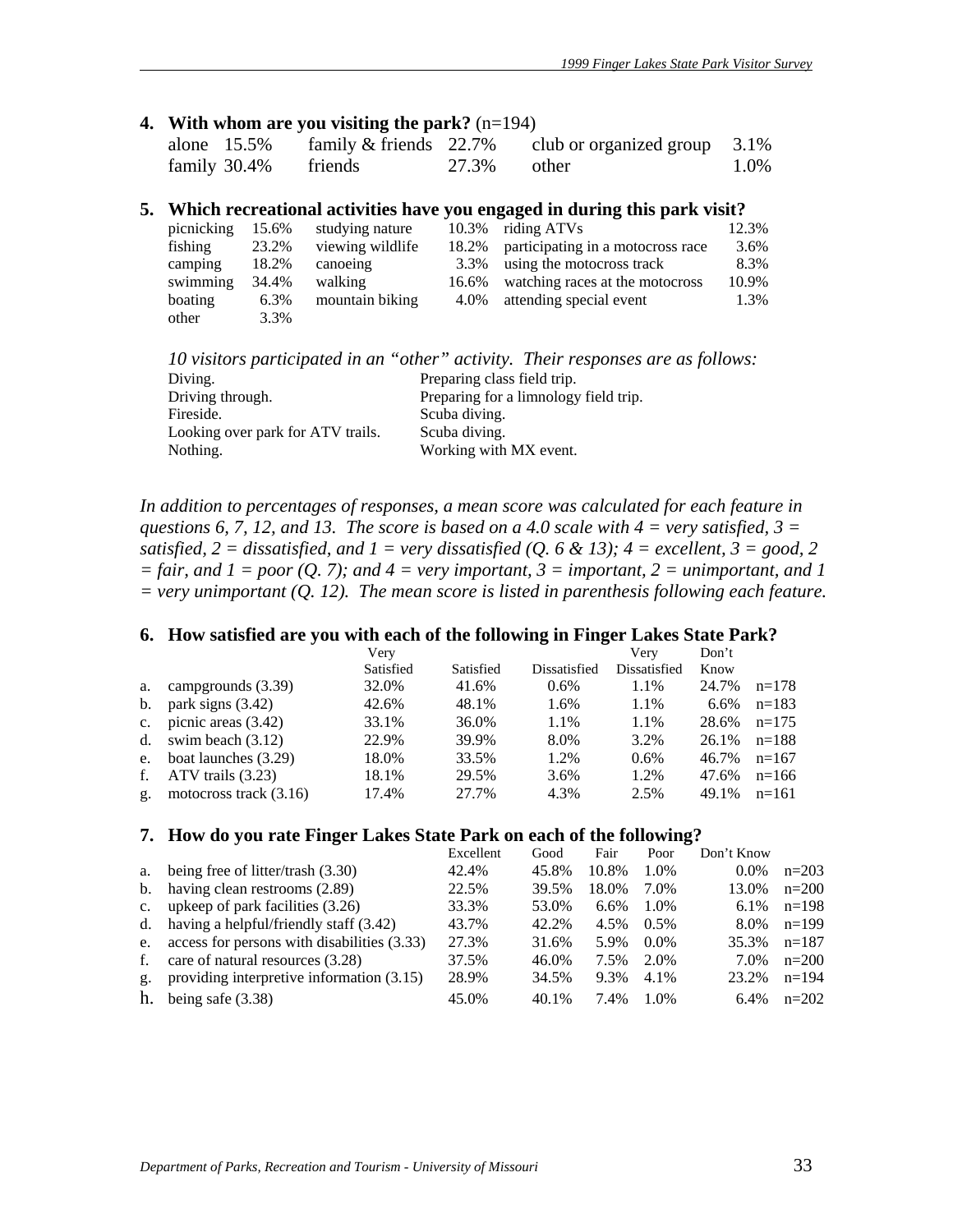### **8. If you did not rate this park as excellent on being safe, what influenced your rating?**

*54 visitors (48.7% of those who did not rate the park as excellent on being safe) responded to this with 56 comments. The 56 responses were divided into 9 categories. Frequencies and percentages of responses in each category are listed.* 

|    |                                   | Frequency      | Percent |
|----|-----------------------------------|----------------|---------|
|    | 1. Dangerous ATVs and motorcycles | 19             | 33.9%   |
|    | 2. Don't know/no reason           | 16             | 28.6%   |
|    | 3. Problems with swimming beach   | 5              | 8.9%    |
|    | 4. Dangerous traffic              | 3              | 5.4%    |
|    | 5. Poor maintenance/upkeep        | 3              | 5.4%    |
|    | 6. Need emergency phone           | 3              | 5.4%    |
|    | 7. Comments about park rangers    | 2              | 3.6%    |
| 8. | Behavior of others                | 2              | 3.6%    |
| 9. | Other                             | $\mathfrak{Z}$ | 5.4%    |
|    | Total                             |                | 100.0%  |

### **9. Which of the following would most increase your feeling of being safe at Finger Lakes State Park?**

*180 responses were given by 153 visitors.*

|                                       | Frequency | Percent |
|---------------------------------------|-----------|---------|
| 1. More lighting                      | 9         | 5.0%    |
| 2. Less crowding                      | 13        | 7.1%    |
| 3. Nothing specific                   | 61        | 33.9%   |
| 4. Improved upkeep of facilities      | 17        | 9.4%    |
| 5. Increased law enforcement patrol   | 15        | 8.3%    |
| 6. Improved behavior of others        | 28        | 15.6%   |
| 7. Increased visibility of park staff | 17        | 9.4%    |
| 8. Less traffic congestion            | 3         | 1.7%    |
| Other                                 | 17        | 9.4%    |
| Total                                 | 180       | 100.0%  |

*17 visitors indicated that an "other" safety attribute would most increase their feeling of safety. Their answers were grouped into the following 5 categories. Frequencies and percentages of each category are listed.*

|                                                        | Frequency | Percent |
|--------------------------------------------------------|-----------|---------|
| 1. Improve facilities or provide additional facilities |           | 35.3%   |
| 2. Problems with ATVs and ORVs                         |           | 23.5%   |
| 3. Better maintenance                                  | 3         | 17.6%   |
| 4. Provide emergency phone                             | ာ         | 11.8%   |
| 5. Other                                               |           | 11.8%   |
| Total                                                  | 17        | 100.0%  |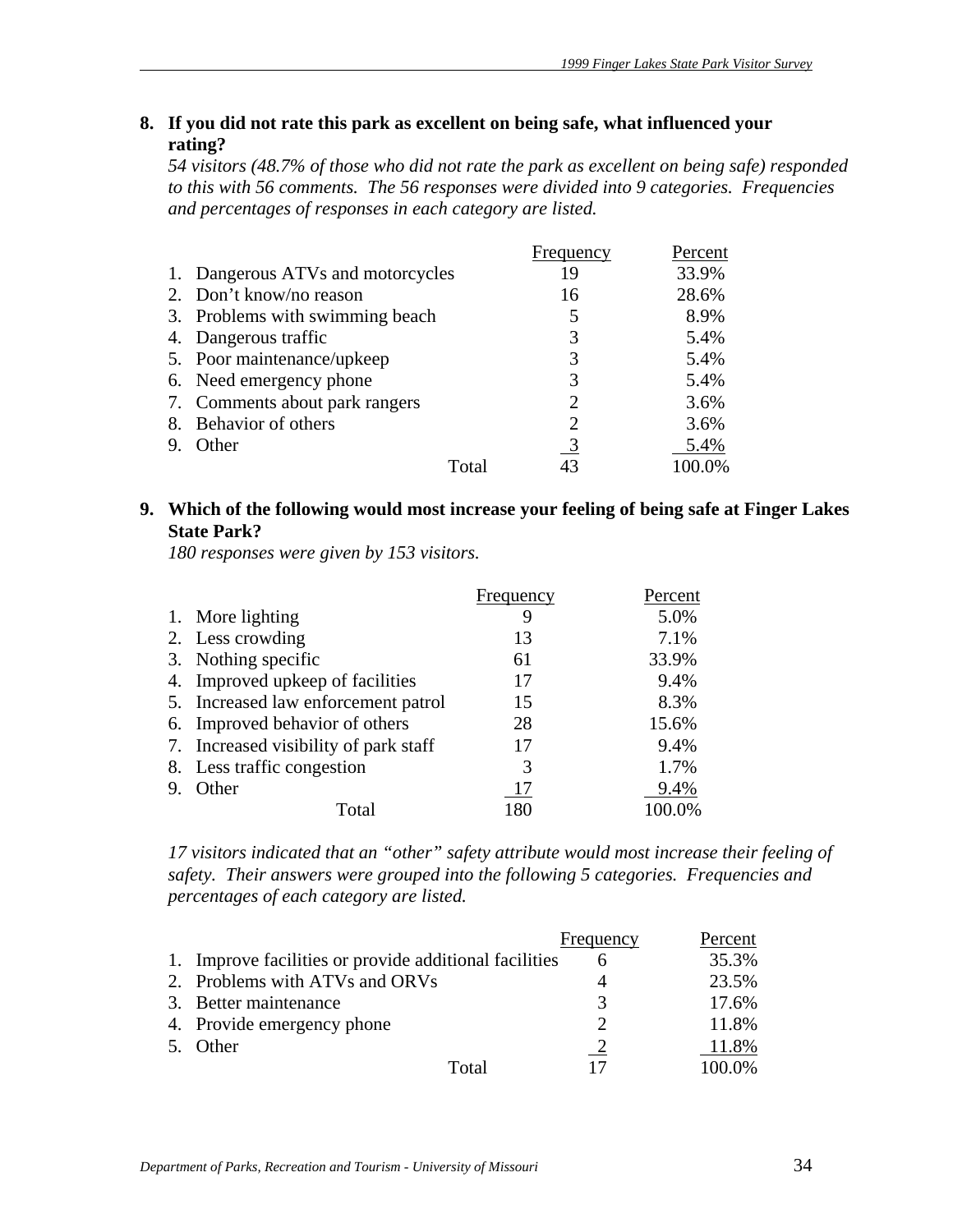**10. Do you support setting aside at least 50% of all campsites in a reservation system in order to guarantee a site, and charging a reservation fee not to exceed \$7.00?** (n=188)

| yes | 62.2% |
|-----|-------|
| no  | 37.8% |

- **11. Do you support a "carry in and carry" out system as a means of promoting recycling and reducing the burden of handling trash in this park?** (n=191)
	- yes 68.1%
	- no 31.9%

#### **12. When visiting any state park, how important are each of these items to you?**

|                |                                           | Verv      |           |             | Verv        | Don't   |         |
|----------------|-------------------------------------------|-----------|-----------|-------------|-------------|---------|---------|
|                |                                           | Important | Important | Unimportant | Unimportant | Know    |         |
| a.             | being free of litter/trash $(3.80)$       | 71.3%     | 28.2%     | $0.0\%$     | $0.0\%$     | $0.5\%$ | $n=195$ |
| $\mathbf{b}$ . | having clean restrooms (3.90)             | 74.4%     | 24.6%     | $0.5\%$     | $0.0\%$     | $0.5\%$ | $n=195$ |
| $c_{\cdot}$    | upkeep of park facilities (3.82)          | 64.6%     | 34.9%     | $0.0\%$     | $0.0\%$     | $0.5\%$ | $n=195$ |
| d.             | having a helpful/friendly staff (3.76)    | 61.3%     | 36.1%     | 1.0%        | 0.5%        | 1.0%    | $n=194$ |
| e.             | access for disabled persons (3.69)        | 53.4%     | 31.1%     | 7.3%        | 0.5%        | 7.8%    | $n=193$ |
| f.             | care of natural resources (3.81)          | 73.7%     | 24.2%     | 1.6%        | $0.0\%$     | $0.5\%$ | $n=194$ |
| g.             | providing interpretive information (3.63) | 51.3%     | 36.7%     | 6.3%        | 1.0%        | 4.7%    | $n=191$ |
| $\mathbf{1}$ . | being safe $(3.86)$                       | 78.9%     | 18.6%     | 1.5%        | $0.0\%$     | 1.0%    | $n=194$ |

#### 13. Overall, how satisfied are you with this visit to Finger Lakes State Park?

| Verv                      |                  |       | Very                   |              |         |
|---------------------------|------------------|-------|------------------------|--------------|---------|
|                           | <b>Satisfied</b> |       | Satisfied Dissatisfied | Dissatisfied |         |
| (Mean score = 3.44) 47.0% |                  | 51.0% | 1.0%                   | 1.0%         | $n=196$ |

#### **14. During this visit, how crowded did you feel?** (n=196)

On a scale of 1-9, with  $1 = Not$  at all crowded and  $9 = Extremely$  crowded, the mean response was 2.4.

#### **15. If you felt crowded on this visit, where did you feel crowded?**

*A total of 38 open-ended responses were given. The 38 responses were divided into 7 categories. Frequencies and percentages of responses in each category are listed.* 

|                            | Frequency             | Percent |
|----------------------------|-----------------------|---------|
| campground                 | 15                    | 39.5%   |
| swimming beach             | 12                    | 31.6%   |
| crowded because of ATVs    | 3                     | 7.9%    |
| on one of the lakes        | 3                     | 7.9%    |
| restrooms/shower houses    | 2                     | 5.3%    |
| crowded because of weekend | $\mathcal{D}_{\cdot}$ | 5.3%    |
| trails                     |                       | 2.6%    |
|                            | T <sub>0</sub><br>38  | 100.0%  |

#### **16. What is your age?** (n=187)

|       |                         |       | Responses were divided into the following 4 categories: |
|-------|-------------------------|-------|---------------------------------------------------------|
| 18-34 | 50.8%                   | 55-64 | 5.9%                                                    |
| 35-54 | 39.0%                   | $65+$ | 4.3%                                                    |
|       | (Average age $= 36.5$ ) |       |                                                         |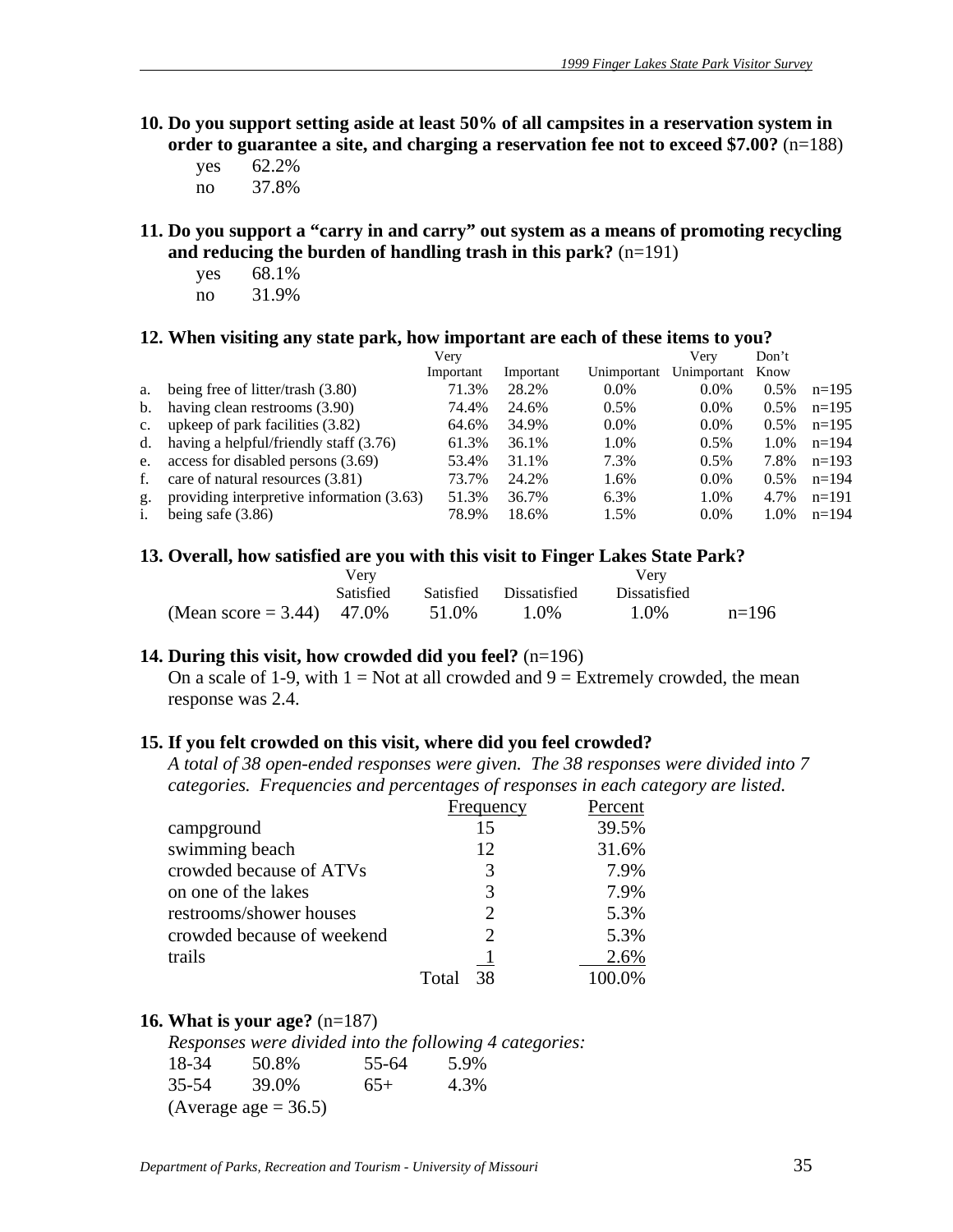# **17. Gender?** (n=190) Female 31.6% Male 68.4% **18. What is the highest level of education you have completed?** (n=191) grade school 2.1% vocational school 11.0% graduate of 4-year college 12.0% high school 30.9% some college 29.3% post-graduate education 14.7% **19. What is your ethnic origin?** (n=188) Asian 1.1% African American 3.2% Native American/American Indian 5.9%

#### **20. Do you have a disability that substantially limits one or more life activities or might require special accommodations?** (n=189)

Hispanic 1.1% Caucasian/White 88.3% Other 0.5%

 yes 5.8% no 94.2%

#### **If yes, what disability or disabilities do you have?** (n=9)

*The following is a list of all responses to this open-ended question.* 

 A very bad back. Arthritis. Arthritis. Artificial knees. Back problems may require eventually. Bad kidneys. Had heart surgery May 1. Partial paralysis and blind. Total knee replacement.

#### **21. What is your 5-digit zip code** *(or country of residence, if you live outside the U.S.)***?** (n=179)

*The states with the highest percentages of respondents were:*  Missouri (88.8%) Illinois  $(2.8\%)$ Texas (2.8%)

#### **22. What is your annual household income?** (n=171)

| less than $$25,000$ | 27.5% | $$50,001 - $75,000$ | 15.8% |
|---------------------|-------|---------------------|-------|
| $$25,000 - $50,000$ | 48.0% | over \$75,000       | 8.8%  |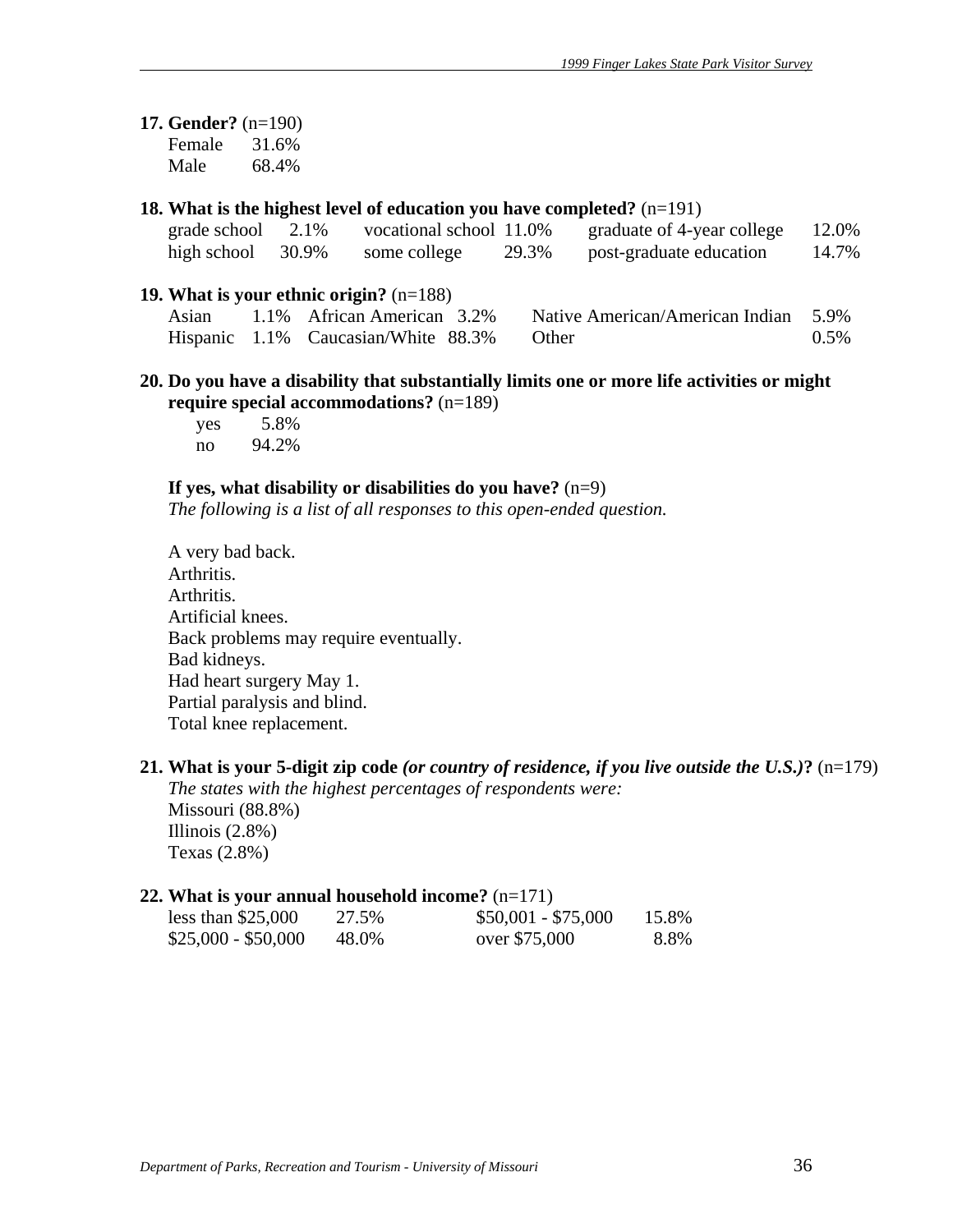**23. Please write any additional comments about your park visit or suggestions on how the Missouri Department of Natural Resources can make your experience in Finger Lakes State Park a better one.** 

*44 of the 205 visitors (21.5%) responded to this question. A total of 51 responses were given, and were divided into 7 categories. Frequencies and percentages of responses in each category are listed.*

|                                                     |       | Frequency | Percent |
|-----------------------------------------------------|-------|-----------|---------|
| 1. General positive comments                        |       |           | 33.3%   |
| 2. Better maintenance/upkeep                        |       |           | 17.7%   |
| 3. Improve facilities/provide additional facilities |       | 5         | 9.8%    |
| 4. Better stocking of lakes                         |       | 5         | 9.8%    |
| 5. Negative comments about ATVs                     |       | 3         | 5.9%    |
| 6. Suggestions about campground                     |       |           | 3.9%    |
| Other                                               |       | 10        | 19.6%   |
|                                                     | Total |           | 100.0%  |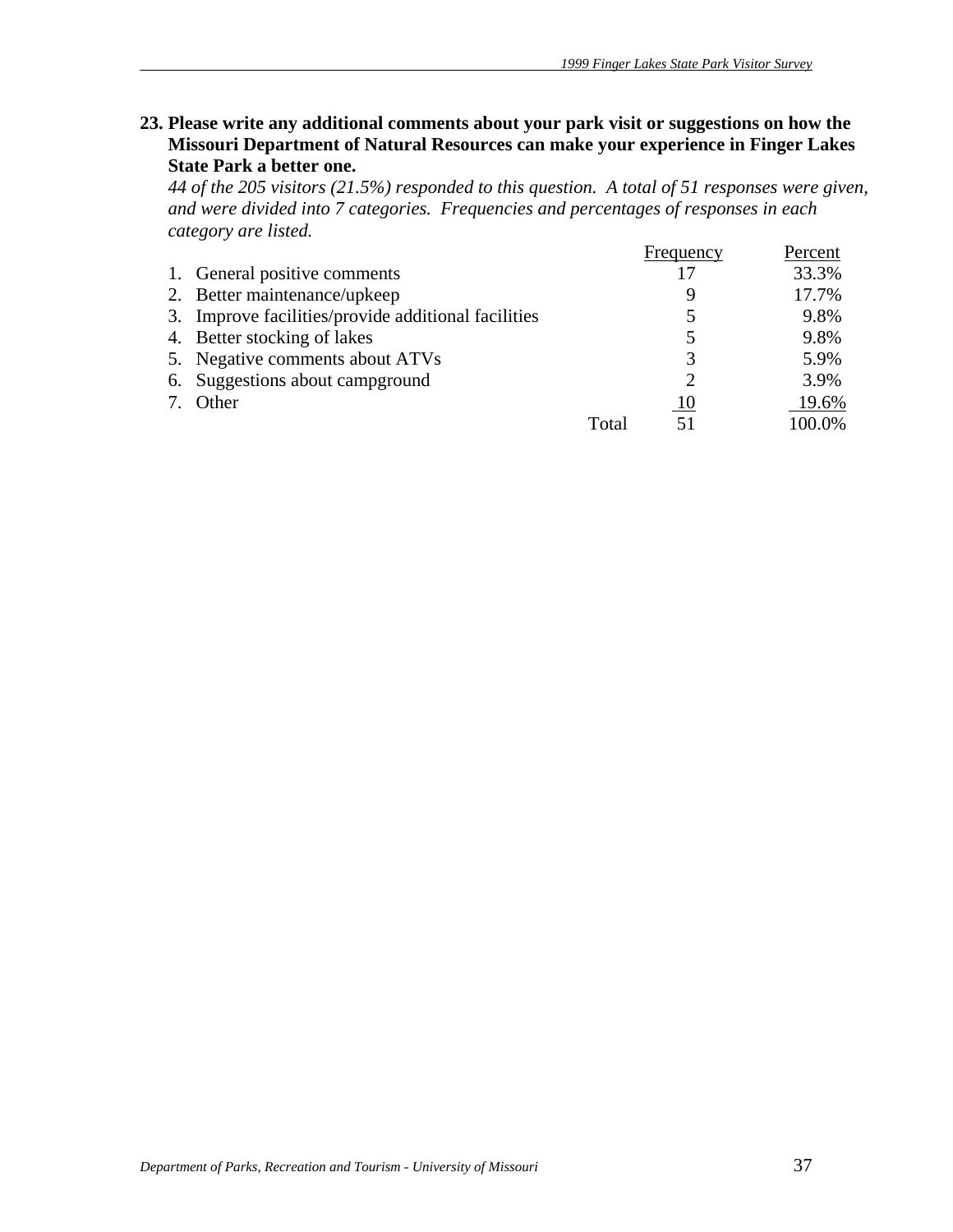**Appendix F. List of Responses for Safety Concerns (Q 8)**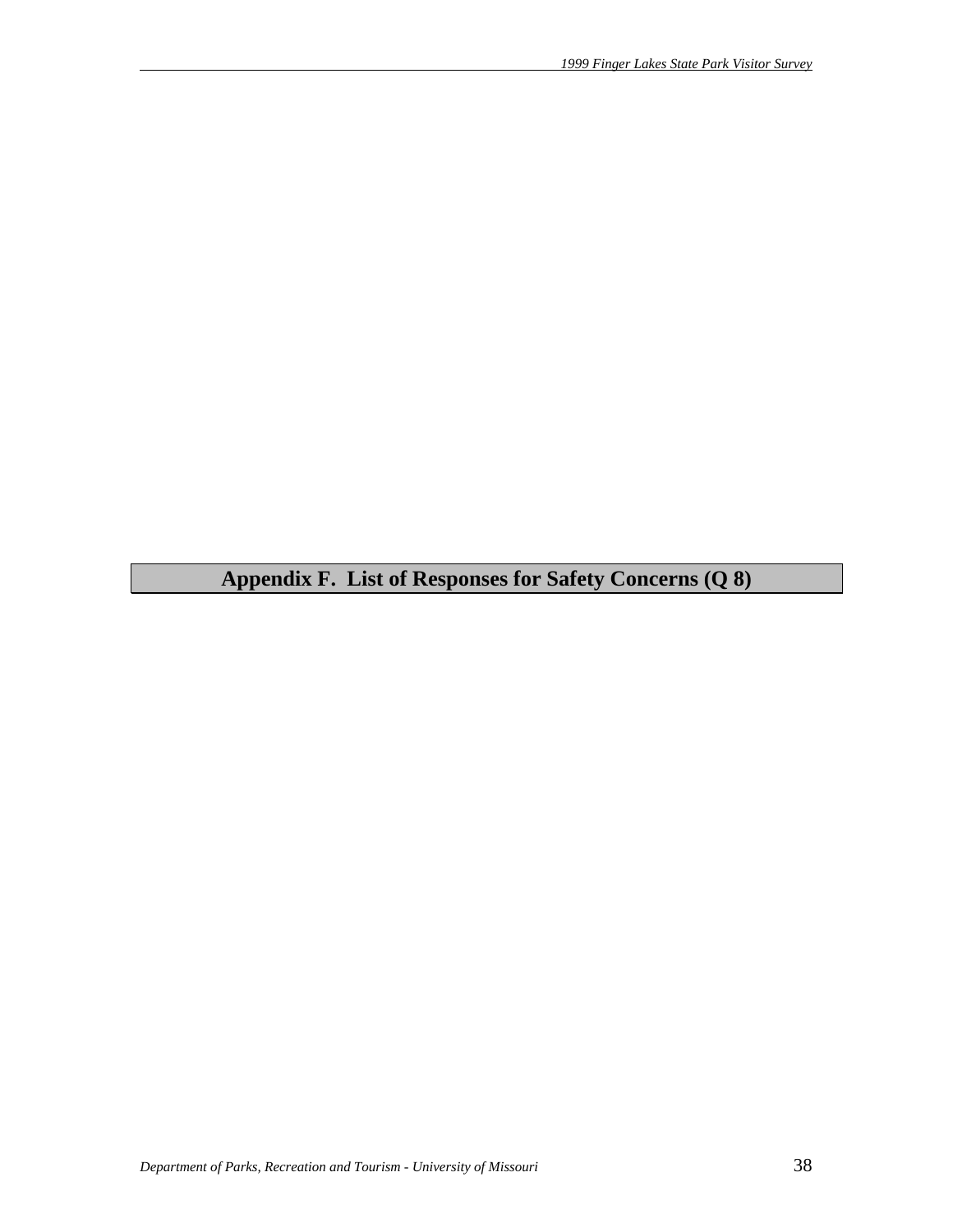# **Responses to Question # 8**

**If you did not rate this park as excellent on being safe** *(Question 7, letter h.),* **what influenced your rating?** 

# **Dangerous ATVs and motorcycles**

- 4 wheelers riding all over the roads!
- A lot of times the ATV and bikers roar down the public roads.
- Anything can happen when people are recklessly flying around on bikes.
- Areas of overlap between hikers/pedestrians and ATV users.
- ATVs and motorcycles flying through areas where pedestrian/fishermen, etc, are.
- ATVs near main road to campground.
- ATVs on road going too fast.
- ATVs.
- I have seen people hurt in accidents on ATVs.
- Individual behavior on ATVs.
- Motorcycles darting across the front of the vehicle.
- No lifeguard, accidents with motocross, crowded beach.
- Offroad vehicles are not careful enough in campground.
- Some of the motorcyclists are wreckless on the roads.
- The inherent nature of the activities--it's just a dangerous sport, no big deal.
- The mix of ATVs and motorcycles with other activities is always a little dangerous.
- Too many ATVs and careless operators.
- Too many ORVs.
- Type of crowd that use the ATVs.

# **Don't know/no reason/no place is perfect**

- Have not spent time here.
- Haven't been here often enough to know.
- Haven't rode trails yet, but will be back.
- Haven't spent time here.
- I haven't been out here that much, but so far, it's been very safe.
- Just got here.
- Just got here.
- My lack of knowing all info about your safety.
- Nature.
- Never give excellent because nothing's perfect.
- No one is ever too safe.
- No place is perfectly safe!
- Not having extensive knowledge.
- The natural environment is good. Don't need to change. Keep it natural.
- There isn't any way to stop dumb people from getting hurt.
- Wouldn't come here if I didn't feel safe.

# **Problems with swimming beach**

- Cars and trucks being broken into while parked at boat ramps. Need better security.
- Dirty water.
- No lifeguard, accidents with motocross, crowded beach.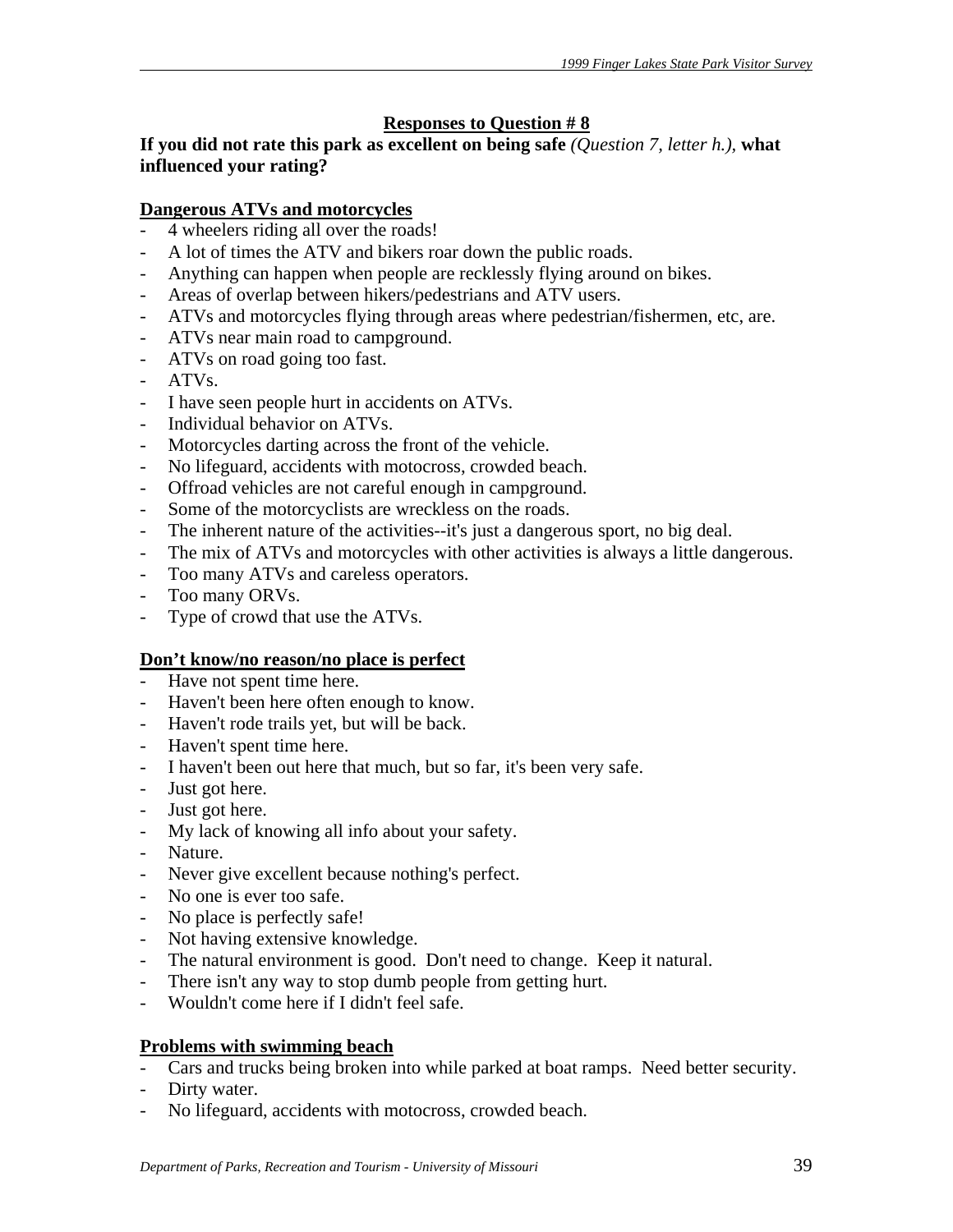- The swimming beach.
- The water was very trashy, hence unsafe.
- There is a lot of trash at the beach.

#### **Dangerous traffic**

- Concern for safety on motor vehicles.
- Drivers' speed.
- Too many RVs.

#### **Need an emergency phone**

- Need a payphone at  $MX$  track.
- Need pay phone at track.
- No phones by motocross track for 911.

#### **Poor maintenance/upkeep**

- Glass in parking lot, people not watching for others.
- Keep mx track up.
- Signage and trail maintenance (overgrown.)

#### **Comments about park rangers**

- Park ranger was rude.
- Park rangers can't be everywhere at once. If alone, you could get hurt or drown and no one will know.

#### **Behavior of others**

- Glass in parking lot, people not watching for others.
- People drink out here.

#### **Other**

- It's hard to keep up with all of the people.
- Locked gate?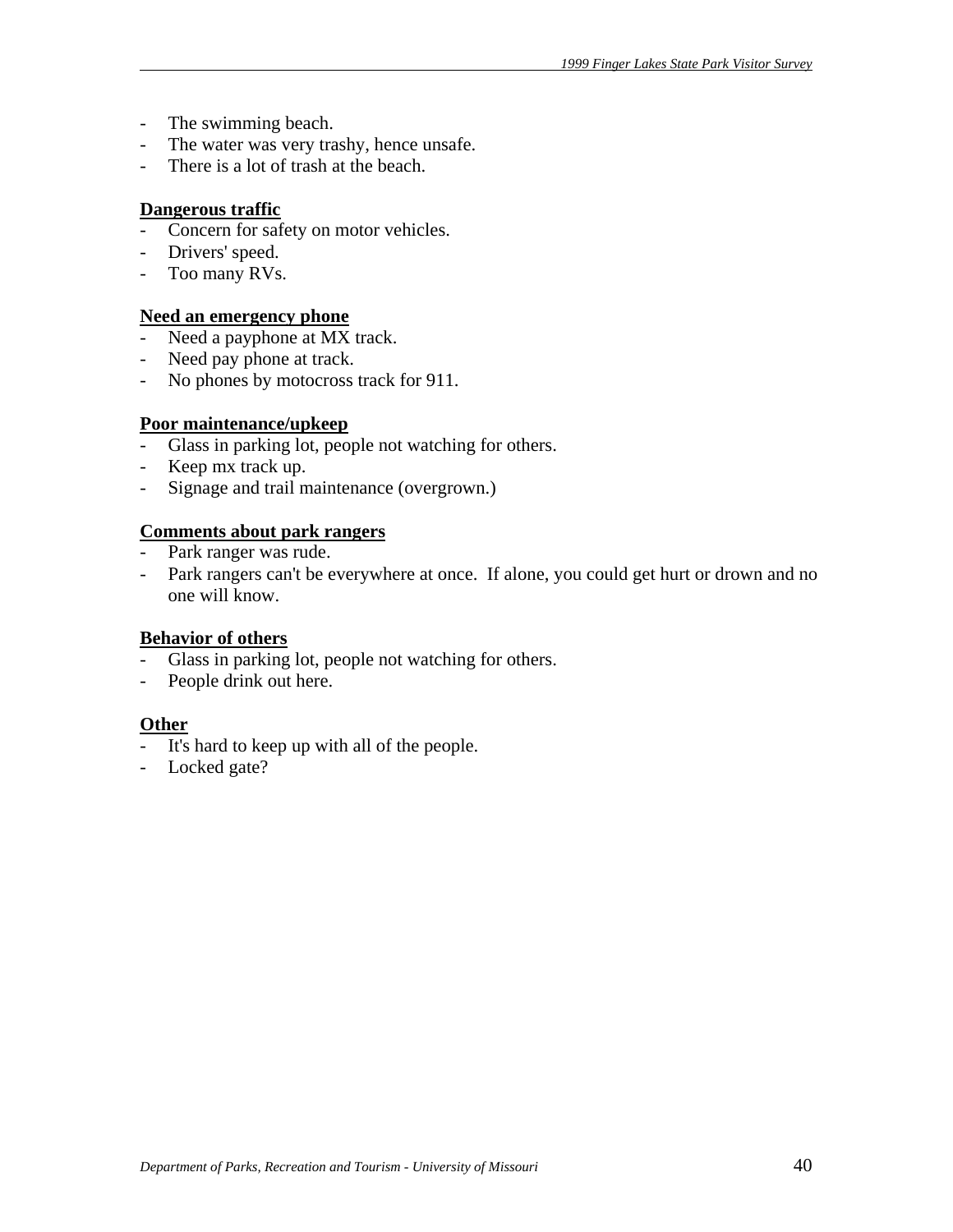**Appendix G. List of Responses for Additional Comments (Q 23)**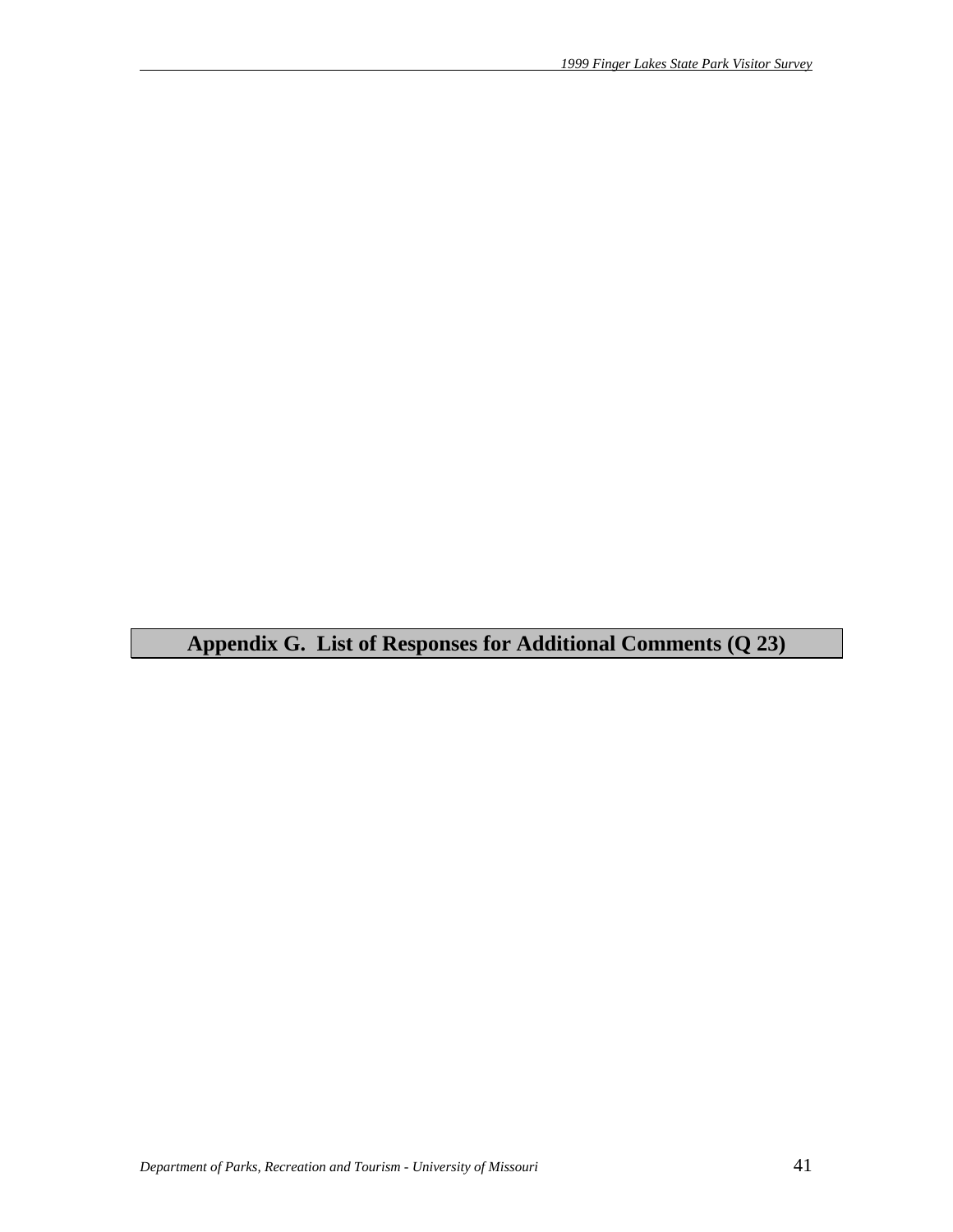# **Responses to Question #23**

**Please write any additional comments about your park visit or suggestions on how the Missouri Department of Natural Resources can make your experience in Finger Lakes State Park a better one.** 

### **General positive comments**

- Close to home, great place to get away.
- Greatly enjoyed.
- I am very satisfied with everything. We love to come out at least every other day.
- I love it here at Finger Lakes! Keep up the great job!!!
- I love the place!
- I thank MODNR for providing such facilities for ATV riding. It's a great asset that many take for granted.
- I'm thankful for the hard work the staff puts forth. I love nature and the outdoors. If we all do our part it will be here for our kids tomorrow.
- It is one of the best parks I've been in. I come from Ally Springs and Round Springs.
- Keep up the good job!
- Keep up the great work! We're lucky to have this park.
- My family and friends have enjoyed each visit here, except for other people smoking.
- Thank you.
- Tidy up a bit. We love this park, but it has really deteriorated over the years. It's a great place to have a decent place to RIDE.
- Top camp host.
- Very good. Very kind campground host.
- Very nice park.
- We enjoy coming to this park.

#### **Better maintenance/upkeep**

- Change one way signs to keep left-keep right. Cut brush on trails.
- It was okay but the water was so trashy I wouldn't swim. There should be no sexual activity in the water.
- Maintain ATV trails.
- Make more and maintain trails better like St. Joe state park does. Thanks.
- Management of MX track needs improvement.
- Take better care of the MX track. It's horrible to practice on. It's either knee deep in mud or like asphalt.
- The motocross track is very poorly run and the track is not taken care of. I told this to them today and they didn't agree. You don't have to listen to me on this so check for yourself and see how poor the attendance is and if you would like to compare with the other tracks running that we were going to go to call and check their attendance at 1- 217-932-2041. I will drive 2 hours extra next time to go somewhere else.
- The motocross track is very poorly run and the track is not taken care of. I told this to them today and they didn't agree. You don't have to listen to me on this so check for yourself and see how poor the attendance is and if you would like to compare with the other tracks running that we were going to go to call and check their attendance at 1- 217-932-2041. I will drive 2 hours extra next time to go somewhere else.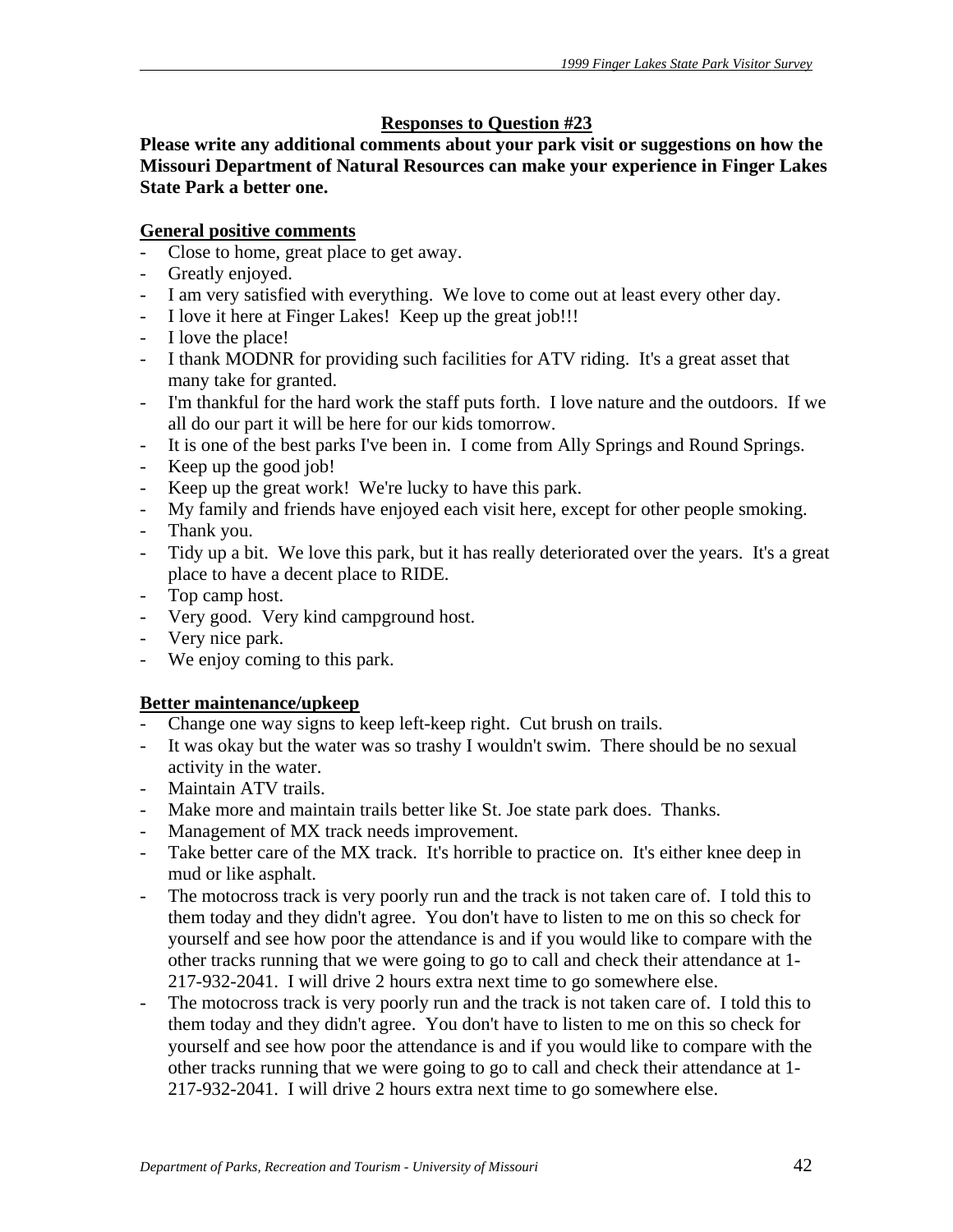- Tidy up a bit. We love this park, but it has really deteriorated over the years. It's a great place to have a decent place to RIDE.

# **Improve facilities/provide additional facilities**

- A little bit better trails to get to water, more fish stocked.
- More trash cans, bigger place to change clothes and more places to hose off ATVs.
- Please add more beach areas with shade. Clear out all seaweed (if possible) and offer showers and flushing toilets.
- When I come to camp, it seems that 75% of the time I get woken up by ATVs, and there aren't really any walking trails that aren't overrun by ATVs. Maybe if the land was split 50/50 for both activities.
- Wife would like to see restroom at boat ramp.

# **Better stocking of lake**

- A little bit better trails to get to water, more fish stocked.
- Keep lakes stocked with fish.
- Lakes need to be stocked more often. Swimming lake needs to be a trophy lake with a min. 20in. On black bass with a 1 fish limit. Stock hybrid bass in swimming lake!
- More fish.
- Stock your lakes better for fishing purposes. We never catch a thing out here and would love to catch a decent sized fish.

# **Negative comments about the ATVs**

- Get rid of the ATVs.
- I would enjoy the park better if dirt bikes were not given free roam and limited to using half of the park.
- When I come to camp, it seems that 75% of the time I get woken up by ATVs, and there aren't really any walking trails that aren't overrun by ATVs. Maybe if the land was split 50/50 for both activities.

# **Suggestions about campground**

- Construct more campsites and enable reservation system.
- More campsites with electric for trailers and tent…water.

# **Other**

- Carry in carry out is very important.
- Change one way signs to keep left-keep right. Cut brush on trails.
- I'd like to know more on this original plan (if any) to plant non-native and native plants in the area. Also, I'd like to see planting (in mass) of native wild flowers and grasses.
- It was okay but the water was so trashy I wouldn't swim. There should be no sexual activity in the water.
- More advertisement of what you have to offer using consistent patrons demonstrating what they do here when they visit.
- More scuba places.
- My family and friends have enjoyed each visit here, except for other people smoking.
- Park rangers are very rude when enforcing park rules.
- Pay phone at track in case of emergency.